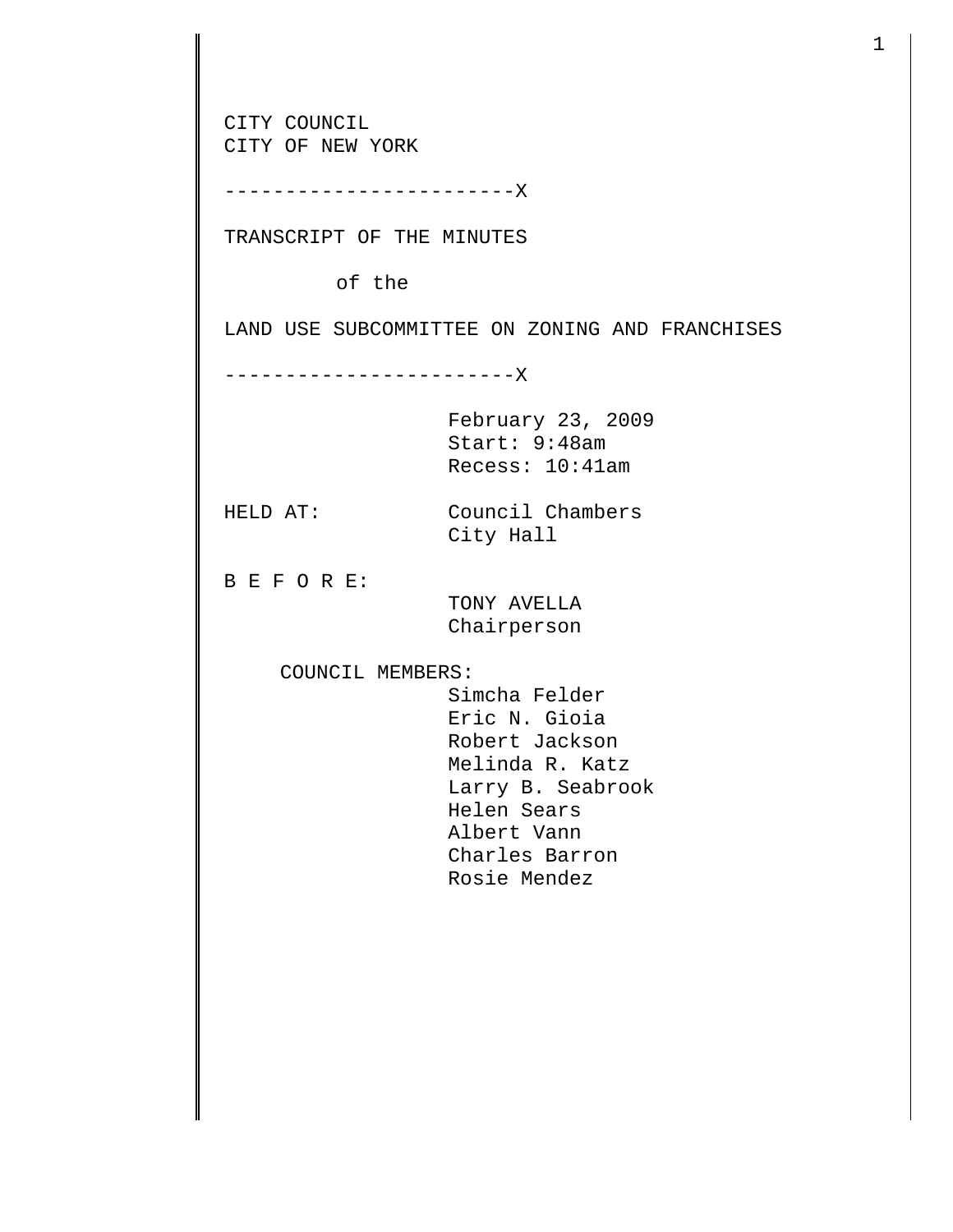## A P P E A R A N C E S (CONTINUED)

Howard Goldman Principal Law Offices of Howard Goldman

Soly Bawabeh Principal Bawabeh Holdings

Steve Wygoda Architect

Mohamed El Sayed Owner Horus Café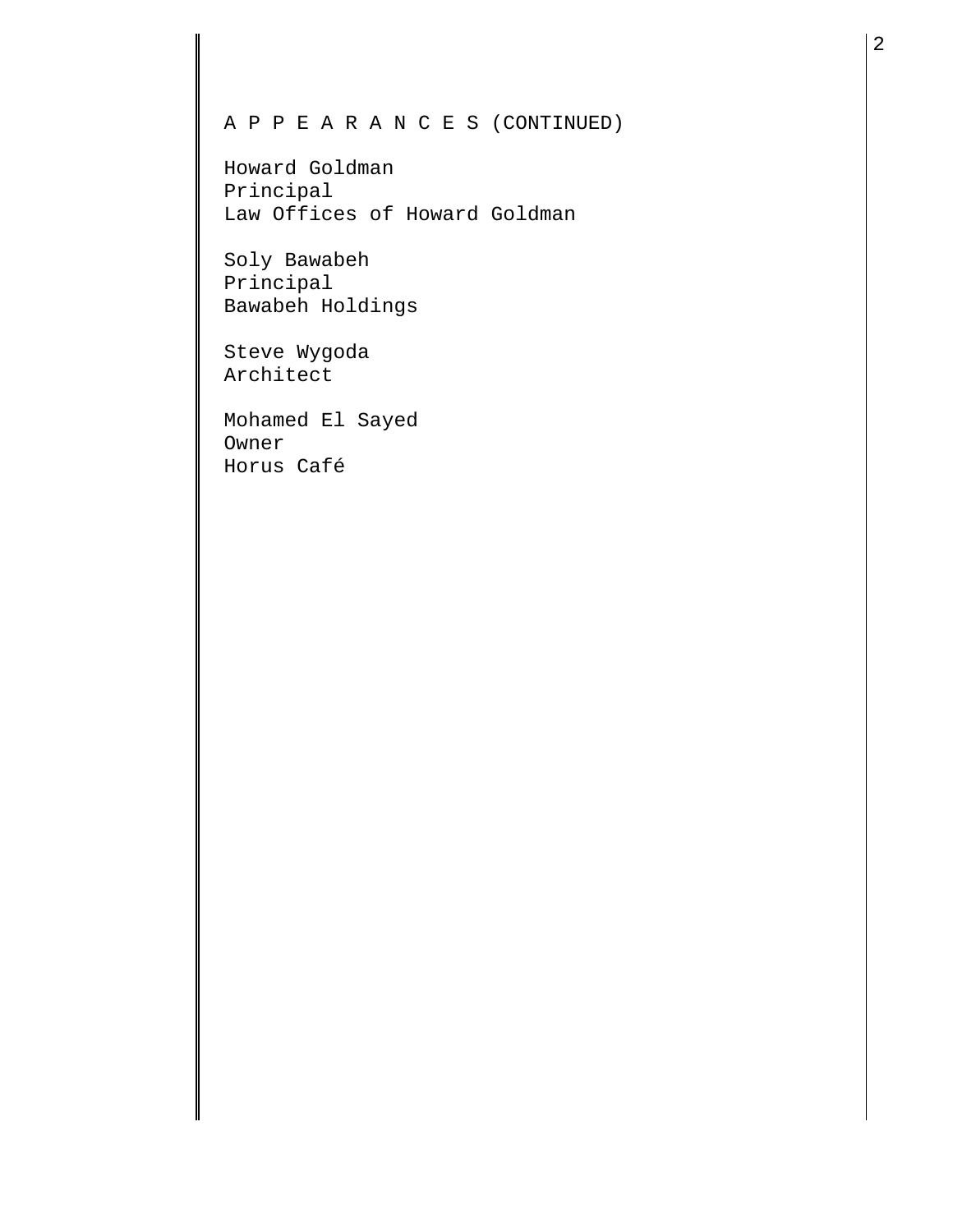| $\mathbf 1$ | SUBCOMMITTEE ON ZONING AND FRANCHISES 3            |
|-------------|----------------------------------------------------|
| 2           | CHAIRPERSON AVELLA: Good morning,                  |
| 3           | everyone. I'd like to call this meeting of the     |
| 4           | Subcommittee on Zoning and Franchises to order. I  |
| 5           | want to thank my committee members for showing up  |
| 6           | pretty much on time. Joining me are members of     |
| 7           | the Committee, Council Member Simcha Felder,       |
| 8           | Melinda Katz, Larry Seabrook and Al Vann, and      |
| $\mathsf 9$ | we're also joined by Councilmember Charles Barron, |
| 10          | who has the first item on the agenda this morning, |
| 11          | which is Land Use number 975, shops at Gateway     |
| 12          | C080051ZSK. Excuse me. An application submitted    |
| 13          | by Morgan B Realty, for an amendment to the zoning |
| 14          | resolution to allow the development of large       |
| 15          | retail establishments, with no limitation on floor |
| 16          | area on property located on 830 Fountain Avenue in |
| 17          | an M1-1 district. And we have the representatives  |
| 18          | of the applicant here to present the application.  |
| 19          | HOWARD GOLDMAN: Thank you Mr.                      |
| 20          | Chairman, Council Members. To my far left is       |
| 21          | Emily Simons, an attorney in my office. To my      |
| 22          | left is my partner, Caroline Harris, to my right   |
| 23          | is the developer, the client, Soly Bawabeh. And    |
| 24          | thank you for allowing us to appear here this      |
| 25          | morning. My name is Howard Goldman, and I'm        |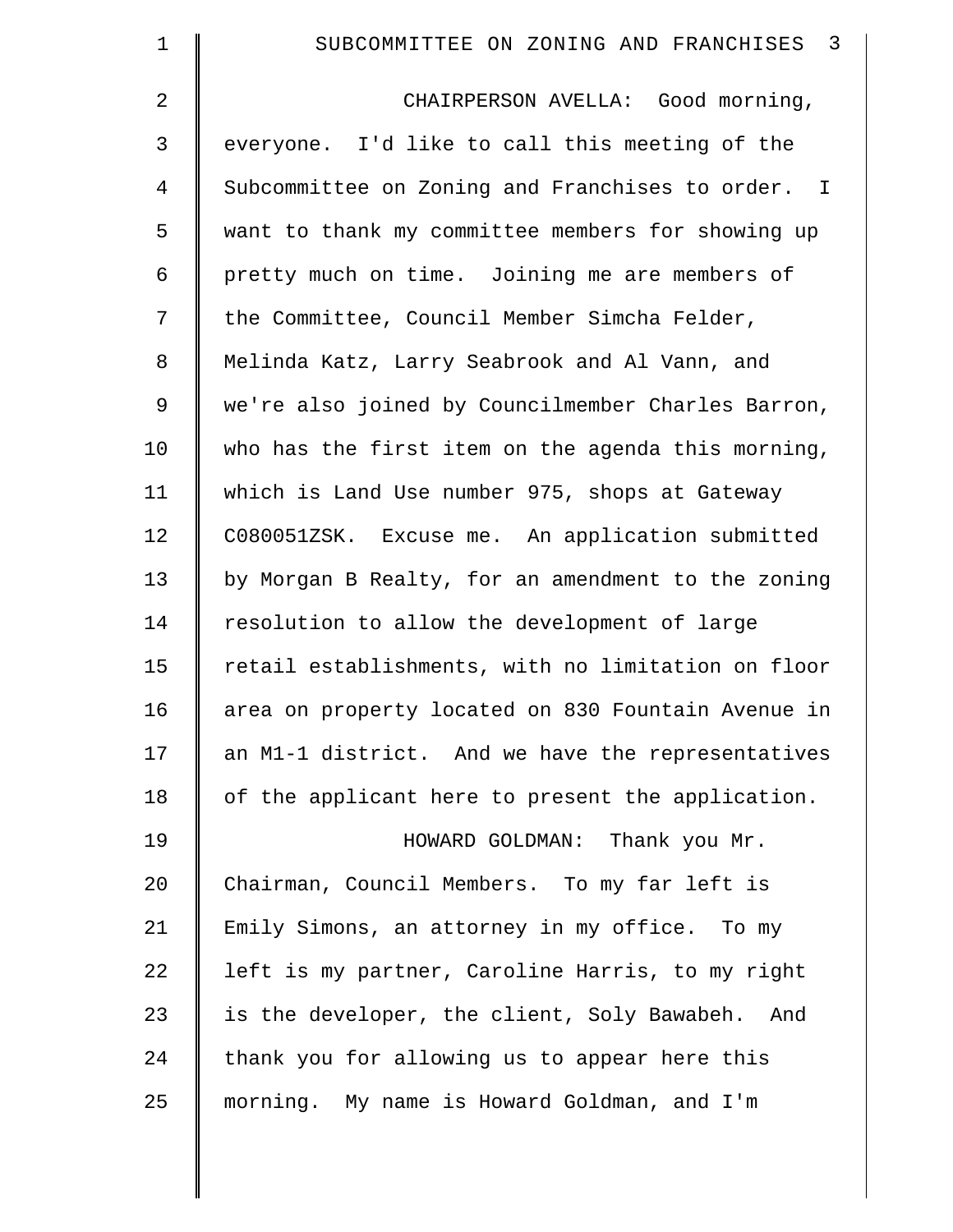| $\mathbf 1$    | $\overline{4}$<br>SUBCOMMITTEE ON ZONING AND FRANCHISES |
|----------------|---------------------------------------------------------|
| $\overline{2}$ | principle of the Law Offices of Howard Goldman.         |
| 3              | I've been a practicing Land Use attorney in the         |
| $\overline{4}$ | City for 30 years now. I started my career as           |
| 5              | Deputy Counsel to the City Planning Commission.         |
| 6              | My firm represents the applicant in this matter,        |
| 7              | Morgan B Realty. Morgan B. is a local Brooklyn          |
| 8              | Commercial developer with a good track record.          |
| $\mathsf 9$    | The applicant is requesting a special permit            |
| 10             | pursuant to section 74-922 of the zoning                |
| 11             | resolution to allow certain large retail stores         |
| 12             | over 10,000 square feet in an M1-1 district. The        |
| 13             | project is a retail center with a total of 230,000      |
| 14             | square feet of floor area and 780 parking stations      |
| 15             | in the Spring Creek section of Brooklyn. The            |
| 16             | center is relatively small. The nearby Gateway          |
| 17             | Mall, with 640,000 square feet is almost three          |
| 18             | times larger. Additional retail called Gateway II       |
| 19             | is currently in the public review process. The          |
| 20             | difference between those projects and this one is       |
| 21             | that this will cater to more moderately priced          |
| 22             | stores, and it will serve a need in the community       |
| 23             | that will not be met by the other malls. The site       |
| 24             | is currently vacant. It was formerly used as a          |
| 25             | satellite farm, which closed in the 2000s. It is        |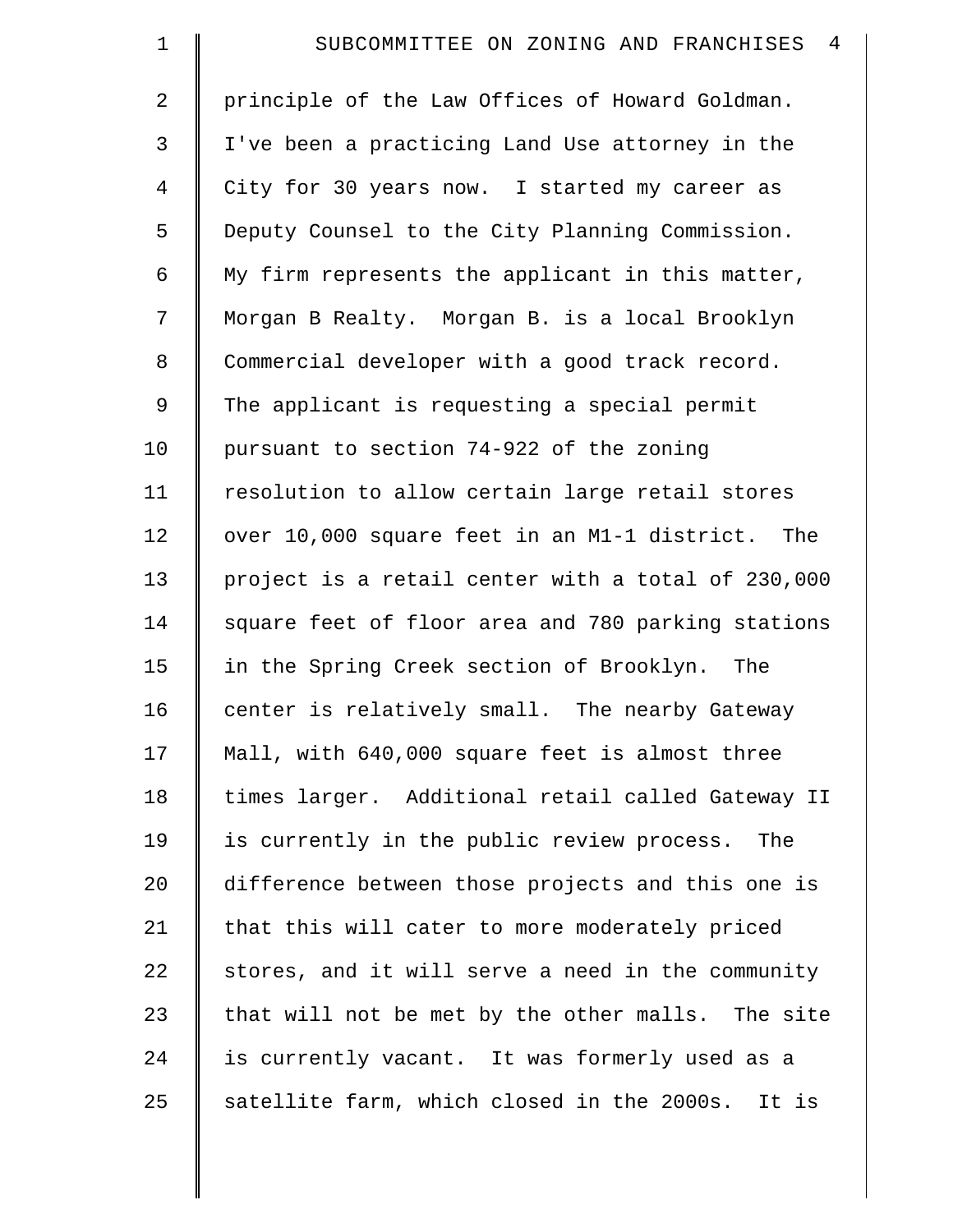| $\mathbf 1$    | SUBCOMMITTEE ON ZONING AND FRANCHISES 5            |
|----------------|----------------------------------------------------|
| $\overline{2}$ | surrounded, and there is a site plan to my far     |
| 3              | left, by industrial uses to the north, a yard      |
| 4              | waste composting facility, and a wastewater        |
| 5              | treatment facility to the east, an athletic field  |
| 6              | to the west and vacant land that will become part  |
| 7              | of the Gateway residential development to the      |
| 8              | south. The applicant seeks approval to construct   |
| $\mathsf 9$    | two or three large retail establishments totaling  |
| 10             | not more than 130,000 square feet. The balance of  |
| 11             | the retail, approximately 100,000 square feet      |
| 12             | would consist of approximately 23 small local      |
| 13             | retail stores of 2,000 to 5,000 square feet each.  |
| 14             | The larger stores are necessary for the viability  |
| 15             | of the entire project. The parking consists of     |
| 16             | 450 spaces in an interior at-grade lot, and 330    |
| 17             | spaces on the roof. The parking is all as-of-      |
| 18             | right and required by zoning. To eliminate any     |
| 19             | impact on the neighbors, the lighting poles on the |
| 20             | roof would face down and be shielded.<br>The       |
| 21             | interior lot meets City Planning's new design      |
| 22             | regulations for commercial parking lots, including |
| 23             | extensive landscaping and storm water retention    |
| 24             | facilities. Now, in order to approve the special   |
| 25             | permit, the findings set forth in 74-922 of the    |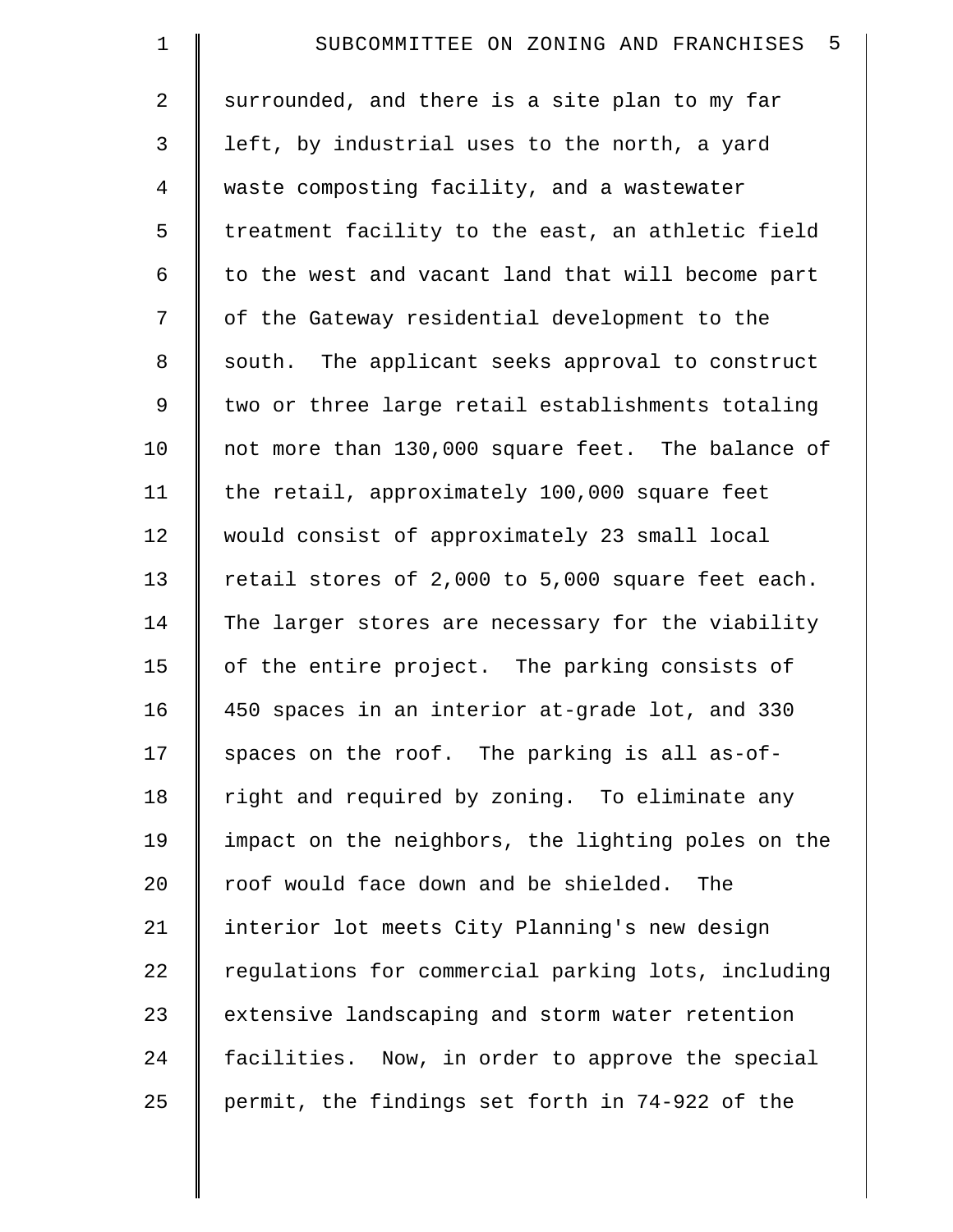| $\mathbf 1$    | $6\overline{6}$<br>SUBCOMMITTEE ON ZONING AND FRANCHISES |
|----------------|----------------------------------------------------------|
| $\overline{a}$ | zoning resolution must be met. Most of the               |
| 3              | findings concern traffic and mass transit. All of        |
| 4              | these are not issues in this project. In                 |
| 5              | addition, finding (f) requires that such use is          |
| 6              | located so as not to impair the essential                |
| 7              | character or future use or development of the            |
| 8              | surrounding area; and finding (g) requires that          |
| 9              | such use would not produce any adverse effects           |
| 10             | which interfere with the appropriate use of land         |
| 11             | in the district or any adjacent district. The            |
| 12             | City Planning Commission found that each of the          |
| 13             | required findings was met, and unanimously               |
| 14             | approved the project. The Commissions' report is         |
| 15             | included in your package. Among other things, the        |
| 16             | Commission found, quote, the proposed development        |
| 17             | would provide a wider variety of products and            |
| 18             | services currently not found in the nearby               |
| 19             | community and thus offer greater shopping options        |
| 20             | for surrounding community residents. Prior to            |
| 21             | City Planning, the application was unanimously           |
| 22             | approved by the Land Use Committee of the                |
| 23             | Community Board. The Committee stated: The Land          |
| 24             | Use Committee met several times with the applicant       |
| 25             | regarding this project. The committee is very            |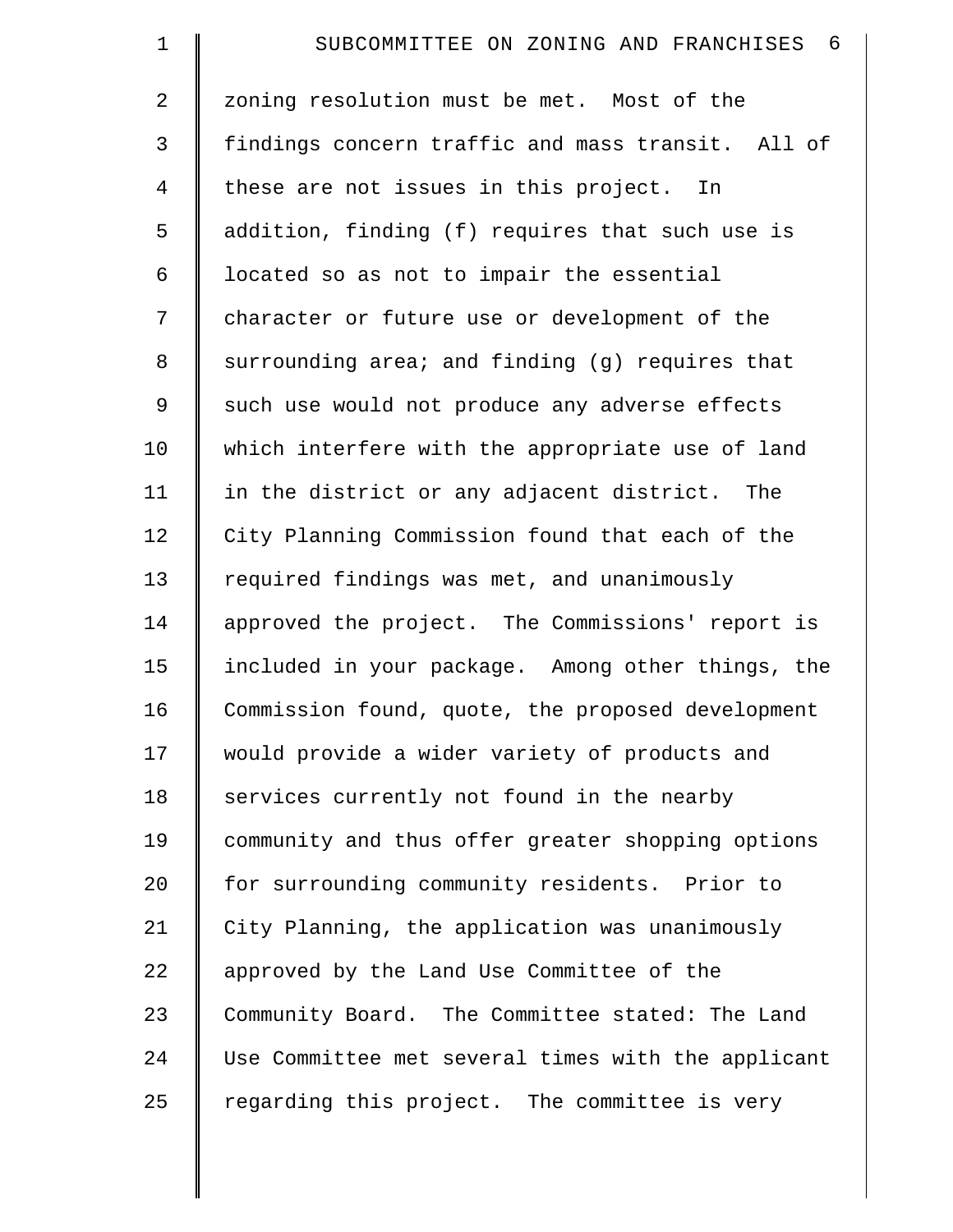| $\mathbf 1$    | 7<br>SUBCOMMITTEE ON ZONING AND FRANCHISES         |
|----------------|----------------------------------------------------|
| $\overline{2}$ | impressed with the past work of the applicant and  |
| 3              | recommends that this project proceed forward.      |
| $\overline{4}$ | Now, due to a lack of a quorum, the full Board did |
| 5              | not take a vote. Nevertheless, at the Board's      |
| 6              | request, the applicant has been in discussions     |
| 7              | with City DOT about extending a bus line to the    |
| 8              | mall to facilitate access by local residents.      |
| $\mathsf 9$    | This is at the Community Board's request, and a    |
| 10             | proposed bus map is included in your package       |
| 11             | showing this extension. The application was also   |
| 12             | approved by the Borough President with a           |
| 13             | recommendation that a food store be included in    |
| 14             | the project, which the applicant is exploring. So  |
| 15             | to reiterate, we have unanimous City Planning      |
| 16             | Commission, we have unanimous Community Board Land |
| 17             | Use Committee, and we have Borough President       |
| 18             | approval with one small condition. Now a concern   |
| 19             | has been expressed that the large retail stores    |
| 20             | could displace local businesses. Enclosed in your  |
| 21             | package is a list of potential tenants provided by |
| 22             | the applicant. This list includes clothing, pet    |
| 23             | supply and variety stores. City Planning           |
| 24             | specifically found that there would not be any     |
| 25             | adverse impacts on surrounding areas and           |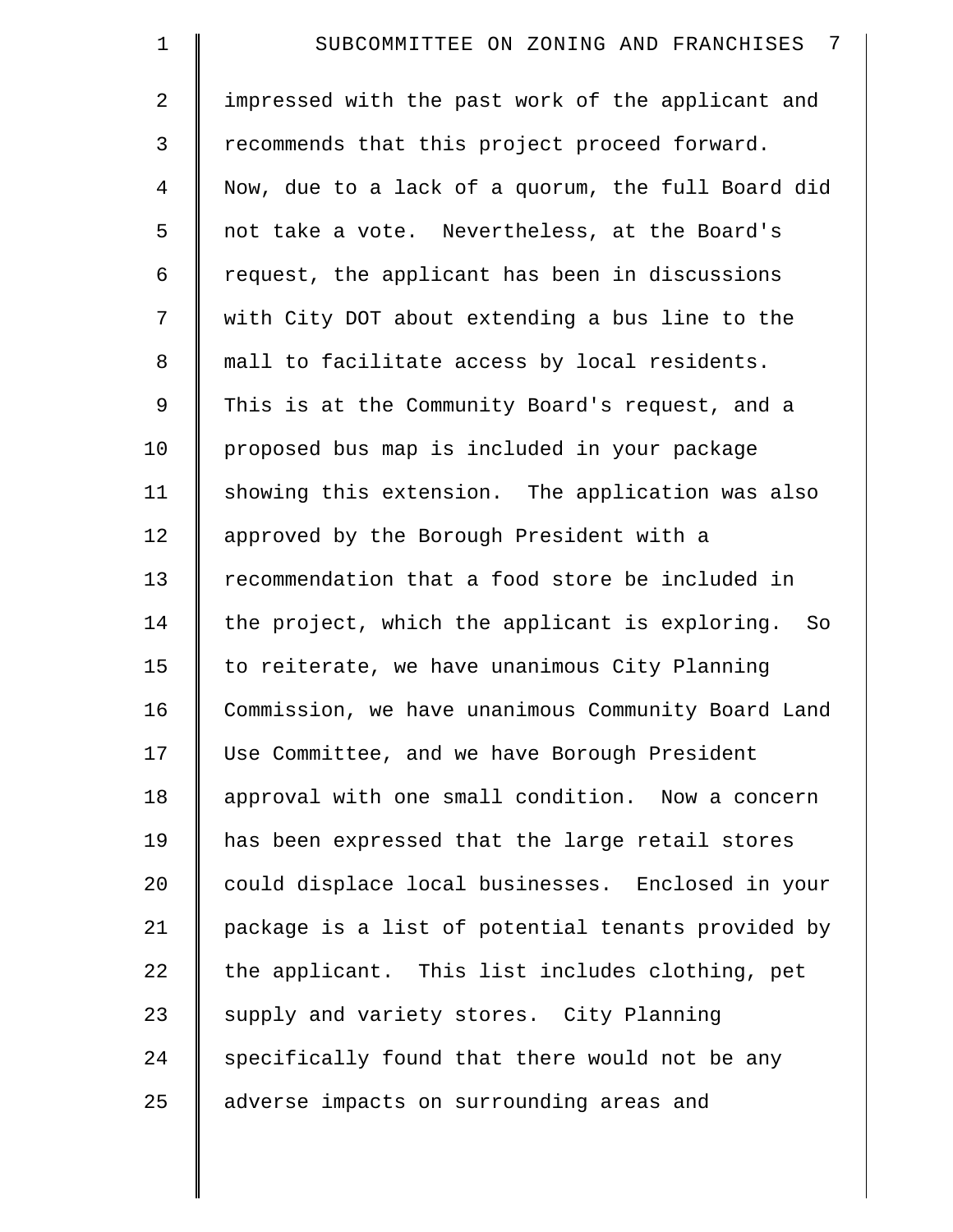| $\mathbf 1$    | SUBCOMMITTEE ON ZONING AND FRANCHISES<br>-8        |
|----------------|----------------------------------------------------|
| $\overline{2}$ | businesses, and I must say, this issue was not     |
| 3              | even raised as a concern by the Community Board or |
| $\overline{4}$ | the Borough President. There is absolutely no      |
| 5              | evidence in the record at any point to suggest     |
| 6              | that this was ever an issue during the public      |
| 7              | review process. In conclusion, in the middle of    |
| 8              | perhaps the worst recessions since the 1930s, the  |
| 9              | City should be doing everything in its power to    |
| 10             | encourage new businesses and jobs, especially in   |
| 11             | harder hit areas, such as East New York. This      |
| 12             | project will create approximately 700 jobs. Let    |
| 13             | me repeat; this project will create approximately  |
| 14             | 700 jobs. The applicant intends that all or most   |
| 15             | of these jobs will go to local residents. The      |
| 16             | City Council should be encouraging entrepreneurs   |
| 17             | such as Mr. Bawabeh, who are willing to invest the |
| 18             | time and the resources into helping our City       |
| 19             | prosper. As a Land Use matter, this application    |
| 20             | is extremely strong, and as an economic and policy |
| 21             | matter, it's perhaps even stronger. So we          |
| 22             | respectfully request that the Committee recommend  |
| 23             | approval of the application.                       |
| 24             | CHAIRPERSON AVELLA: As I mentioned                 |
| 25             | before, this application lies within Council       |
|                |                                                    |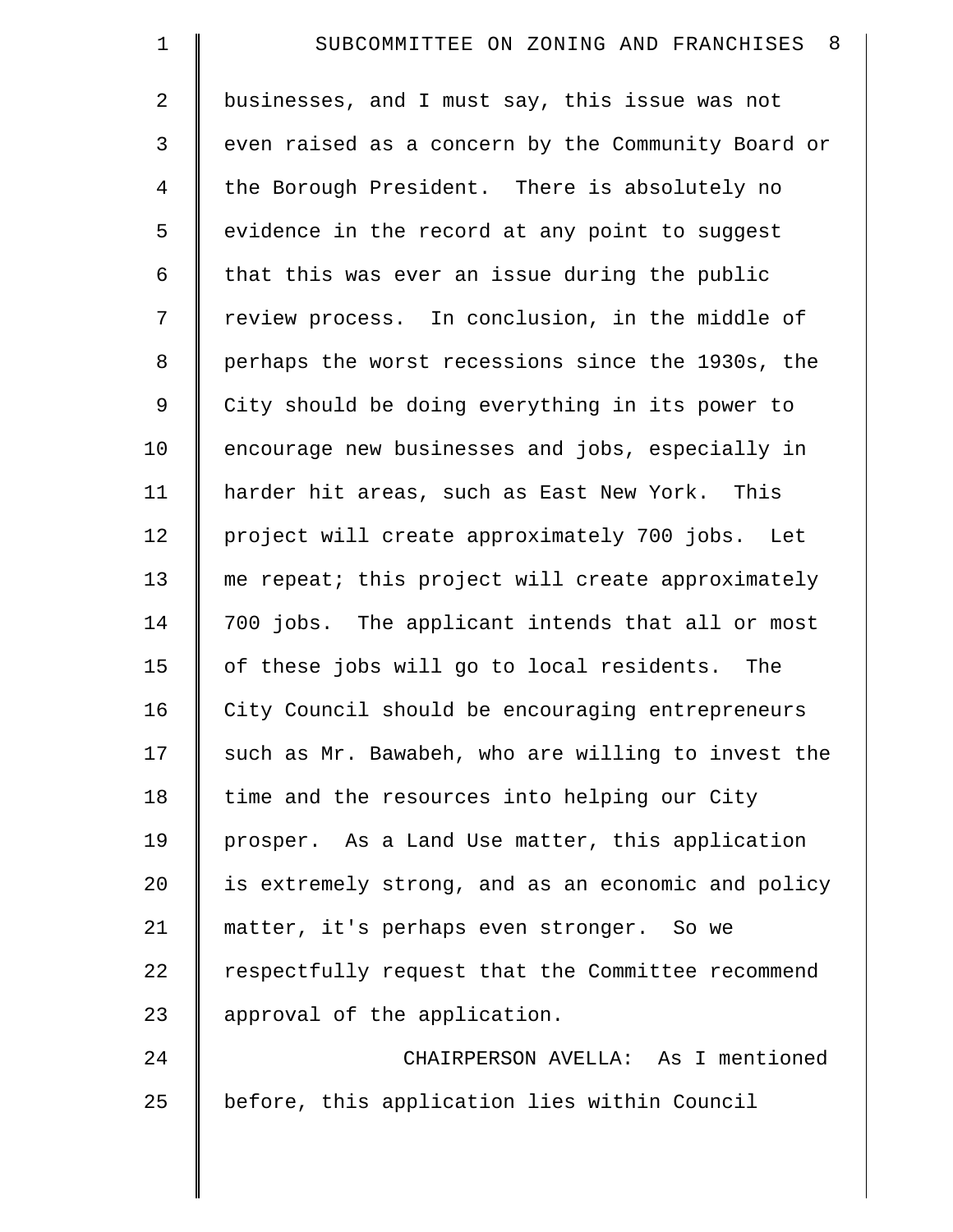| $\mathbf 1$    | -9<br>SUBCOMMITTEE ON ZONING AND FRANCHISES        |
|----------------|----------------------------------------------------|
| $\overline{a}$ | Member Charles Barron's district, so I'd like to   |
| 3              | call on him for a statement. And of course if he   |
| 4              | has, he's entitled to ask the first couple of      |
| 5              | questions.                                         |
| 6              | COUNCIL MEMBER BARRON: Well I find                 |
| 7              | it interesting that they didn't even mention that  |
| 8              | they did meet with the Council Member and they     |
| 9              | didn't even mention that the Council Member did    |
| 10             | have some concerns about their project. They       |
| 11             | didn't mention that they got a conditional         |
| 12             | negative declaration of impact on the              |
| 13             | environmental report based upon the building, for  |
| 14             | the HVACs they have to build chutes because of the |
| 15             | environmental impact, that was a conditional       |
| 16             | negative environmental impact. And I don't care    |
| 17             | what City Planning or anyone else says, when big   |
| 18             | box stores come in, when malls come into           |
| 19             | neighborhoods, it does have an impact on local     |
| 20             | businesses. And we sat down and we discussed it.   |
| 21             | I said let me see the list of some of the stores   |
| 22             | that might be coming in. We can have further       |
| 23             | discussion. I just want to go on record for        |
| 24             | saying that my vote on this project-- you heard    |
| 25             | some other things, but my vote on this project is  |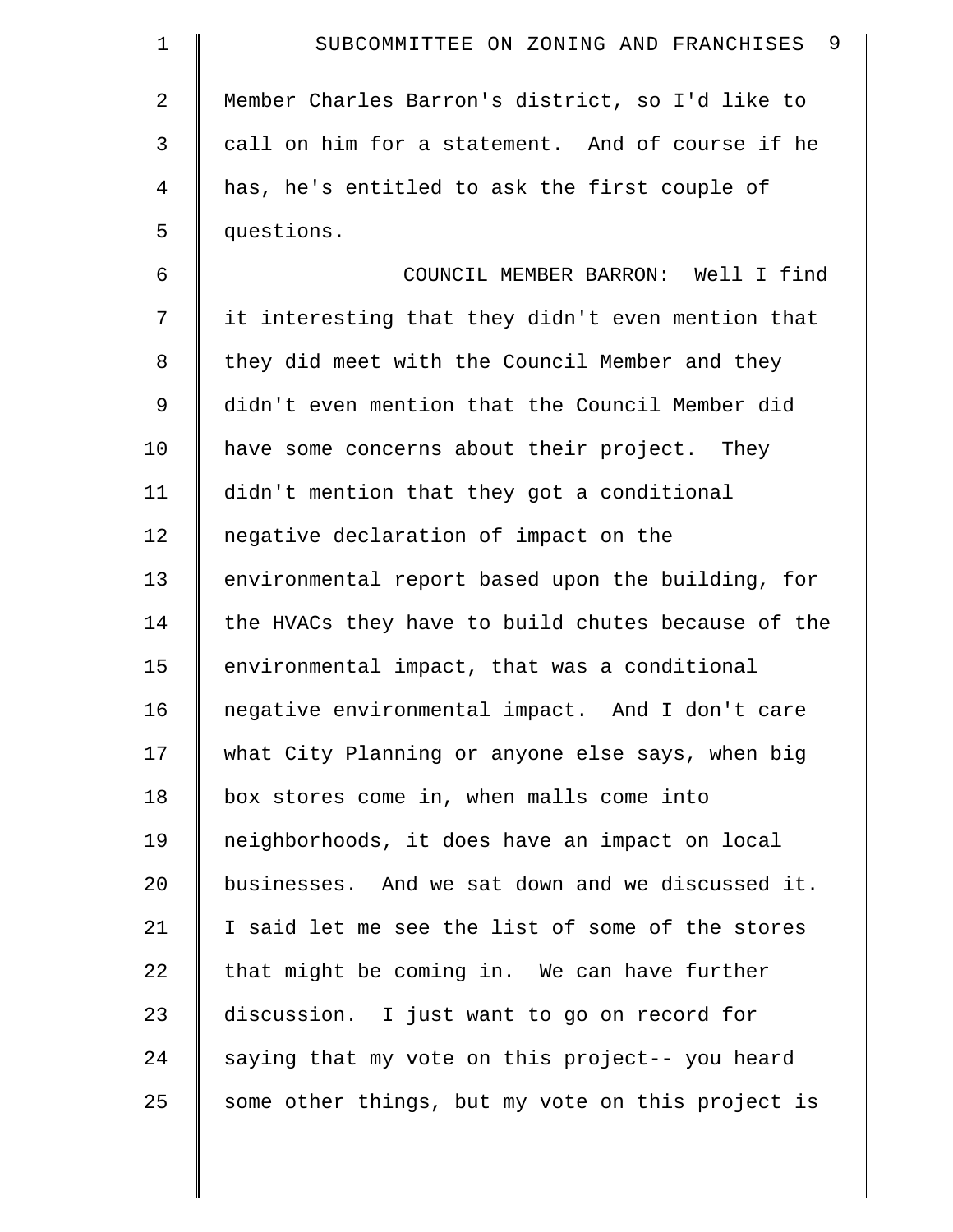| $\mathbf 1$    | SUBCOMMITTEE ON ZONING AND FRANCHISES 10           |
|----------------|----------------------------------------------------|
| 2              | going to be based upon that, the environmental     |
| 3              | impact; it's going to be based solely on whether   |
| $\overline{4}$ | we think that that's a good deal for our community |
| 5              | or not in terms of its economic impact, its        |
| 6              | commercial competition. Because the mom and pop    |
| 7              | stores in our neighborhoods are hurting. We        |
| 8              | already have a mall out there that has big box     |
| 9              | stores coming in, Gateway II, we're negotiating    |
| 10             | the second phase of that. They're bringing in      |
| 11             | more big box stores. They could have build         |
| 12             | retails stores throughout. They didn't even have   |
| 13             | to come before us-- but they want us to do all     |
| 14             | small retail stores, their idea of that being      |
| 15             | anchored that they need these two big box to       |
| 16             | anchor the retails, I'm not buying. I think that   |
| 17             | they can still be very, very successful in having  |
| 18             | all retail stores-- don't even have to come to us. |
| 19             | They can include the stores that they're so        |
| 20             | concerned about in our community. As far as 700    |
| 21             | jobs are concerned, we heard the same thing--      |
| 22             | every developer that has ever come out our way has |
| 23             | 1,000 jobs. And you know what happens? When you    |
| 24             | first open up and you go to the area, ten people   |
| 25             | will come up to you when you go into the store,    |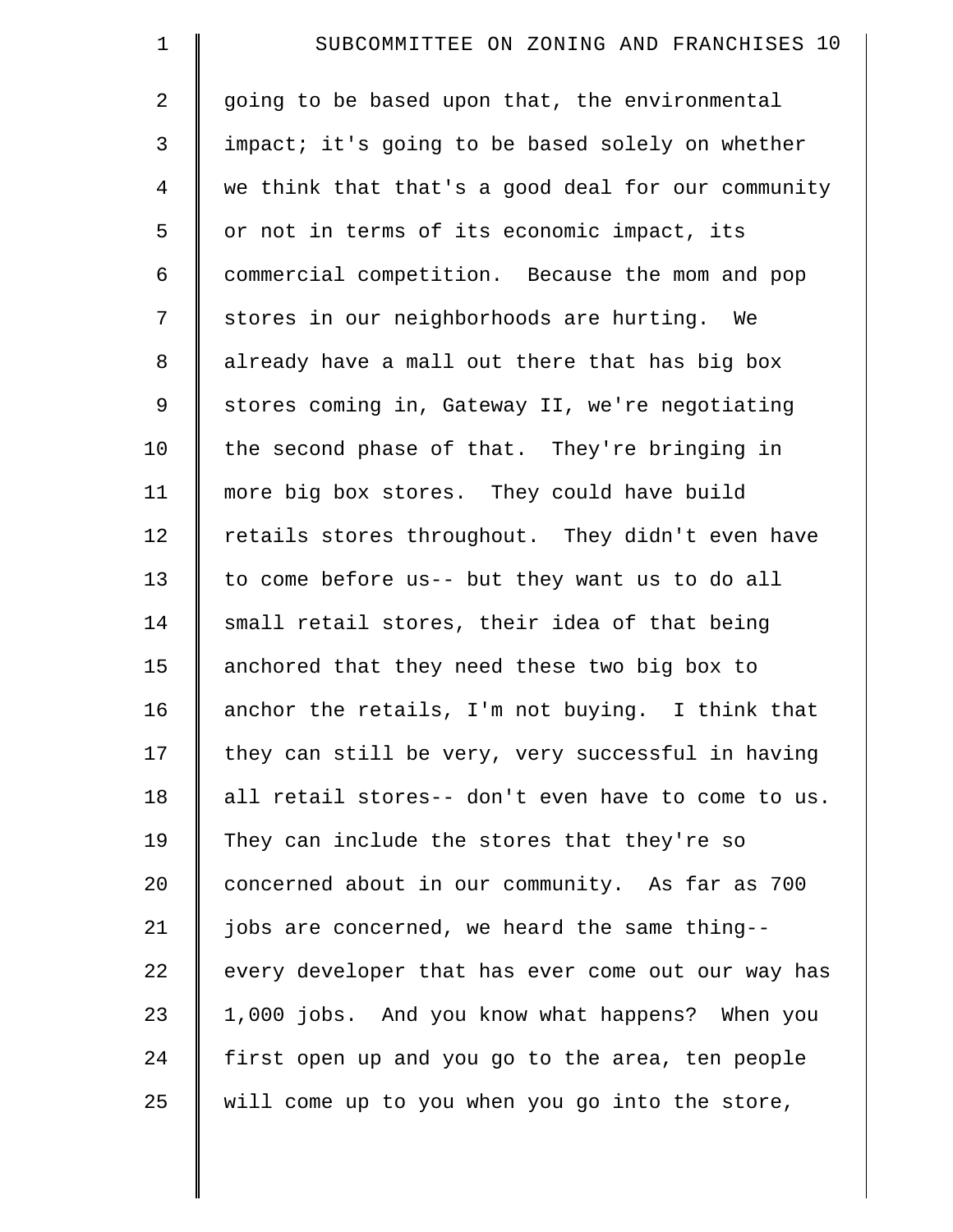| $\mathbf 1$    | SUBCOMMITTEE ON ZONING AND FRANCHISES 11           |
|----------------|----------------------------------------------------|
| $\overline{2}$ | can I help you, can I help you, can I help you.    |
| $\mathfrak{Z}$ | Four months later you go into the store and say,   |
| $\overline{4}$ | can somebody help me? Because all that help is     |
| 5              | gone. So this idea of 700 jobs, and you repeated   |
| 6              | it two or three times, I'm not impressed. And      |
| 7              | that this is economic crises; we know that. You    |
| 8              | can create all of those jobs with a bunch of small |
| $\mathsf 9$    | retail stores without even coming here. So I       |
| 10             | don't appreciate, after we had these honest,       |
| 11             | straightforward negotiations that you're alluding  |
| 12             | to some other things, which we'll discuss when we  |
| 13             | have our meeting again. I stayed open, regardless  |
| 14             | of my reservations, and said let's work this thing |
| 15             | out. Let's bring the list to me. Let's talk        |
| 16             | again. For you to sit there, disrespectful,        |
| 17             | didn't even say you met with us, didn't even say   |
| 18             | we had a conversation; I don't appreciate that. I  |
| 19             | think it's disrespectful. Don't come before this   |
| 20             | Committee and act like we don't even exist. My     |
| 21             | vote is going to be based upon whether this is     |
| 22             | good for my community or not, no matter what you   |
| 23             | try to do to allude to other things; that's going  |
| 24             | to be the basis of my vote, whether I think East   |
| 25             | New York needs your idea of progress, whether it   |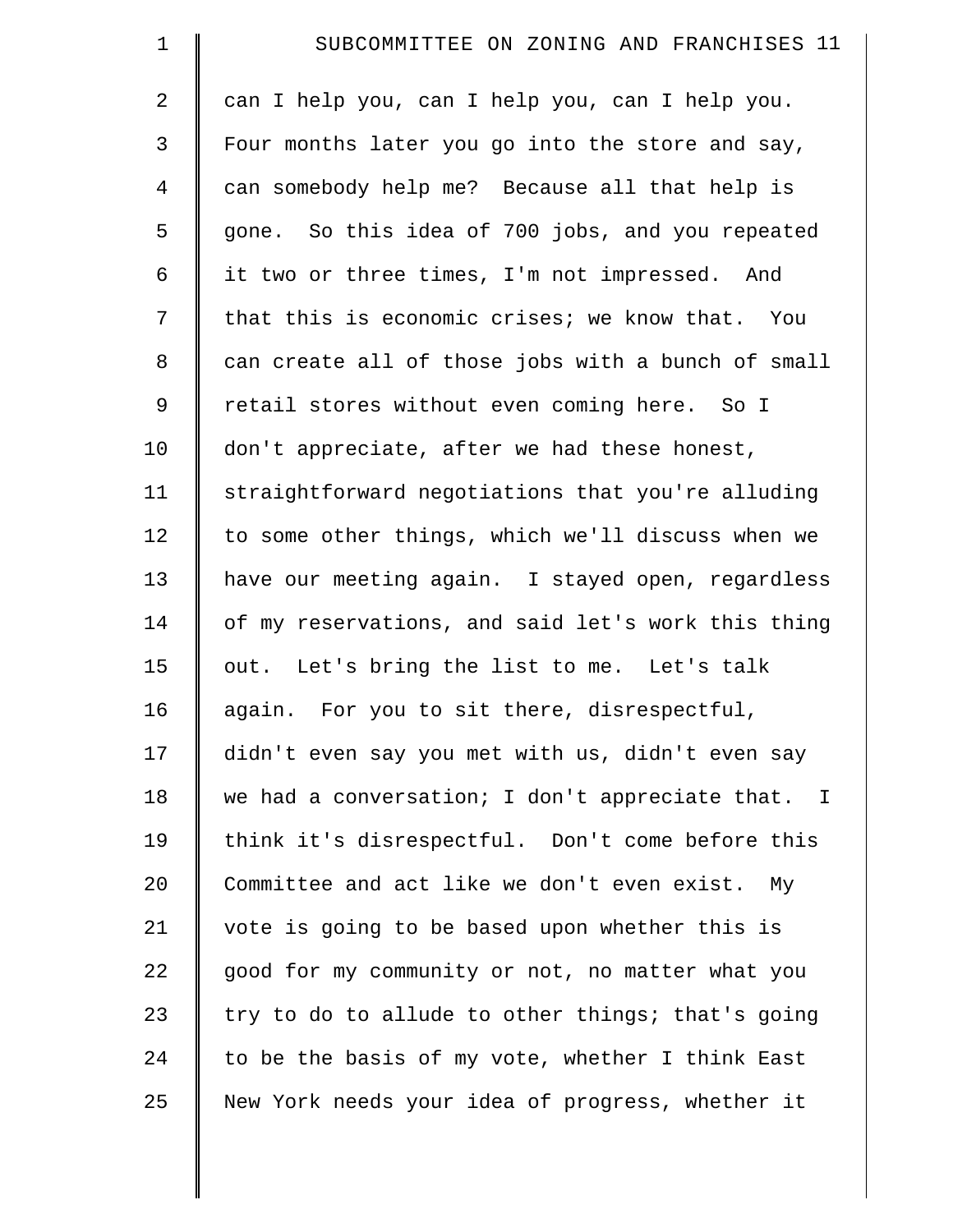| $\mathbf 1$    | SUBCOMMITTEE ON ZONING AND FRANCHISES 12           |
|----------------|----------------------------------------------------|
| $\overline{a}$ | needs more big box stores, retail stores; that's   |
| 3              | what the vote of the City Council Member is going  |
| $\overline{4}$ | to be based on, and I want to ask my colleagues--  |
| 5              | I'm going to speak to them again after this,       |
| 6              | they'll be-- not vote today, we vote on Thursday.  |
| 7              | And I'm going to speak to them again so we can     |
| 8              | work out some of these issues, but not this-- when |
| 9              | they come in like this I don't appreciate it.      |
| 10             | Because we've had straight talk, conversations, in |
| 11             | my office on several occasions, straight talk      |
| 12             | conversations. And for you to come in here and     |
| 13             | ignore us like it never even existed and then      |
| 14             | present it like that, I don't appreciate it. And   |
| 15             | quite frankly, Mr. Chair I know you can't stop     |
| 16             | them from responding, but I don't even want to     |
| 17             | hear what he has to say about it. I mean he can    |
| 18             | say what he wants to say. Quite frankly, I don't   |
| 19             | want to hear it. I'd rather have some honest       |
| 20             | discussions with him and the group, and we can     |
| 21             | bring in City Council staff so I can put all my    |
| 22             | stuff on record, my real concerns and then we can  |
| 23             | work something out; certainly not recommending a   |
| 24             | negative vote for this at this point. I think      |
| 25             | some things may be able to work out, I told him    |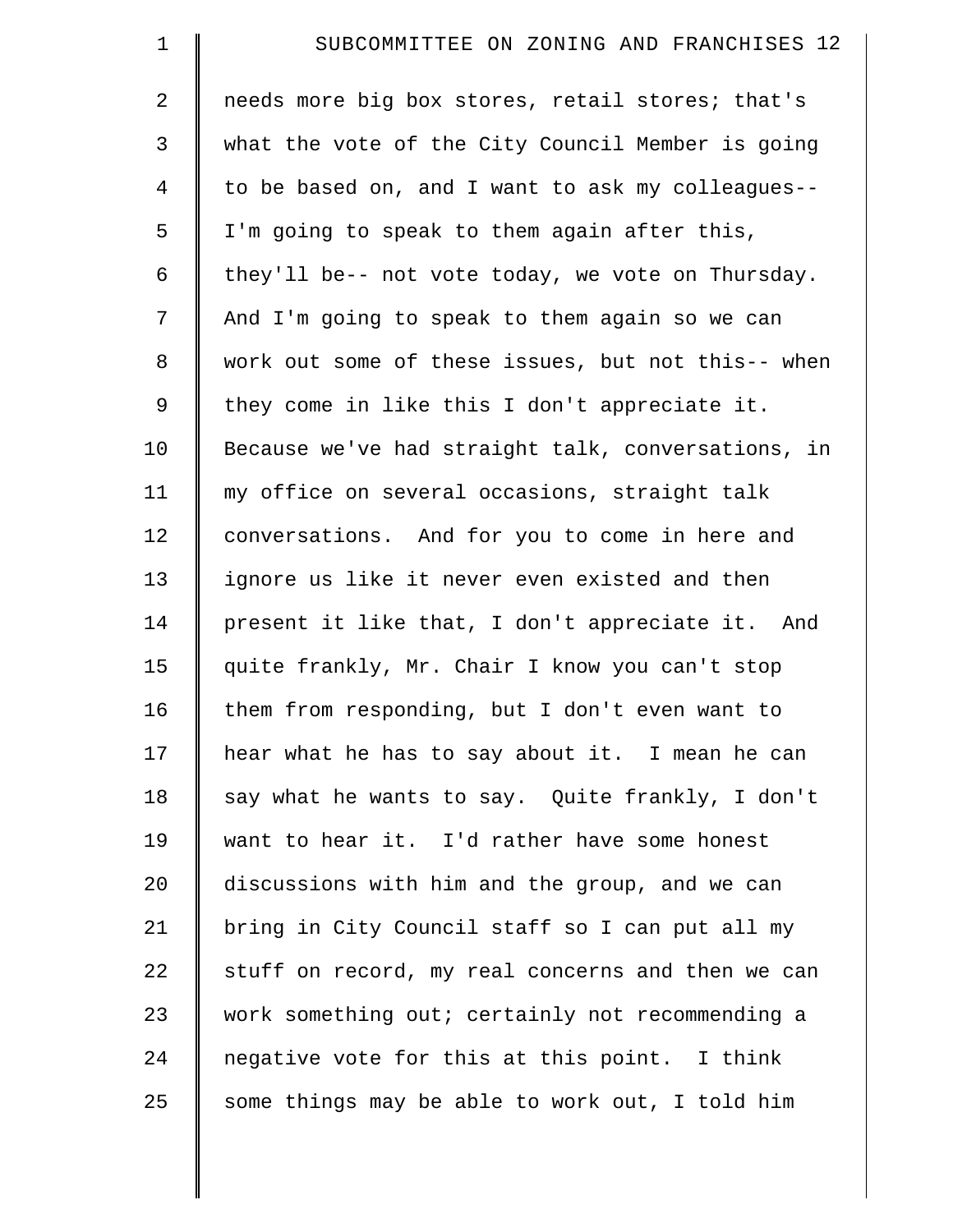| 1           | SUBCOMMITTEE ON ZONING AND FRANCHISES 13          |
|-------------|---------------------------------------------------|
| 2           | that in my office, and we can still-- and I'm     |
| 3           | still open for that to happen, in spite of the    |
| 4           | fact that I'm livid, and your disrespect. It's    |
| 5           | probably you more than the others, and I'm very   |
| 6           | livid with that. But I'm not going to let my      |
| 7           | emotions or my being upset take away from my      |
| 8           | objectivity for what could positively come out of |
| $\mathsf 9$ | this project for my community.                    |
| 10          | CHAIRPERSON AVELLA: Thank you                     |
| 11          | Council Member. Are there any questions from      |
| 12          | Committee Members on the application?             |
| 13          | HOWARD GOLDMAN: Mr. Chair, we have                |
| 14          | one more speaker that got lost, the developer--   |
| 15          | CHAIRPERSON AVELLA: [Interposing]                 |
| 16          | Sure.                                             |
| 17          | HOWARD GOLDMAN: --would like to                   |
| 18          | make a statement.                                 |
| 19          | CHAIRPERSON AVELLA: Sure.                         |
| 20          | HOWARD GOLDMAN: And let me just                   |
| 21          | say I appreciate the Councilman's concerns very   |
| 22          | much. I'd be happy to continue our--              |
| 23          | COUNCIL MEMBER BARRON:                            |
| 24          | [Interposing] First of all I don't even want to   |
| 25          | hear from your appreciation and what you're happy |
|             |                                                   |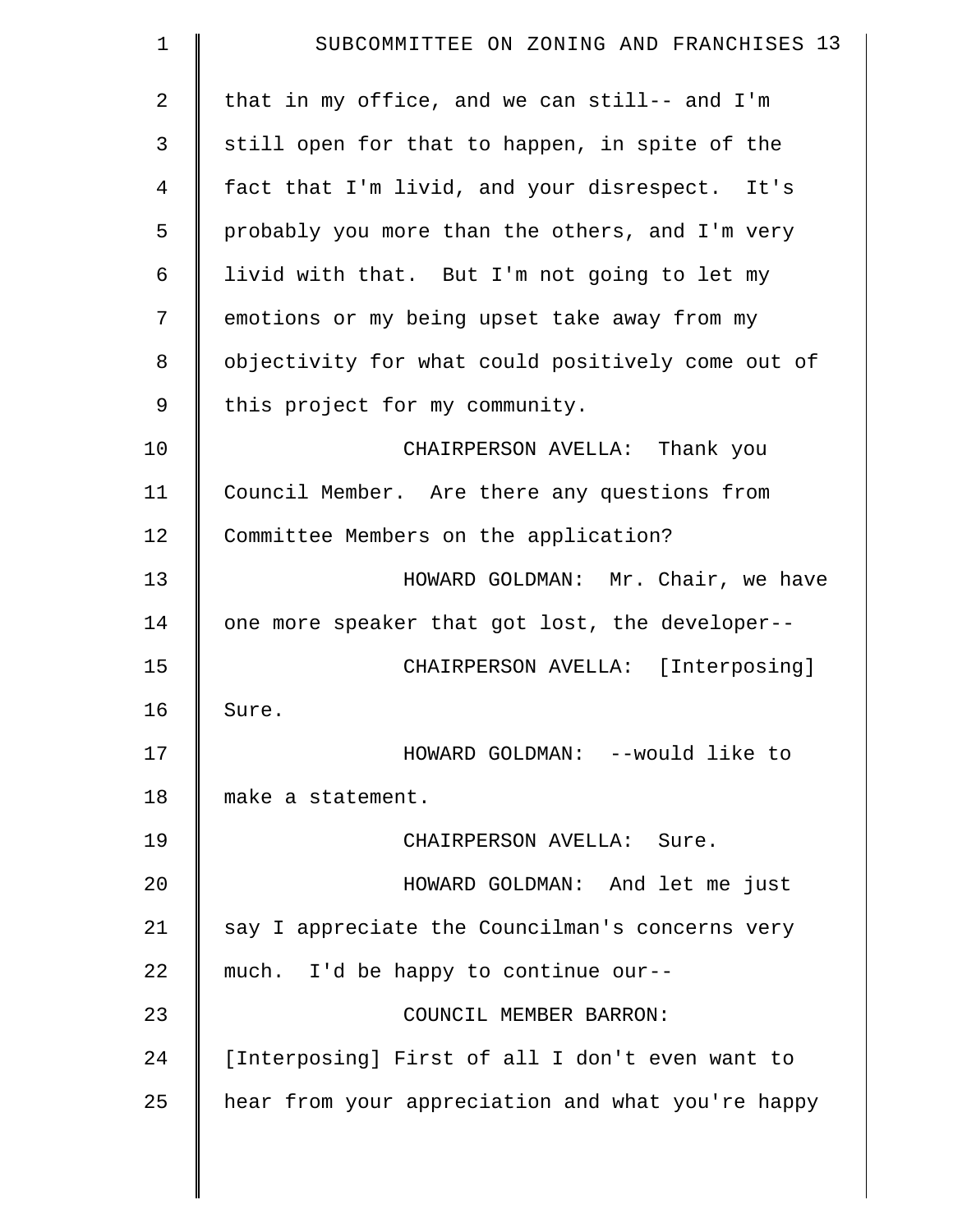| $\mathbf 1$    | SUBCOMMITTEE ON ZONING AND FRANCHISES 14           |
|----------------|----------------------------------------------------|
| $\overline{a}$ | $about--$                                          |
| 3              | HOWARD GOLDMAN: [Interposing] If I                 |
| 4              | $mid$ --                                           |
| 5              | COUNCIL MEMBER BARRON:                             |
| 6              | [Interposing] You could keep that talk for         |
| 7              | somebody else.                                     |
| 8              | HOWARD GOLDMAN: If I might--                       |
| 9              | COUNCIL MEMBER BARRON:                             |
| 10             | [Interposing] We'll have a conversation, so don't  |
| 11             | try to placate me now, because I don't want to     |
| 12             | hear it.                                           |
| 13             | HOWARD GOLDMAN: I just want to                     |
| 14             | clarify the, quote, environmental issue. It        |
| 15             | concerns the use of natural gas, which of course   |
| 16             | has been agreed to, and it concerns the location   |
| 17             | of the stacks on the roof of the building; that is |
| 18             | the condition that's set forth in the conditional  |
| 19             | negative declaration. It's routine. It's common    |
| 20             | in almost all projects. It's something you see     |
| 21             | all the time. It's not unusual.                    |
| 22             | COUNCIL MEMBER BARRON: I just want                 |
| 23             | to add one other thing. They'll be right across    |
| 24             | the street from some new houses that are coming up |
| 25             | and some of the-- the developer of those new       |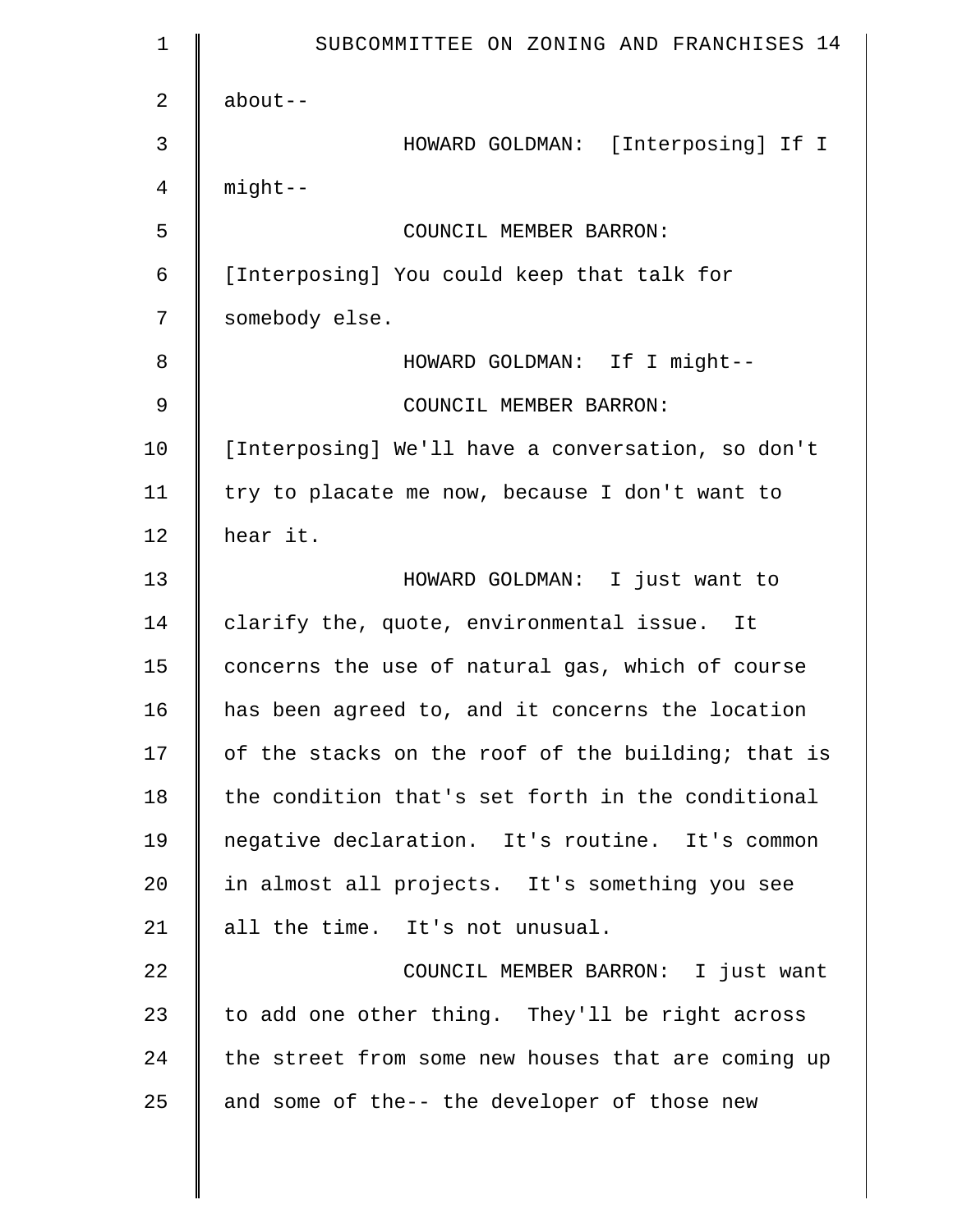| $\mathbf 1$ | SUBCOMMITTEE ON ZONING AND FRANCHISES 15           |
|-------------|----------------------------------------------------|
| 2           | houses are also concerned about the impact that    |
| 3           | this project would have on those who are going to  |
| 4           | be right across the street. Retail stores they're  |
| 5           | all right with; the big box stores, they have some |
| 6           | concerns.                                          |
| 7           | HOWARD GOLDMAN: Mr. Bawabeh would                  |
| 8           | like to make a short statement.                    |
| 9           | SOLY BAWABEH: Mr. Chairman,                        |
| 10          | Council Member. My name is Soly Bawabeh, and I am  |
| 11          | a principal of Bawabeh Holdings, a Brooklyn-based  |
| 12          | commercial development company. My father and      |
| 13          | uncle founded this company 30 years ago, by        |
| 14          | rehabbing a small, mixed-use building off Flatbush |
| 15          | Avenue. Today we have built and managed close to   |
| 16          | 70 commercial buildings in Brooklyn, in            |
| 17          | neighborhoods such as Bed-Stuy, Brownsville, East  |
| 18          | Flatbush, Flatbush, Bushwick, and now hopefully    |
| 19          | East New York. Our main focus has been retail.     |
| 20          | We have recently completed a 250,000 square foot   |
| 21          | as-of-right project on East 98th Street and Kings  |
| 22          | Highway in East Flatbush. The project contains     |
| 23          | 160,000 square feet of retail and a 90,000 square  |
| 24          | foot charter school. Some of the retail tenants    |
| 25          | include C-Town, Payless Shoes, Sleepy's, Family    |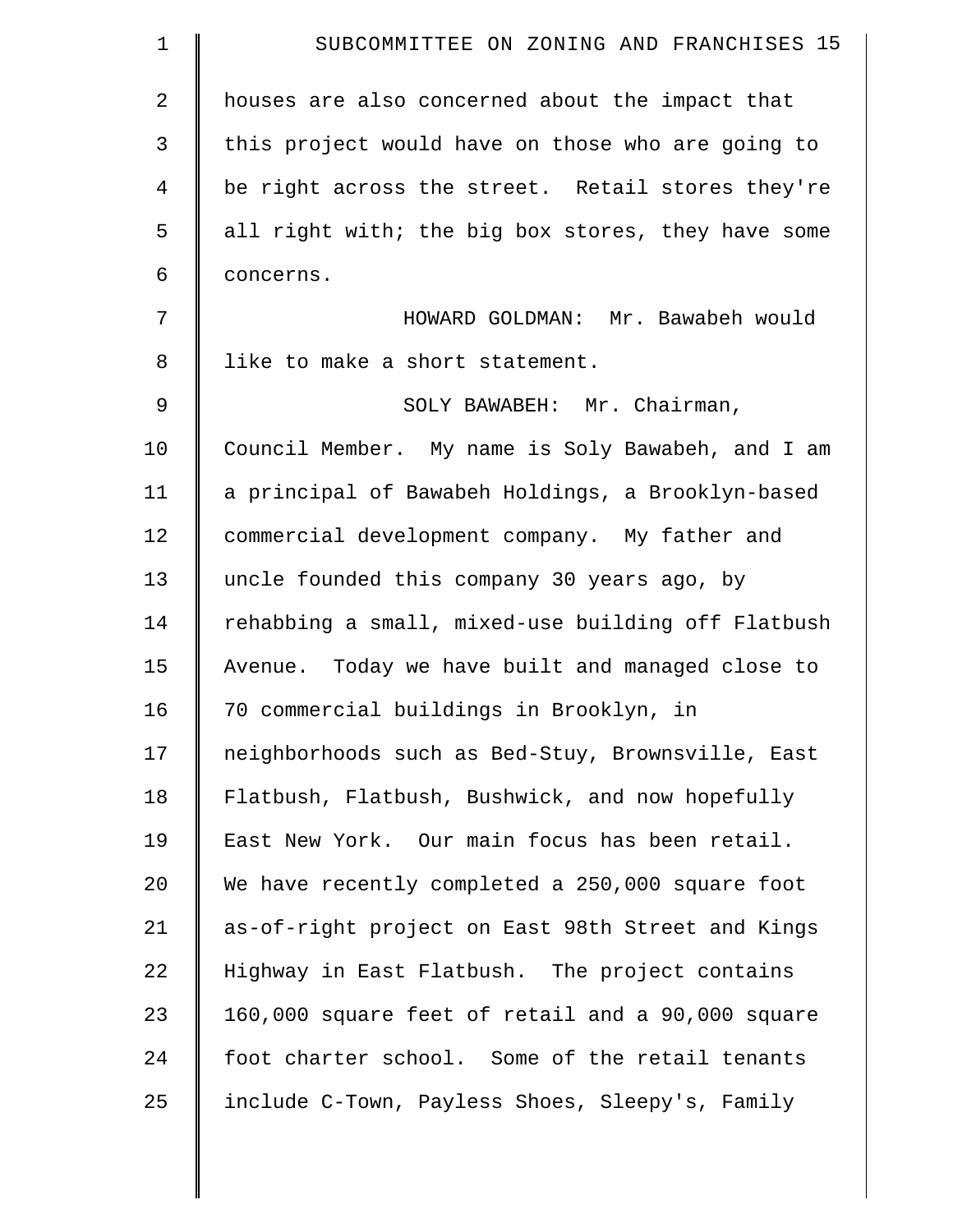| $\mathbf 1$    | SUBCOMMITTEE ON ZONING AND FRANCHISES 16           |
|----------------|----------------------------------------------------|
| $\overline{2}$ | Dollar, Dollar Tree, Radioshack, and Goodwill.     |
| 3              | Our objective for the Shops at Gateway is to bring |
| $\overline{4}$ | a quality, affordable shopping center that will    |
| 5              | serve the immediate neighborhood. The type of      |
| 6              | tenants we envision include a discount department  |
| 7              | store, an off-price retailer, pharmacies,          |
| 8              | supermarket, variety, a bank store which the       |
| 9              | community doesn't have in the immediate vicinity,  |
| 10             | a furniture store, some quality sit-down           |
| 11             | restaurants, a health club, apparel stores and     |
| 12             | some shoe stores. As a long-time Brooklyn          |
| 13             | resident and developer, we have always supported   |
| 14             | Brooklyn contractors and supply houses. We         |
| 15             | intended to do the same here by working with the   |
| 16             | Community Board and elected officials to ensure    |
| 17             | both construction and permanent jobs for the       |
| 18             | neighborhood. We have been working on this         |
| 19             | project for almost four years now, including three |
| $20 \,$        | years in the City Land Use and environmental       |
| 21             | approval process. Despite the recession, we have   |
| 22             | kept moving forward and have been approved by the  |
| 23             | Community Board, Borough President and City        |
| 24             | Planning Commission. We think this is a great      |
| 25             | project for East New York, and respectfully ask    |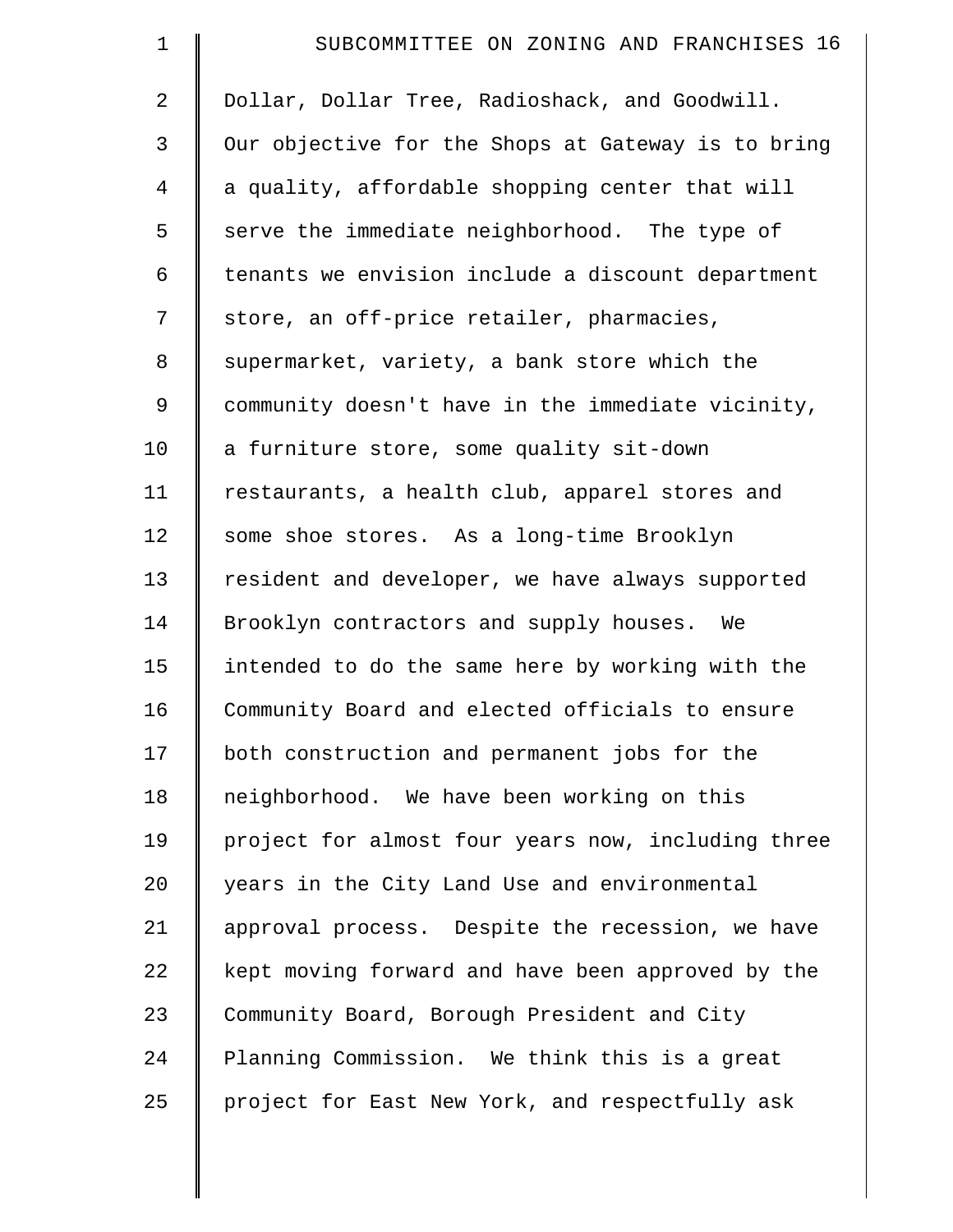| 1              | SUBCOMMITTEE ON ZONING AND FRANCHISES 17          |
|----------------|---------------------------------------------------|
| $\overline{2}$ | that this Committee allows us to keep moving      |
| 3              | forward, recommending its approval of the special |
| 4              | permit. Thank you for your consideration.         |
| 5              | CHAIRPERSON AVELLA: Thank you.                    |
| 6              | Seeing no questions from Committee Members-- oh,  |
| 7              | Council Member Seabrook.                          |
| 8              | COUNCIL MEMBER SEABROOK: Thank you                |
| $\mathsf 9$    | very much, Mr. Chairman, and thank you for the    |
| 10             | testimony. Just a quick question. What is the     |
| 11             | total cost of this project?                       |
| 12             | SOLY BAWABEH: Probably around \$50                |
| 13             | million.                                          |
| 14             | COUNCIL MEMBER SEABROOK: \$50                     |
| 15             | million. And what is the goals that you set up,   |
| 16             | if you have any goals in terms of minority and    |
| 17             | women participation in the construction business  |
| 18             | side of participation? Any goals or anything?     |
| 19             | SOLY BAWABEH: We've been in                       |
| 20             | discussions with the Community Board and we have  |
| 21             | told them that the way we would like to work with |
| 22             | them is any jobs that we know are going to be     |
| 23             | available from either the retailers or from our   |
| 24             | contractors and subcontractors, what we'd like to |
| 25             | do is have a dialogue with the Community Board as |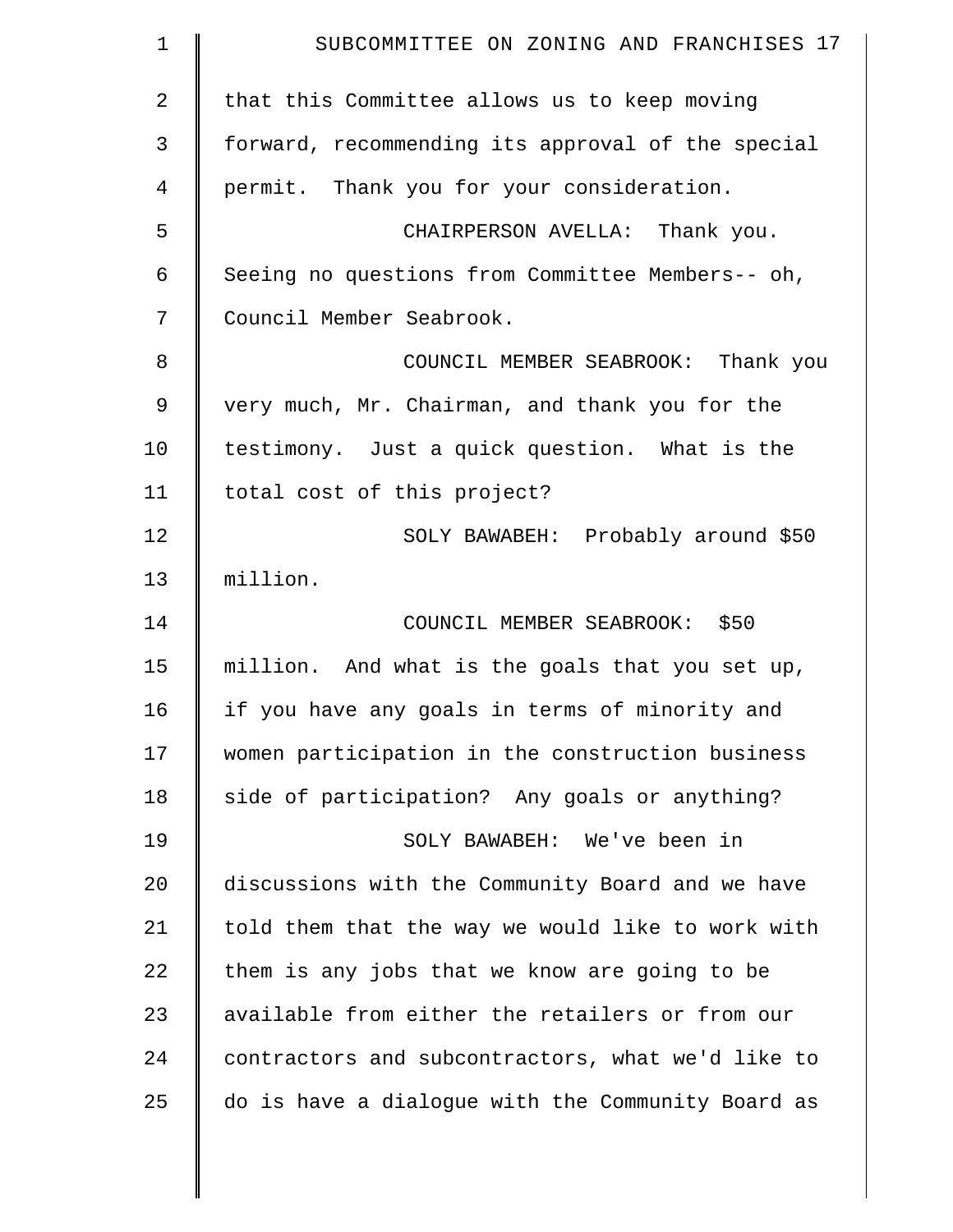| $\mathbf 1$    | SUBCOMMITTEE ON ZONING AND FRANCHISES 18           |
|----------------|----------------------------------------------------|
| $\overline{2}$ | to who they have available, you know, for these    |
| 3              | specific positions and work together to ensure     |
| 4              | those jobs within the project.                     |
| 5              | COUNCIL MEMBER SEABROOK: So these                  |
| 6              | are-- I'm talking about minority and women-owned   |
| 7              | contractors to participate in the area of          |
| 8              | construction and those particular areas as it      |
| 9              | relates to building. I'm not talking about just    |
| 10             | regular retail jobs. I'm talking about the level   |
| 11             | of participation as in construction, electricians, |
| 12             | plumbers, boiler manufacturers, those type of      |
| 13             | things that we're talking about.                   |
| 14             | SOLY BAWABEH: We've been working                   |
| 15             | with the same subcontractors for a very long time. |
| 16             | They're all Brooklyn-based. They're usually--      |
| 17             | most of my jobs are 10,000, 15,000 square feet.    |
| 18             | They're not this scale. They have maybe ten        |
| 19             | people on staff. They're going to need a           |
| 20             | significant amount of more workers for this        |
| 21             | specific job, and that's why we have no problem    |
| 22             | working with the community and the Council Member, |
| 23             | you know, to bring together whoever they believe   |
| 24             | are qualified in the immediate neighborhood so     |
| 25             | they can work on this project.                     |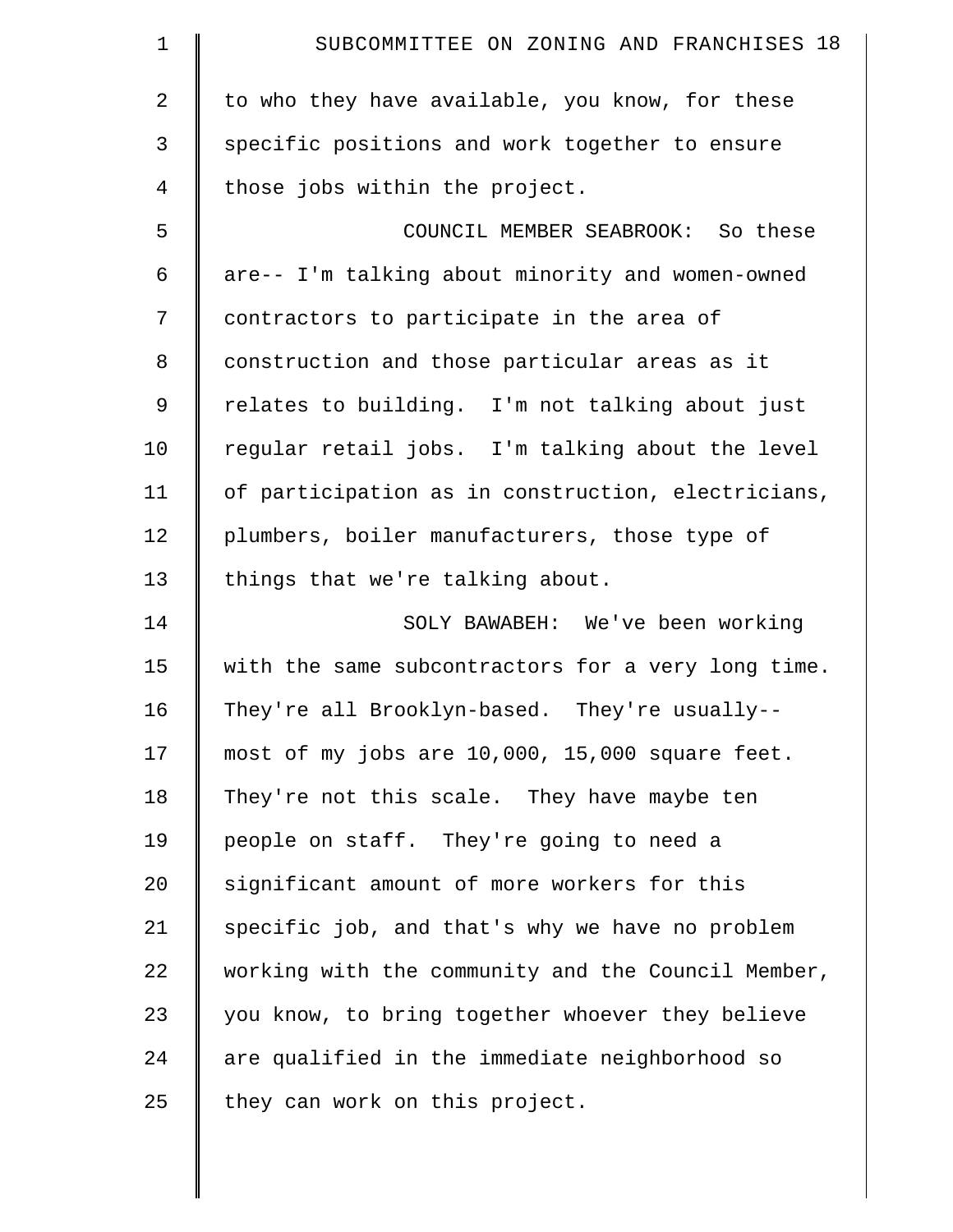| $\mathbf 1$    | SUBCOMMITTEE ON ZONING AND FRANCHISES 19           |
|----------------|----------------------------------------------------|
| $\overline{2}$ | COUNCIL MEMBER SEABROOK: So these                  |
| 3              | are union or non-union jobs?                       |
| 4              | SOLY BAWABEH: Non-union.                           |
| 5              | COUNCIL MEMBER SEABROOK: Non-union                 |
| 6              | jobs. So you should have easy access to picking    |
| 7              | people who don't work, because most of minorities  |
| 8              | aren't in the unions.                              |
| 9              | SOLY BAWABEH: 100%.                                |
| 10             | COUNCIL MEMBER SEABROOK: Oh, okay.                 |
| 11             | Because that's a concern I hope that the level of  |
| 12             | participation with the Councilman, because he's    |
| 13             | been very involved in this lack of jobs and job    |
| 14             | creation when we've got over 51% of African        |
| 15             | Americans and Latino males in this City that are   |
| 16             | actually unemployed and that we have actually      |
| 17             | trained and prepared a number of them to be in a   |
| 18             | position to participate; and I would hope that you |
| 19             | work with the local Councilman on that issue.      |
| 20             | SOLY BAWABEH: I'll be honest with                  |
| 21             | you, I mean our subcontractors now, like I         |
| 22             | mentioned earlier, all our jobs take place in East |
| 23             | New York, Brownsville, Bed-Stuy, all the workers,  |
| 24             | all the construction workers are coming from that  |
| 25             | area already. It's not like we're bringing people  |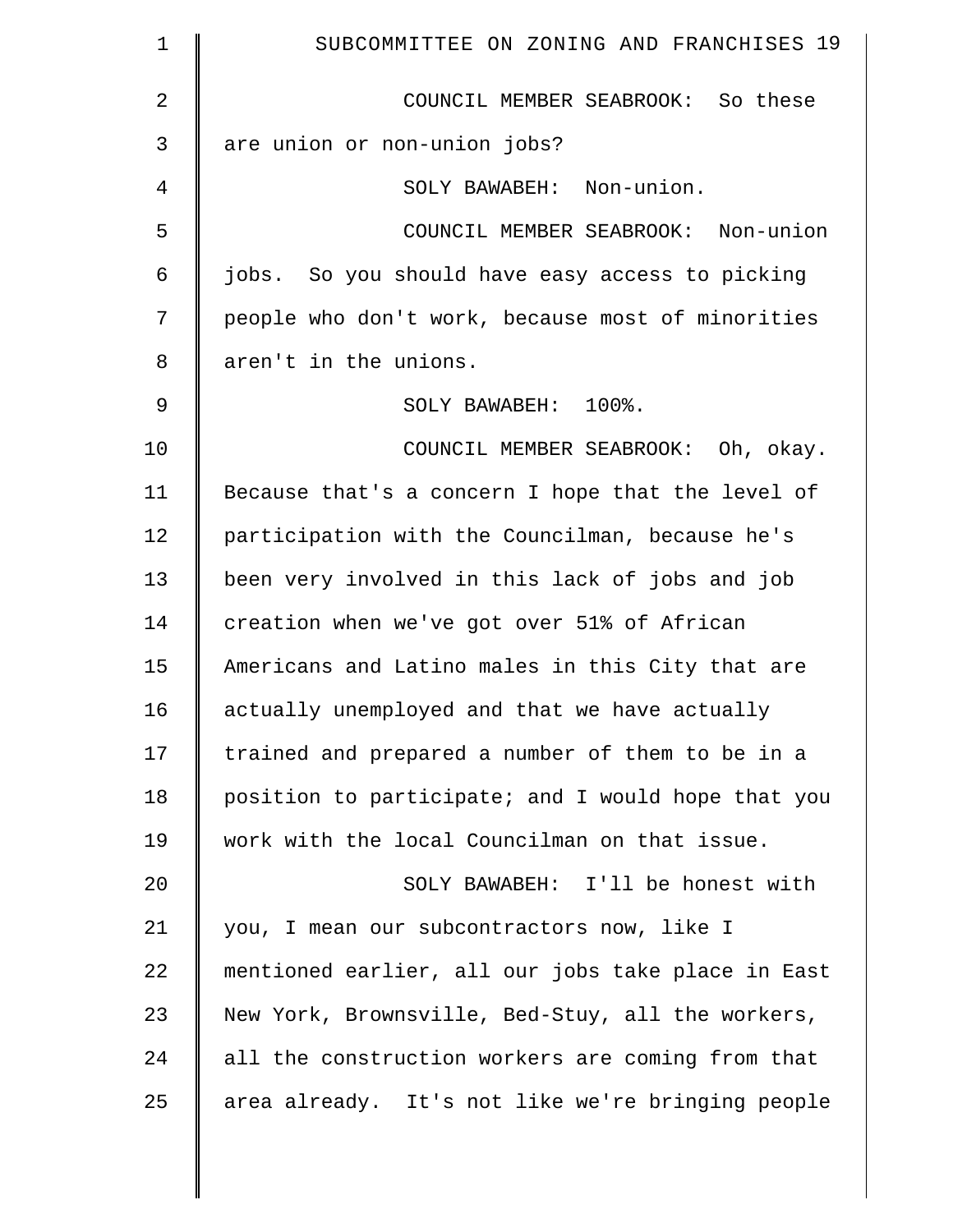| $\mathbf 1$    | SUBCOMMITTEE ON ZONING AND FRANCHISES 20           |
|----------------|----------------------------------------------------|
| $\overline{2}$ | from New Jersey.                                   |
| 3              | COUNCIL MEMBER SEABROOK: Okay,                     |
| 4              | because that is what happens in New York City.     |
| 5              | SOLY BAWABEH: Right.                               |
| 6              | COUNCIL MEMBER SEABROOK: And I                     |
| 7              | would hope that it wouldn't happen there. Thank    |
| 8              | you very much, Mr. Chairman.                       |
| 9              | CHAIRPERSON AVELLA: Council Member                 |
| 10             | Jackson.                                           |
| 11             | COUNCIL MEMBER JACKSON: Thank you,                 |
| 12             | Mr. Chair. Good morning. I'm sorry I was late      |
| 13             | for your presentation, but I did hear Council      |
| 14             | Member Barron express his issues and concerns and  |
| 15             | his indignation as to the lack of communication    |
| 16             | with respect to your presentation about meeting    |
| 17             | with him. I've reviewed the documents and I have   |
| 18             | a couple of questions. My question is how long     |
| 19             | has this development been in the planning stages   |
| 20             | with respects to-- I see that 700 permanent jobs   |
| 21             | will come as a result of this. But I do know that  |
| 22             | many projects that have been on the drawing board, |
| 23             | especially within the past several years,          |
| 24             | considering the economic situation, that the       |
| 25             | bubble has burst, and there are a lot of small mom |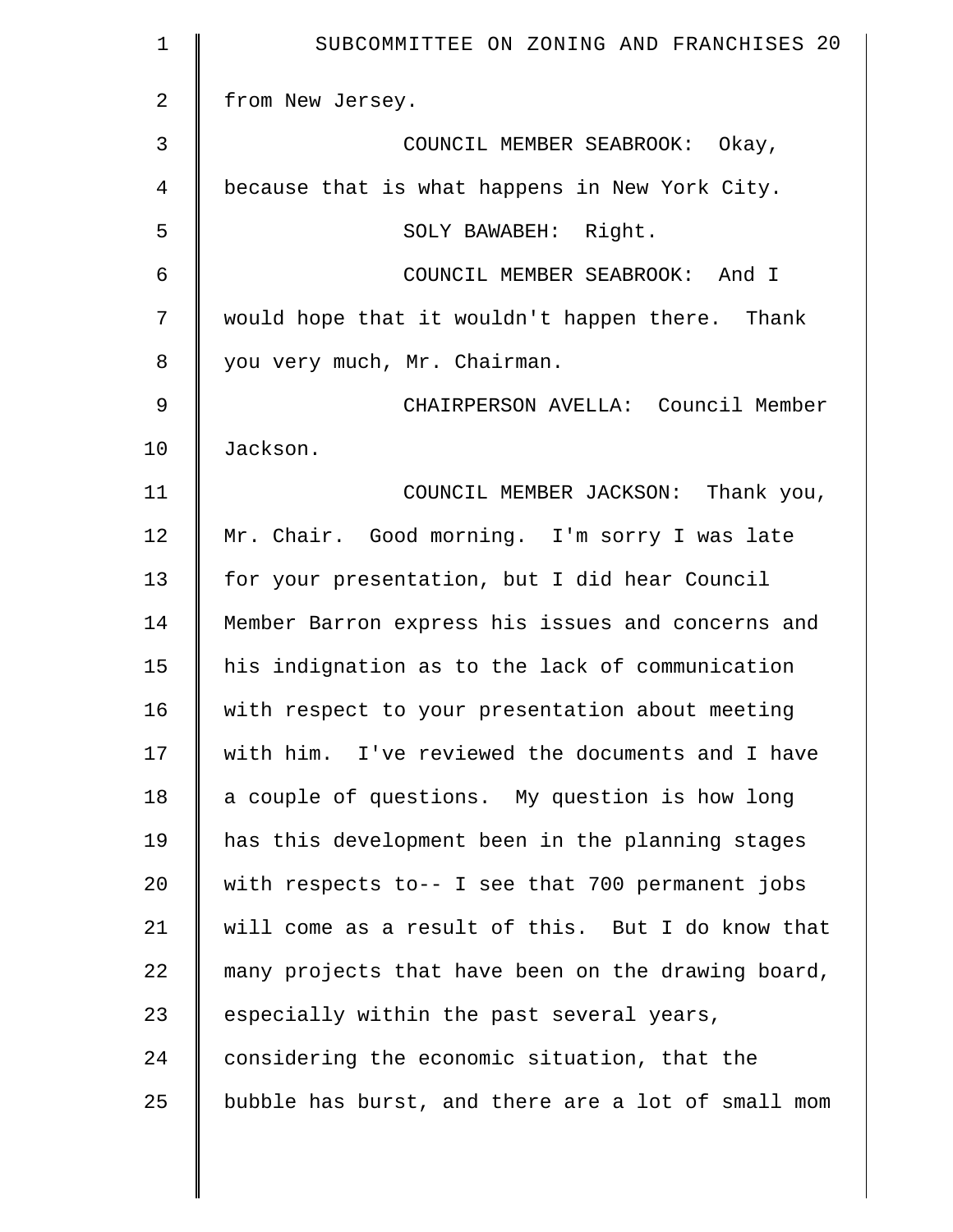| $\mathbf 1$    | SUBCOMMITTEE ON ZONING AND FRANCHISES 21             |
|----------------|------------------------------------------------------|
| $\overline{2}$ | and pop stores, a lot of small-- a large retail      |
| 3              | businesses, and a lot of corporations and banks      |
| $\overline{4}$ | that are going out of business as a result of the    |
| 5              | economic downturn, because it was falsely            |
| 6              | inflated. My question is with respect to the         |
| 7              | projections of this project, do you still see the    |
| 8              | necessity to go forward with this considering the    |
| 9              | economic situation, and whether or not the           |
| 10             | outcomes are still predicted?                        |
| 11             | HOWARD GOLDMAN: Well I'll take a                     |
| 12             | crack at that. There are no guarantees. There        |
| 13             | are no assurances. It's a tough time for             |
| 14             | everybody. Assuming the Council approves this        |
| 15             | project, the next step for Mr. Bawabeh is to go      |
| 16             | out and find the tenants. And there's no             |
| 17             | assurances. But he has shown over the last three     |
| 18             | years or so, a desire to keep going, to keep         |
| 19             | spending money, to keep going through the public     |
| 20             | process. He wants to do this project. He's a         |
| 21             | young entrepreneur, and it's the kind of project     |
| 22             | the City needs. So if it's possible, it will get     |
| 23             | done. And then those projections, the project        |
| 24             | either stands or falls as a unit. So it's not        |
| 25             | like he would build half the project and stop.<br>So |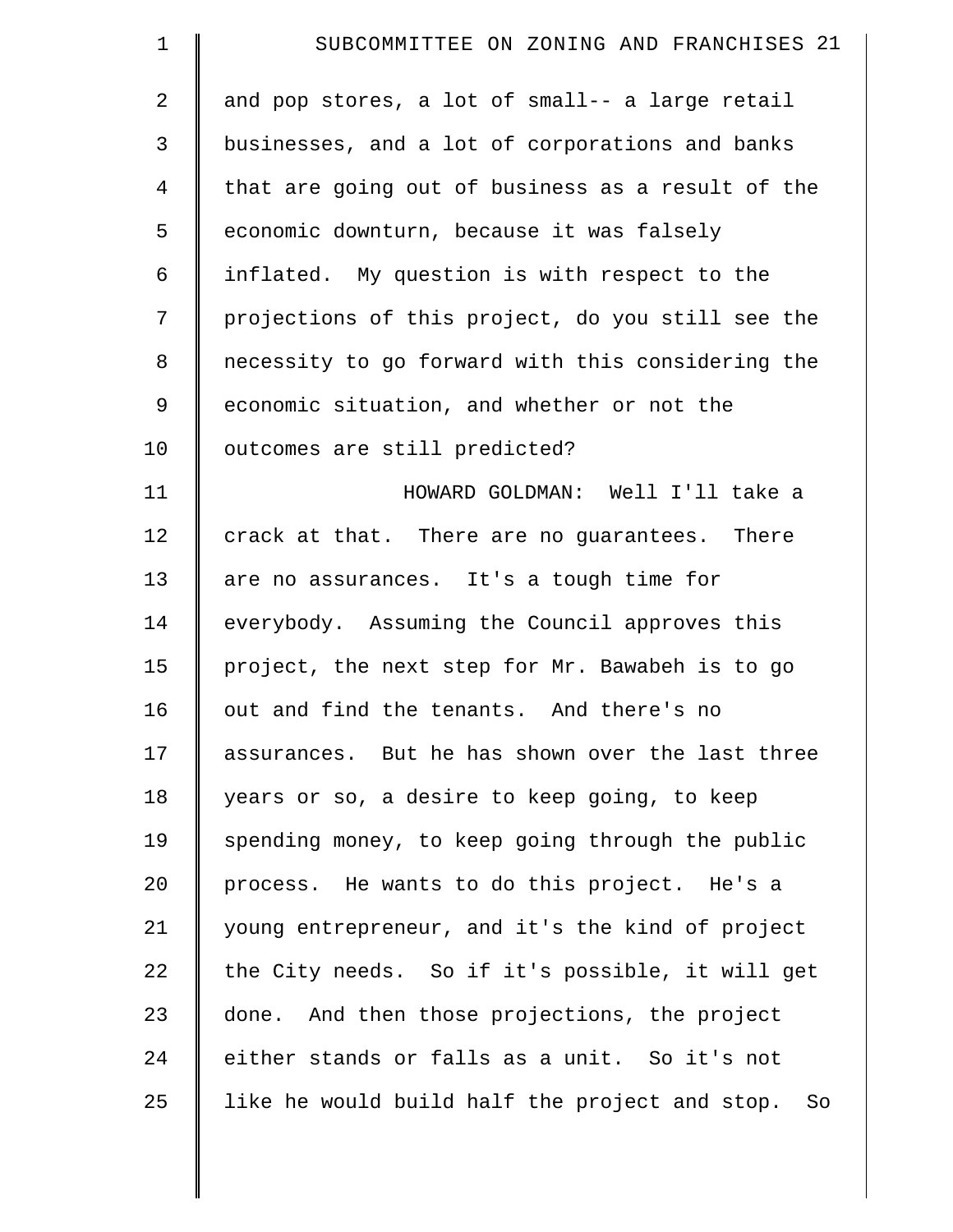| 1  | SUBCOMMITTEE ON ZONING AND FRANCHISES 22           |
|----|----------------------------------------------------|
| 2  | if the project is built, those job projections     |
| 3  | remain as stated. Also, my colleague reminds me,   |
| 4  | because it will take some time to be built, as all |
| 5  | construction projects are, we're all hoping that   |
| 6  | the economy will brighten up a little bit and that |
| 7  | there will be a market for this kind of            |
| 8  | development project.                               |
| 9  | COUNCIL MEMBER JACKSON: How long                   |
| 10 | is-- considering that if you had the green light   |
| 11 | at every step of the process, how long would it    |
| 12 | take for this-- the Shops at Gateway to be totally |
| 13 | built out?                                         |
| 14 | HOWARD GOLDMAN: It's a couple                      |
| 15 | years, including both construction, financing, and |
| 16 | finding the tenants.                               |
| 17 | COUNCIL MEMBER JACKSON: When you                   |
| 18 | say a couple years, are you talking about two, are |
| 19 | you talking about four or five? How many? A        |
| 20 | couple-- do you know what I mean?                  |
| 21 | HOWARD GOLDMAN: Two to three,                      |
| 22 | Councilman.                                        |
| 23 | COUNCIL MEMBER JACKSON: Two to                     |
| 24 | three. And I guess the question is, and you        |
| 25 | mentioned it in response to my question, is there  |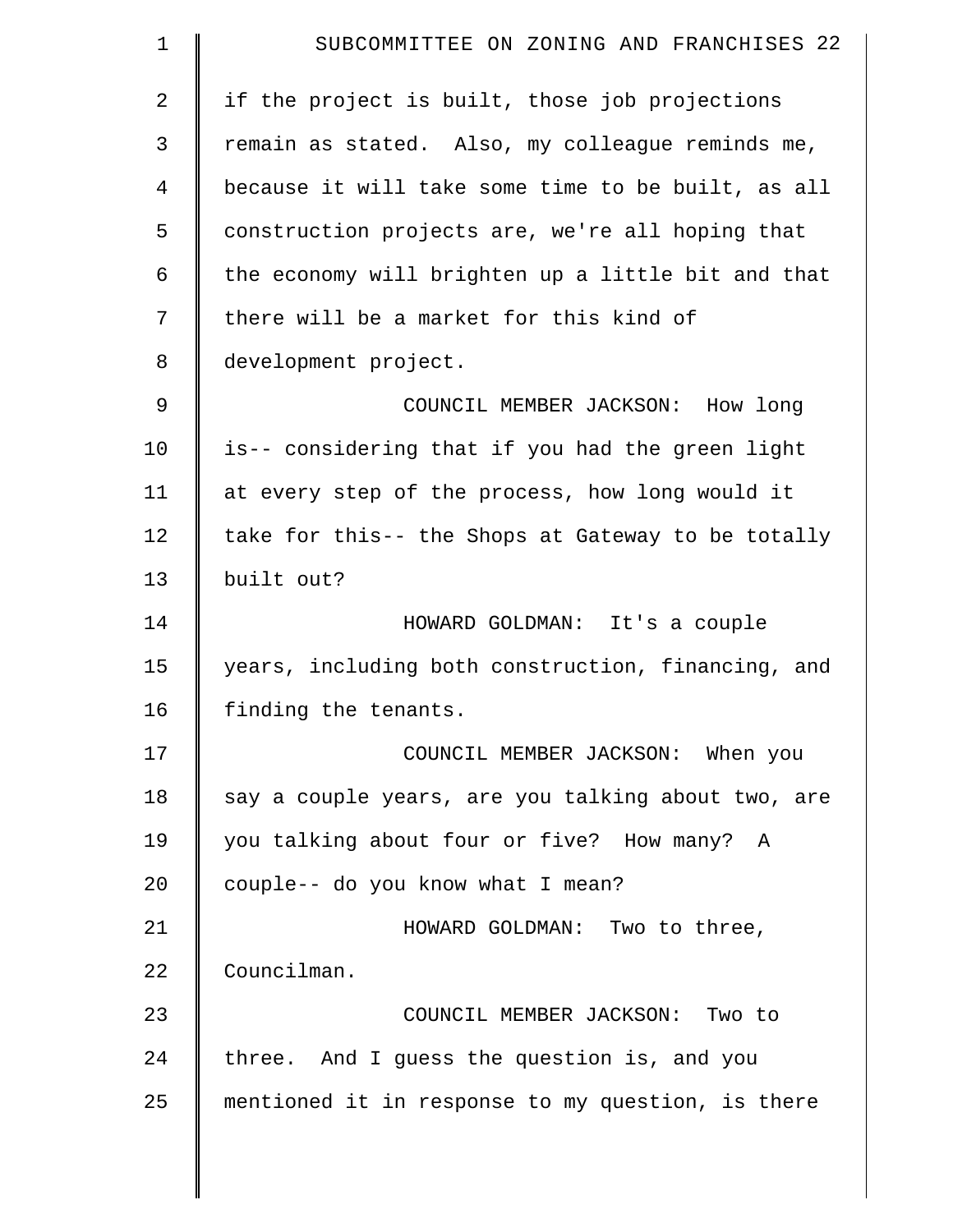| $\mathbf 1$    | SUBCOMMITTEE ON ZONING AND FRANCHISES 23           |
|----------------|----------------------------------------------------|
| $\overline{2}$ | already financing for the project? Because I know  |
| 3              | banks have tightened up their lending, even though |
| 4              | the developer spoke about how many commercial      |
| 5              | properties that they have built up, him and his    |
| 6              | family over the past 30 years from one mixed-used  |
| 7              | location, is the financing there for the project   |
| 8              | or are you now going to go after the financing as  |
| 9              | a result of if in fact this is approved?           |
| 10             | HOWARD GOLDMAN: In these time                      |
| 11             | nobody will talk to you unless you have your       |
| 12             | public approval, so unless the discretionary       |
| 13             | approvals are in your pocket. So the answer to     |
| 14             | your question is, if this is approved, then he's   |
| 15             | go to go out and find the financing.               |
| 16             | COUNCIL MEMBER JACKSON:<br>And I                   |
| 17             | heard in response to our colleague Council Member  |
| 18             | Larry Seabrook, concerning jobs and employment, I  |
| 19             | tell you a situation. I was up in Albany two       |
| 20             | weekends ago at the New York State Black, Puerto   |
| 21             | Rico and Asian Caucus Weekend, and I've served on  |
| 22             | the Executive Budget Panel for the past several    |
| 23             | years; and the Governor's budget director was a    |
| 24             | panelist; the Assembly's budget person was a       |
| 25             | panelist along with State Senator Bill Perkins;    |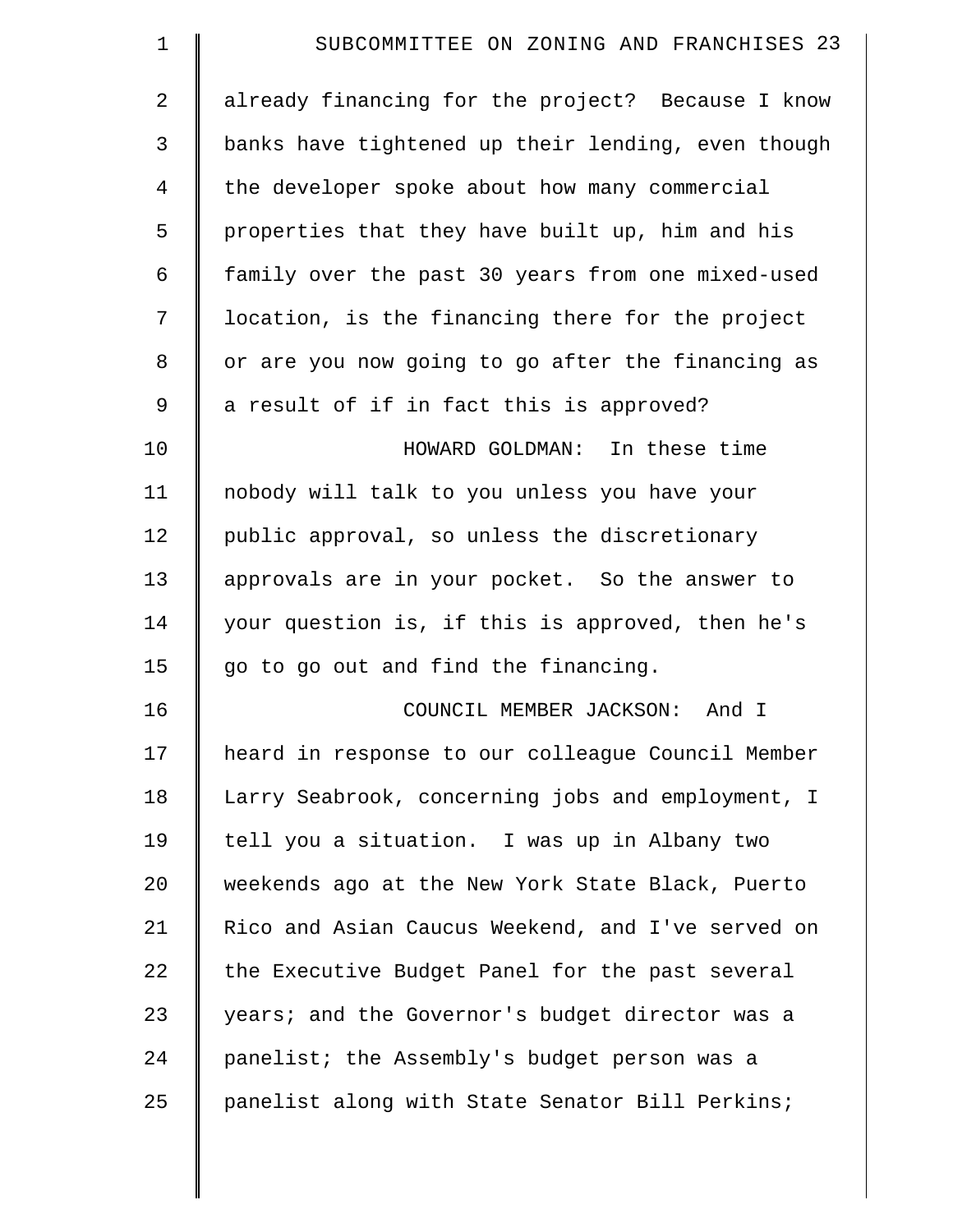| $\mathbf 1$    | SUBCOMMITTEE ON ZONING AND FRANCHISES 24           |
|----------------|----------------------------------------------------|
| $\overline{2}$ | along with Wanda Williams, the Director of         |
| 3              | Political Action for DC 37 and also an individual  |
| $\overline{4}$ | from the Fiscal Policy Institute, which is a very  |
| 5              | progressive institute. And everyone agreed that    |
| 6              | the downturn is going to continue for at least     |
| 7              | another 18 months. So obviously when you're        |
| $\,8\,$        | talking about jobs, everyone wants a job. And did  |
| 9              | I hear that those jobs that you're looking at,     |
| 10             | both permanent jobs and construction jobs, if in   |
| 11             | fact this project moves forward would be for       |
| 12             | people in the community of that area in which it's |
| 13             | going to be built, in the Brooklyn Community?      |
| 14             | HOWARD GOLDMAN: You absolutely                     |
| 15             | heard that. And this is a developer unlike some    |
| 16             | of the larger national developers; this is a local |
| 17             | guy. This is a Brooklyn development company.       |
| 18             | They do all their jobs in Brooklyn. They know all  |
| 19             | the contractors, and as Soly said, and he can      |
| 20             | repeat it, he anticipates that all or most of the  |
| 21             | jobs will go local.                                |
| 22             | COUNCIL MEMBER JACKSON: Well I                     |
| 23             | have-- obviously I have concerns. And my concerns  |
| 24             | are the concerns that had been expressed by        |
| 25             | Council Member Charles Barron. This project is in  |
|                |                                                    |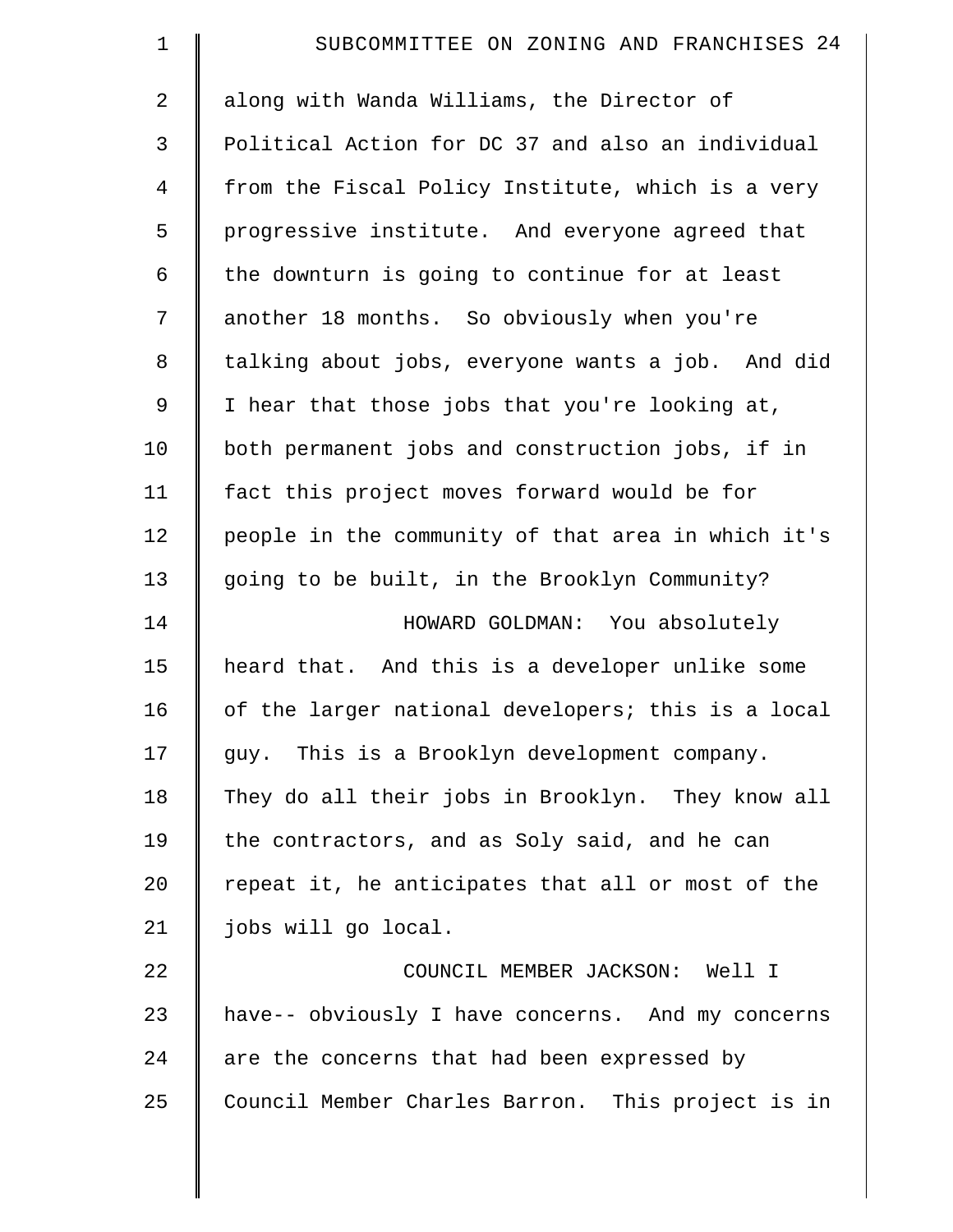| $\mathbf 1$    | SUBCOMMITTEE ON ZONING AND FRANCHISES 25           |
|----------------|----------------------------------------------------|
| $\overline{2}$ | his district, and we all have respect for Council  |
| 3              | Member Charles Barron. And so I would say to you,  |
| 4              | to you and the developer and the people that       |
| 5              | you're working with, that there needs to be more   |
| 6              | effective communication and dialogue with respects |
| 7              | to the Council Member's issues and concerns. And   |
| 8              | so I hope that continuous dialogue will bring      |
| 9              | about a consensus where we should be able to move  |
| 10             | forward with this project, and everyone will stand |
| 11             | together whenever we vote on this particular       |
| 12             | matter.                                            |
| 13             | HOWARD GOLDMAN: Thank you,                         |
| 14             | Councilman.                                        |
| 15             | COUNCIL MEMBER JACKSON:<br>Thank you.              |
| 16             | CHAIRPERSON AVELLA: Council Member                 |
| 17             | Felder.                                            |
| 18             | COUNCIL MEMBER FELDER: Thank you                   |
| 19             | very much, Mr. Chairman. I'd like-- the            |
| 20             | developer, what's your name?                       |
| 21             | SOLY BAWABEH: Soly Bawabeh.                        |
| 22             | COUNCIL MEMBER FELDER: Okay. You                   |
| 23             | said you did other projects. You've done other     |
| 24             | projects. Can you give me some examples of the     |
| 25             | largest projects you've done, like two or three    |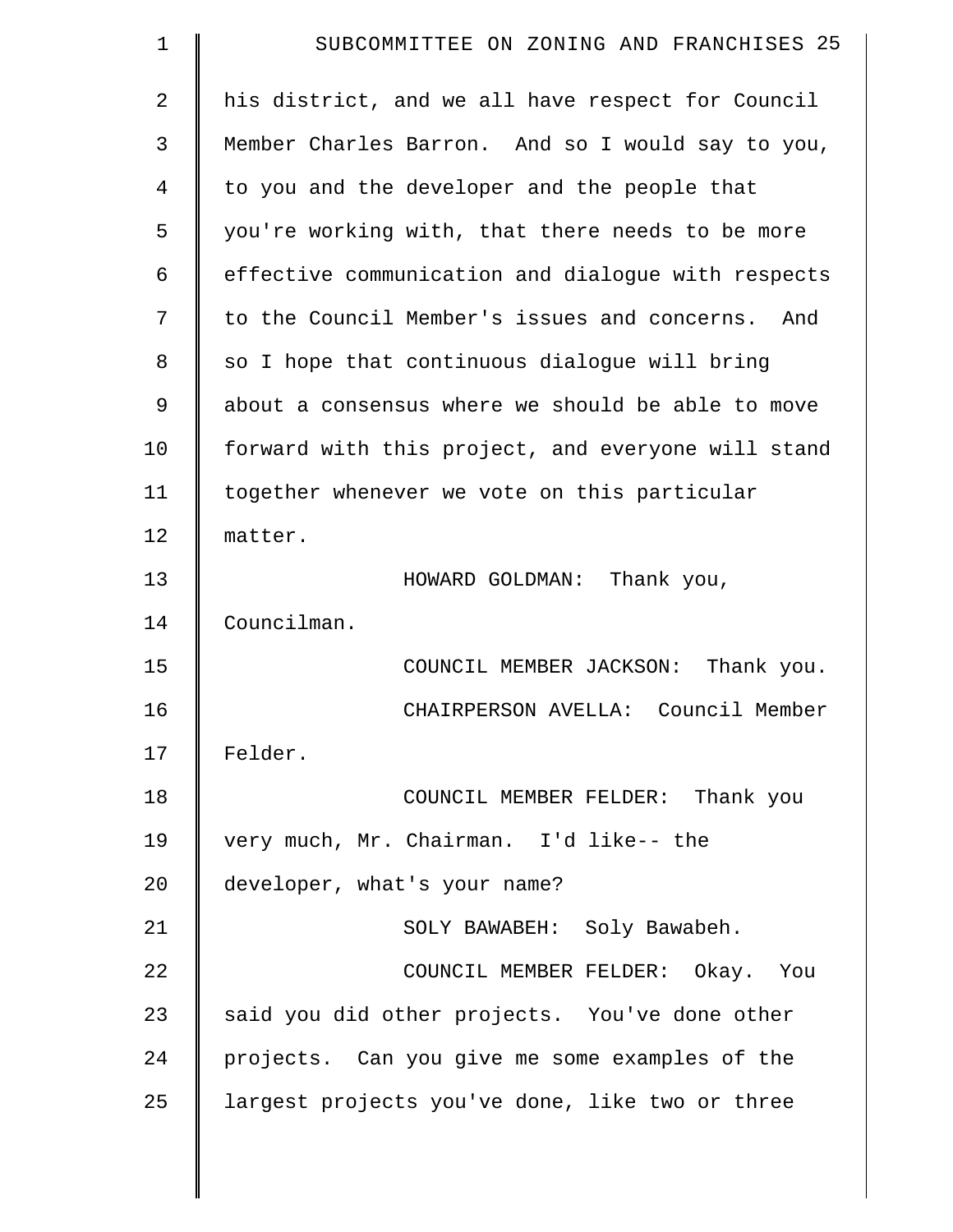| $\mathbf 1$ | SUBCOMMITTEE ON ZONING AND FRANCHISES 26           |
|-------------|----------------------------------------------------|
| 2           | maybe?                                             |
| 3           | SOLY BAWABEH: The largest project                  |
| 4           | we did to date is we did a 250,000 square foot     |
| 5           | retail project on East 98th Street and Kings       |
| 6           | Highway. It's on the border of Brownsville and     |
| 7           | East Flatbush. We did--                            |
| 8           | COUNCIL MEMBER FELDER:                             |
| 9           | [Interposing] How long ago was that?               |
| 10          | SOLY BAWABEH: We're finishing it                   |
| 11          | now.                                               |
| 12          | COUNCIL MEMBER FELDER: Who's is                    |
| 13          | that-- is that in Councilman Fidler's district?    |
| 14          | Do you know who the Council Member is there?       |
| 15          | SOLY BAWABEH: The Council Member I                 |
| 16          | believe is Darlene Mealy.                          |
| 17          | COUNCIL MEMBER FELDER: Okay. And                   |
| 18          | in that project, do you know whether the Council   |
| 19          | Member was happy, satisfied, somewhat satisfied?   |
| 20          | SOLY BAWABEH: We took four blocks                  |
| 21          | of abandoned warehouse space and we created a      |
| 22          | thriving commercial district within the community. |
| 23          | I think they were very happy.                      |
| 24          | COUNCIL MEMBER FELDER: And where                   |
| 25          | else? Can you give me one more example?            |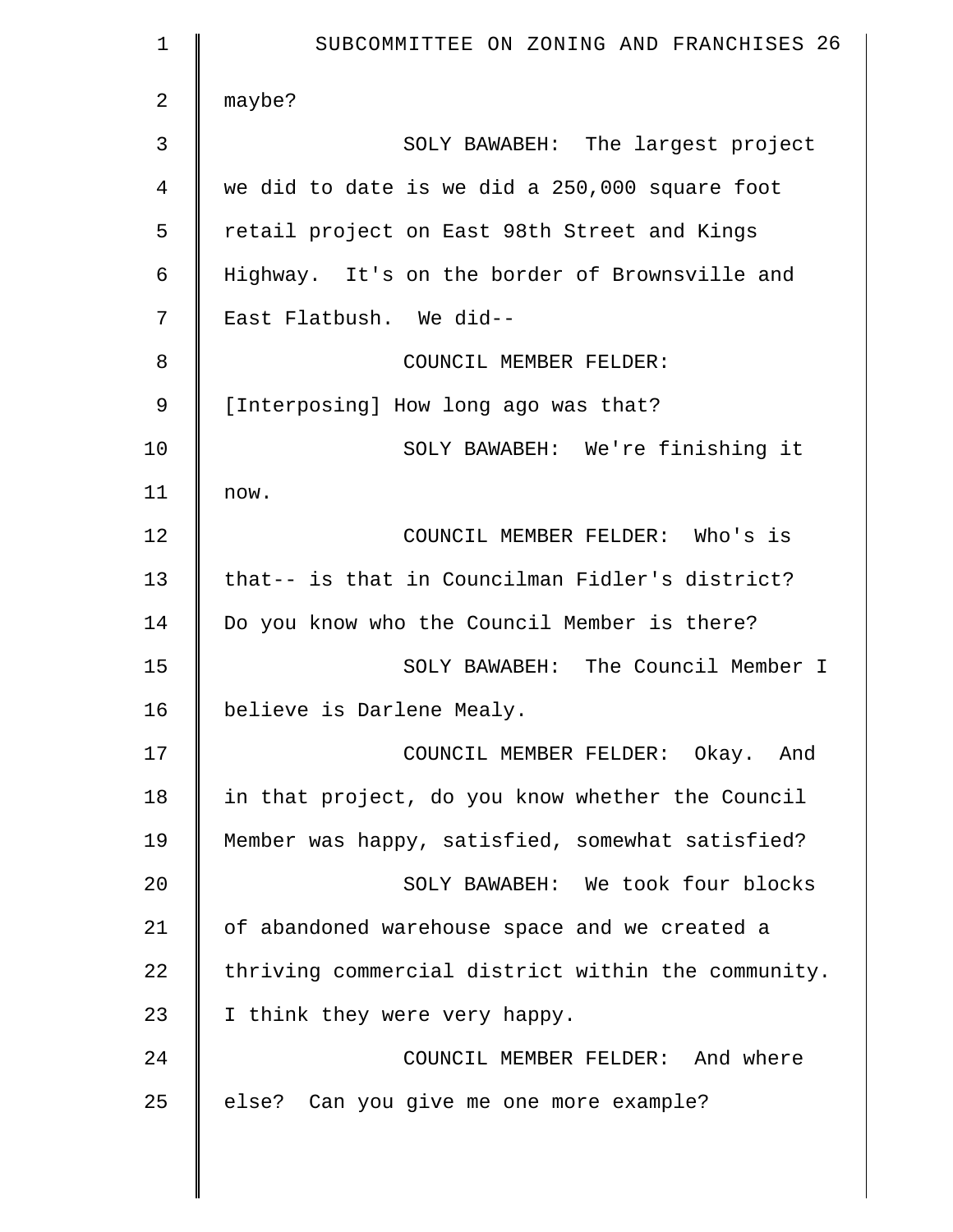| $\mathbf 1$ | SUBCOMMITTEE ON ZONING AND FRANCHISES 27         |
|-------------|--------------------------------------------------|
| 2           | SOLY BAWABEH: Most of our projects               |
| 3           | are taxpayers and we're strictly retail. We      |
| 4           | developed most of Fulton Street between Bedford  |
| 5           | and Nostrand in Bed-Stuy. We just brought the    |
| 6           | first bidding--                                  |
| 7           | COUNCIL MEMBER FELDER:                           |
| 8           | [Interposing] Just one minute. Fulton Street     |
| 9           | between what and what?                           |
| 10          | SOLY BAWABEH: Between Nostrand and               |
| 11          | Bedford.                                         |
| 12          | COUNCIL MEMBER FELDER: Do you know               |
| 13          | who the Council Member is there?                 |
| 14          | [Pause]                                          |
| 15          | COUNCIL MEMBER FELDER: I want to                 |
| 16          | know if they do. Okay. So--                      |
| 17          | SOLY BAWABEH: [Interposing] These                |
| 18          | are all as-of-right projects.                    |
| 19          | COUNCIL MEMBER FELDER: Let me just               |
| 20          | say, can you also tell me with regard to the     |
| 21          | questions that were asked by Council Member      |
| 22          | Seabrook and Council Member Jackson in terms of  |
| 23          | employment in the neighborhood, in the other two |
| 24          | projects that you just talked about on Kings     |
| 25          | Highway and Fulton Street, who did the           |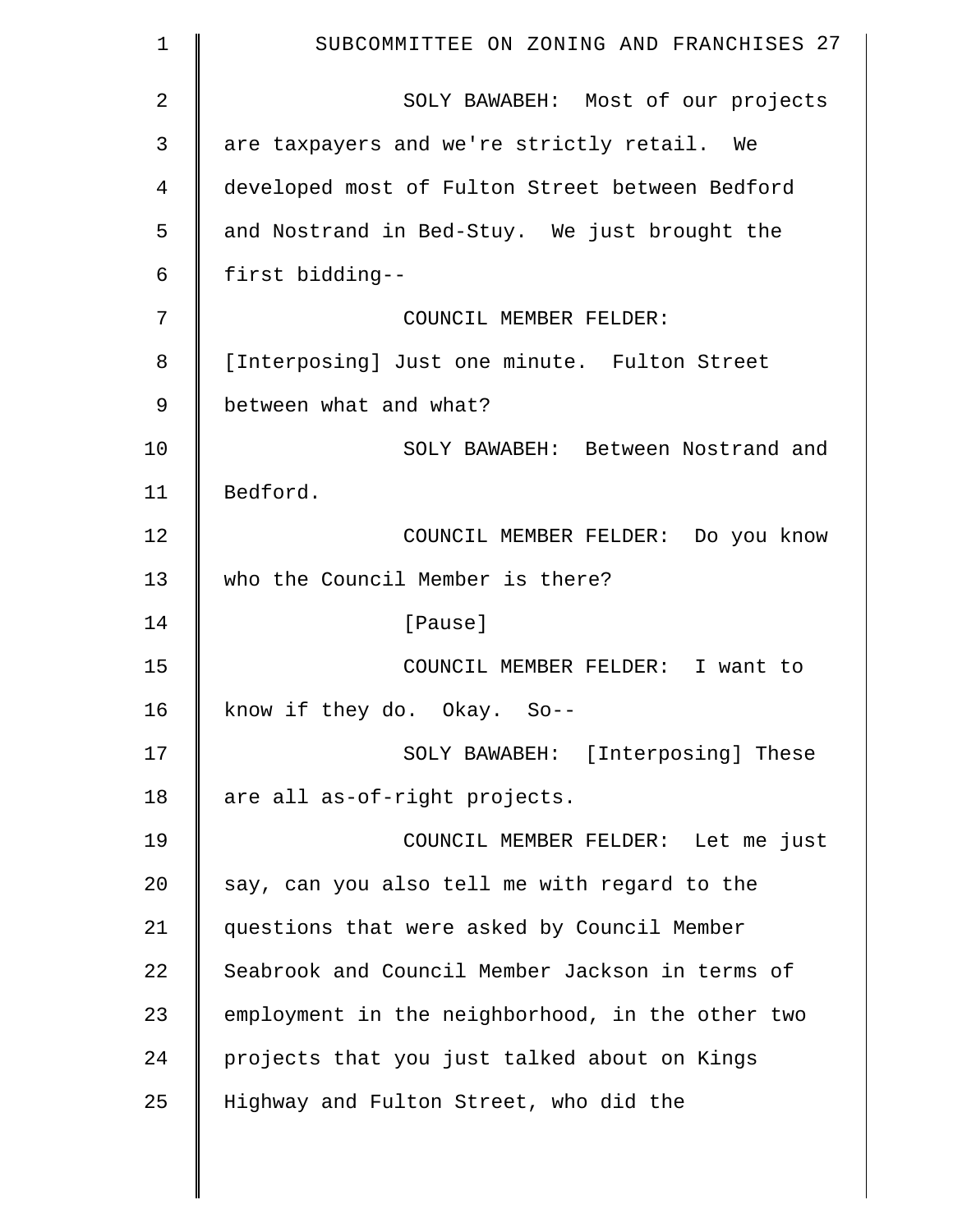| $\mathbf 1$ | SUBCOMMITTEE ON ZONING AND FRANCHISES 28           |
|-------------|----------------------------------------------------|
| 2           | contracting, who did the work?                     |
| 3           | SOLY BAWABEH: Like I said, we've                   |
| 4           | been using the same contractors for a long time.   |
| 5           | All their workers, construction workers, they're   |
| 6           | small companies-- they're picking them up from the |
| 7           | local neighborhoods.                               |
| 8           | COUNCIL MEMBER FELDER: So for                      |
| 9           | example on the East 98th Street Project, who was   |
| 10          | the contractor?                                    |
| 11          | SOLY BAWABEH: The electrician was-                 |
| 12          |                                                    |
| 13          | COUNCIL MEMBER FELDER:                             |
| 14          | [Interposing] Not electrician. You had, you know,  |
| 15          | somebody who was responsible for the whole job.    |
| 16          | SOLY BAWABEH: The G.C. was                         |
| 17          | Greenside.                                         |
| 18          | COUNCIL MEMBER FELDER: What's it?                  |
| 19          | SOLY BAWABEH: Greenside Corp.                      |
| 20          | COUNCIL MEMBER FELDER: Where are                   |
| 21          | they located?                                      |
| 22          | SOLY BAWABEH: They're located in                   |
| 23          | Greenpoint.                                        |
| 24          | COUNCIL MEMBER FELDER: Okay. So                    |
| 25          | would you say, let me just be clear, I'm not in    |
|             |                                                    |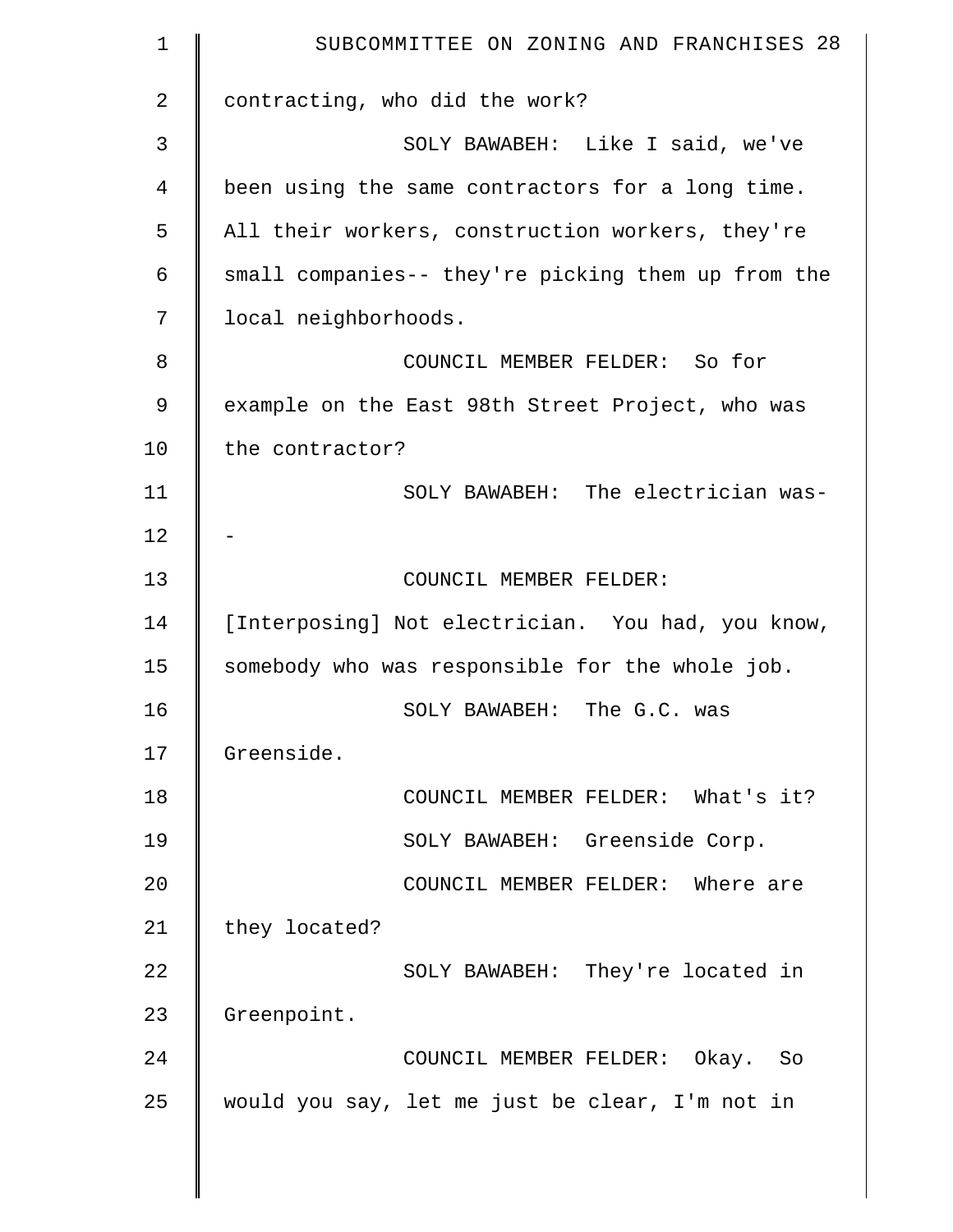| $\mathbf 1$    | SUBCOMMITTEE ON ZONING AND FRANCHISES 29           |
|----------------|----------------------------------------------------|
| $\overline{a}$ | favor of quotas whatsoever, but the discussions    |
| 3              | that have been raised by some of my colleagues are |
| $\overline{4}$ | potent, not only in terms of the contracting, but  |
| 5              | in terms of the employees, because it would seem   |
| 6              | to me that it's impossible that these jobs, even   |
| 7              | when Council Member Barron talked about those      |
| 8              | people are welcoming people into these places, and |
| 9              | it may not necessarily be your responsibility, but |
| 10             | somehow, despite my opposition in any way to       |
| 11             | quotas, somehow minority members of the community  |
| 12             | are left at the bottom of the pole, even when      |
| 13             | they're qualified. Even when they're qualified,    |
| 14             | for the jobs, which is unconscionable. So that's   |
| 15             | why I'm asking you about some of your experiences, |
| 16             | to see whether in fact what you're saying is so.   |
| 17             | And at the end of the day, you're going to have to |
| 18             | explain that to Councilman Barron, because we are  |
| 19             | going to support him in this issue, not to me, you |
| 20             | know, he's protecting his neighborhood. Now on a   |
| 21             | general issue, in terms of the traffic, somebody   |
| 22             | mentioned about the fact that there's no issue of  |
| 23             | traffic. I don't know who said that. Yes?          |
| 24             | What's the story with the-- can you explain with   |
| 25             | regard if I'm coming from Brooklyn and I'm going   |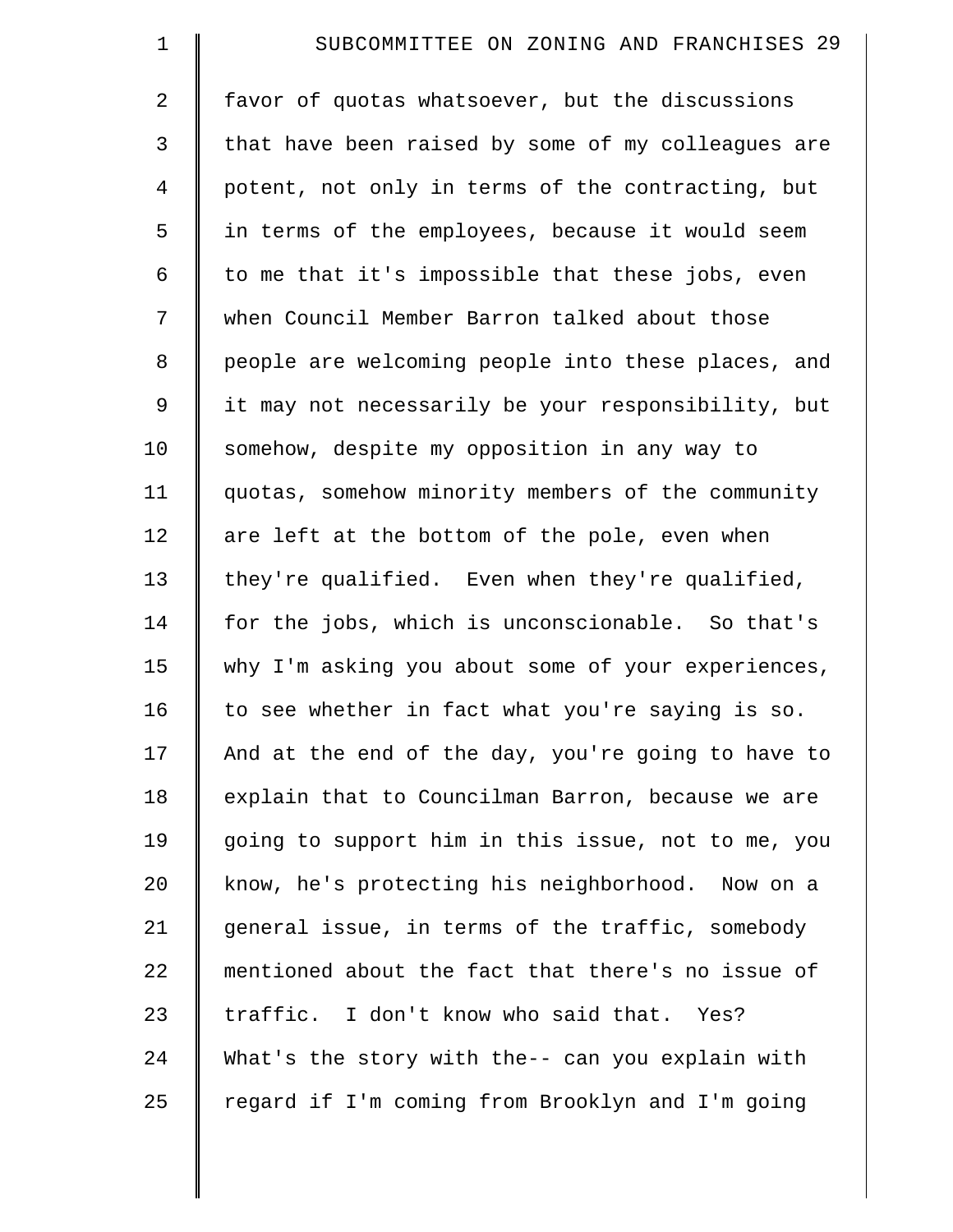| $\mathbf 1$    | SUBCOMMITTEE ON ZONING AND FRANCHISES 30           |
|----------------|----------------------------------------------------|
| $\overline{2}$ | towards the airport, where would I get off to get  |
| 3              | to this place? On Erskine Street?                  |
| 4              | SOLY BAWABEH: Yes, Exit 15.                        |
| 5              | COUNCIL MEMBER FELDER: Do you know                 |
| 6              | how much traffic there's on Erskine Street now, on |
| 7              | the Belt?                                          |
| 8              | SOLY BAWABEH: How much traffic                     |
| 9              | there's on the Belt Parkway? Yeah--                |
| 10             | COUNCIL MEMBER FELDER:                             |
| 11             | [Interposing] No, I'm not asking you a general     |
| 12             | question. This is not a general interview about    |
| 13             | your knowledge of the City. I'm asking you         |
| 14             | whether you know how much traffic there's on the   |
| 15             | Belt Parkway--                                     |
| 16             | SOLY BAWABEH: [Interposing] The                    |
| 17             | answer is--                                        |
| 18             | COUNCIL MEMBER FELDER:                             |
| 19             | [Interposing] At the Erskine Street exit.          |
| 20             | SOLY BAWABEH: The answer is a lot.                 |
| 21             | COUNCIL MEMBER FELDER: Yeah. Now                   |
| 22             | you're going to build whatever you're going to     |
| 23             | build-- I certainly would believe that the box     |
| 24             | stores, no matter what you build there, you're     |
| 25             | going to have a lot more traffic. You're hoping    |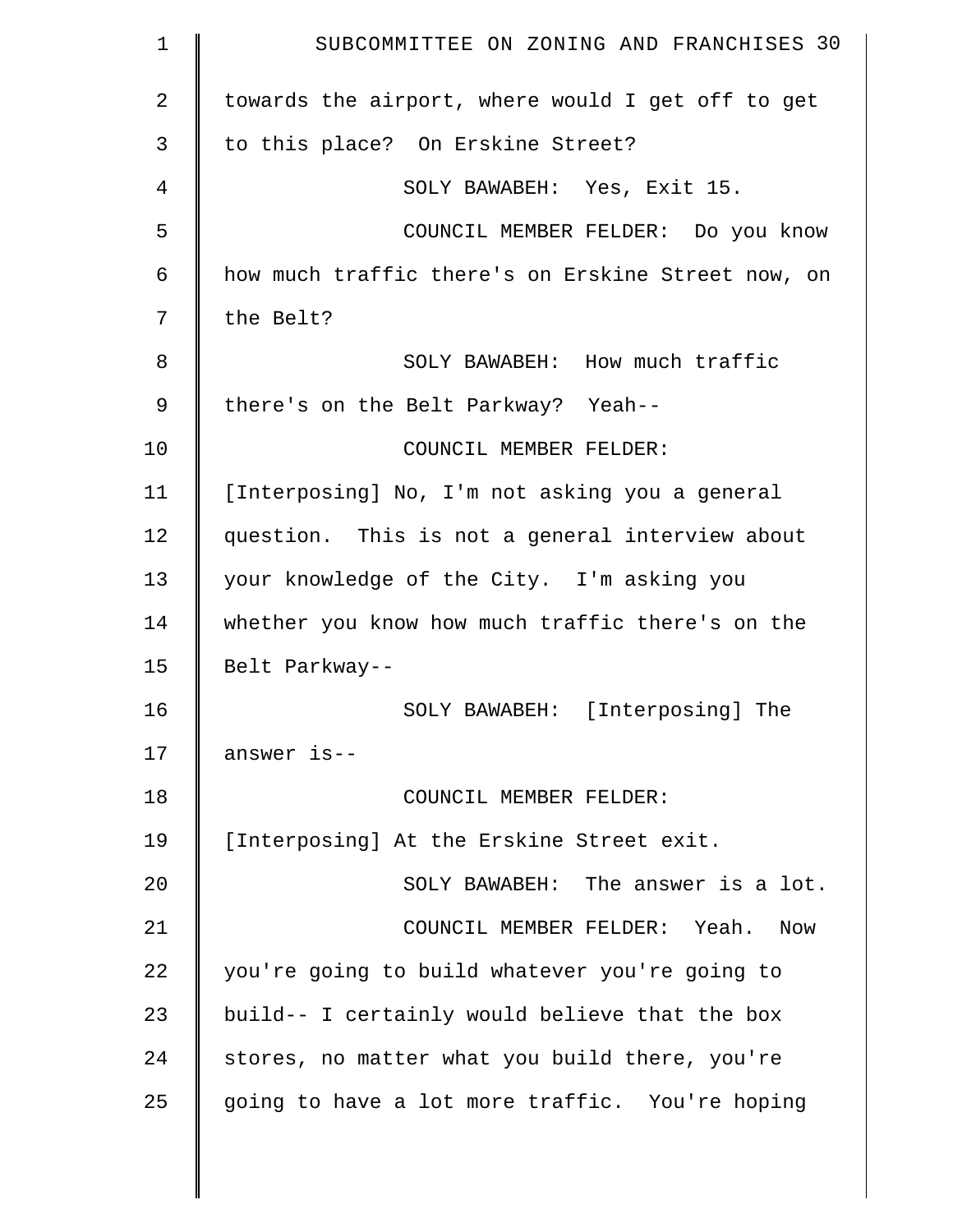| $\mathbf 1$    | SUBCOMMITTEE ON ZONING AND FRANCHISES 31          |
|----------------|---------------------------------------------------|
| $\overline{a}$ | for it. I mean, that's what I would think.        |
| 3              | Whereas the retail, you usually get more of the   |
| $\overline{4}$ | neighborhood people. If I'm coming from 18th      |
| 5              | Avenue in Boro Park, I'm not going to go to a     |
| 6              | retail shop on Erskine Street. I may go to a box  |
| 7              | store that you put up. So how are you going to    |
| 8              | handle this?                                      |
| 9              | HOWARD GOLDMAN: Well, two                         |
| 10             | comments. One, of course this project is a        |
| 11             | discretionary approval, discretionary Land Use    |
| 12             | action. We're subject to the full City            |
| 13             | environmental quality review analysis. It was     |
| 14             | reviewed by DOT. It was reviewed by City          |
| 15             | Planning. And Soly had his own traffic engineer   |
| 16             | working with them to submit data. There were no   |
| 17             | significant traffic impacts, and there was no     |
| 18             | mitigation required. Sometimes they require       |
| 19             | striping, they require a light, they require all  |
| 20             | these things, but none of that was required here. |
| 21             | It didn't even get to that state. Secondly, this  |
| 22             | is not a destination mall in the sense that some  |
| 23             | of the larger malls are where people would be     |
| 24             | expected to come from a wide radius. This is      |
| 25             | really a local shopping center. That's the        |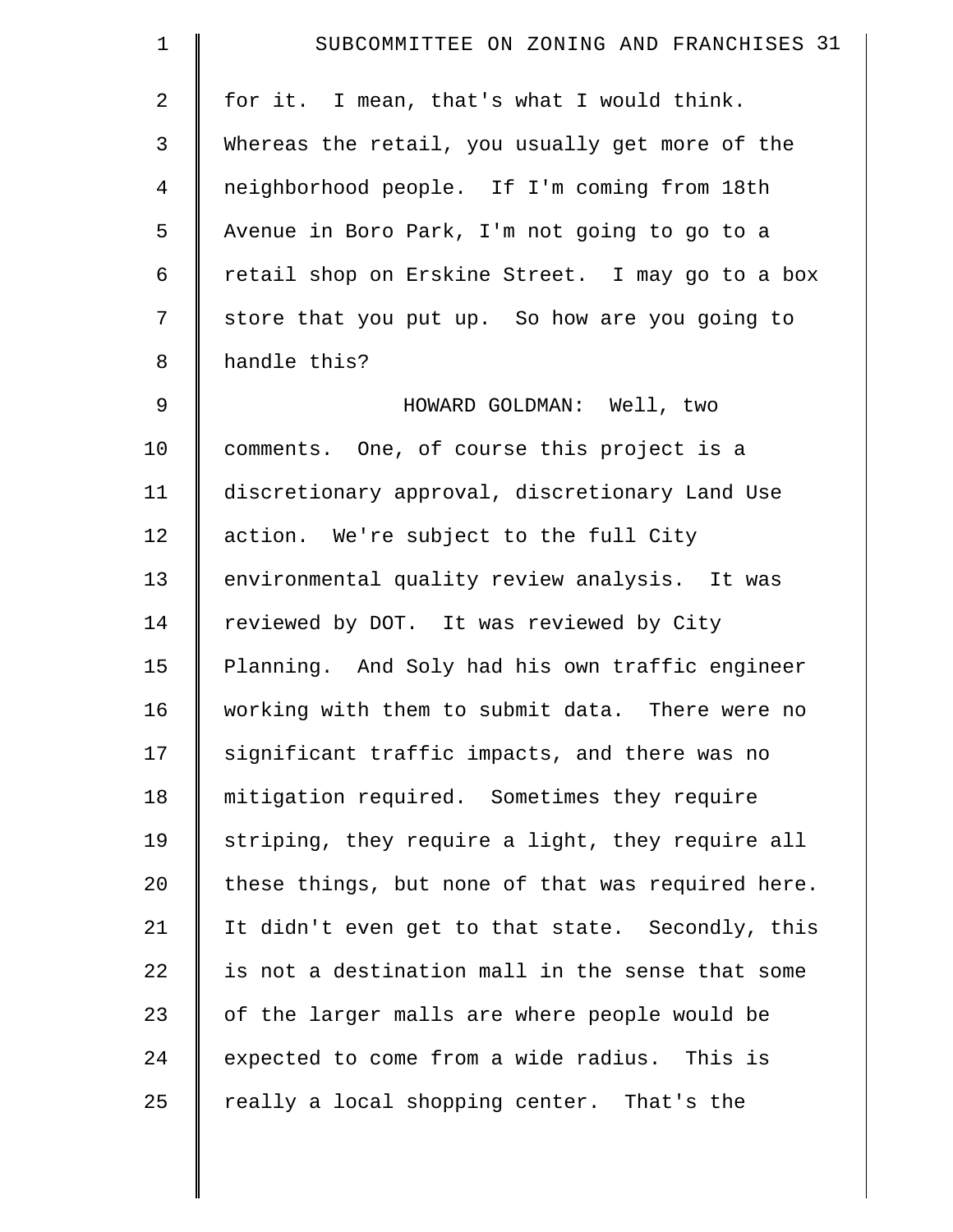| $\mathbf 1$    | SUBCOMMITTEE ON ZONING AND FRANCHISES 32           |
|----------------|----------------------------------------------------|
| $\overline{2}$ | intention of this facility. And that's what        |
| 3              | distinguishes it from the other malls in the area. |
| 4              | This is a local facility.                          |
| 5              | COUNCIL MEMBER FELDER: Look, let                   |
| 6              | me just say that among those that you list as      |
| 7              | possible tenants, I don't know about--             |
| 8              | [Pause]                                            |
| 9              | COUNCIL MEMBER FELDER: Oh, okay.                   |
| 10             | HOWARD GOLDMAN: It was a very good                 |
| 11             | question.                                          |
| 12             | [Pause]                                            |
| 13             | COUNCIL MEMBER FELDER: Let me tell                 |
| 14             | you that what you just said, I don't know what     |
| 15             | you're talking about. Maybe you do. You look at    |
| 16             | the list of, you have Conway, Conway is a store    |
| 17             | that's very popular everywhere. In fact, you have  |
| 18             | Burlington; you have a Sports Authority, which     |
| 19             | obviously you can see I'm very familiar with; I    |
| 20             | don't know A.J. Wright; I know Kohl's. I don't     |
| 21             | understand how you can say that people are not     |
| 22             | going to come there for that.                      |
| 23             | HOWARD GOLDMAN: Well I didn't                      |
| 24             | exactly say that. This is not a true destination   |
| 25             | mall.                                              |
|                |                                                    |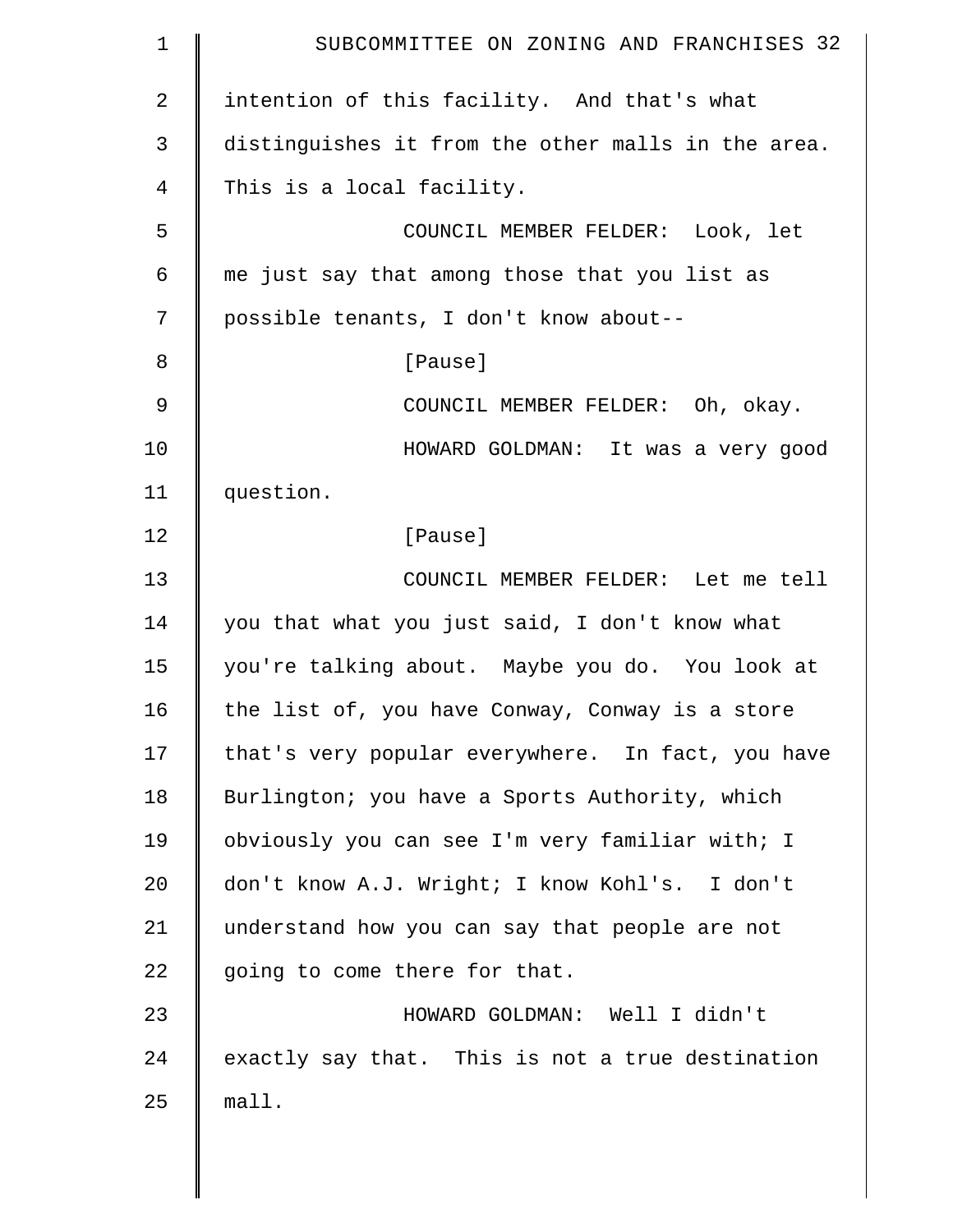| 1              | SUBCOMMITTEE ON ZONING AND FRANCHISES 33           |
|----------------|----------------------------------------------------|
| $\overline{2}$ | COUNCIL MEMBER FELDER: Can I make                  |
| 3              | a suggestion?                                      |
| 4              | HOWARD GOLDMAN: Yes.                               |
| 5              | COUNCIL MEMBER FELDER: And really                  |
| 6              | it's not for my sake; it's for your client's sake. |
| 7              | You may be the smartest man in the world. You      |
| 8              | should stop arguing with me, and you should stop   |
| 9              | arguing, certainly with the Council Member, for    |
| 10             | the sake of your client. This is not about who's   |
| 11             | right and who's wrong. This is about what-- your   |
| 12             | developer wants to make money and the Council      |
| 13             | Member wants to protect the interests of his       |
| 14             | community, and that's what this is about, period.  |
| 15             | There's nothing else. He's not doing it for the    |
| 16             | sake of the community, but we're trying to come to |
| 17             | some agreement where you can make a profit and yet |
| 18             | maintain the integrity of the community and help   |
| 19             | employment in the community. And I would just say  |
| 20             | when I asked if you knew who the Council Member    |
| 21             | was, please forgive me, it bothered me that you    |
| 22             | did not know who the Council Members there were;   |
| 23             | and not because we have to know every little bit   |
| 24             | of what's going on. In fact we prefer sometimes    |
| 25             | not knowing everything that's going on. But for    |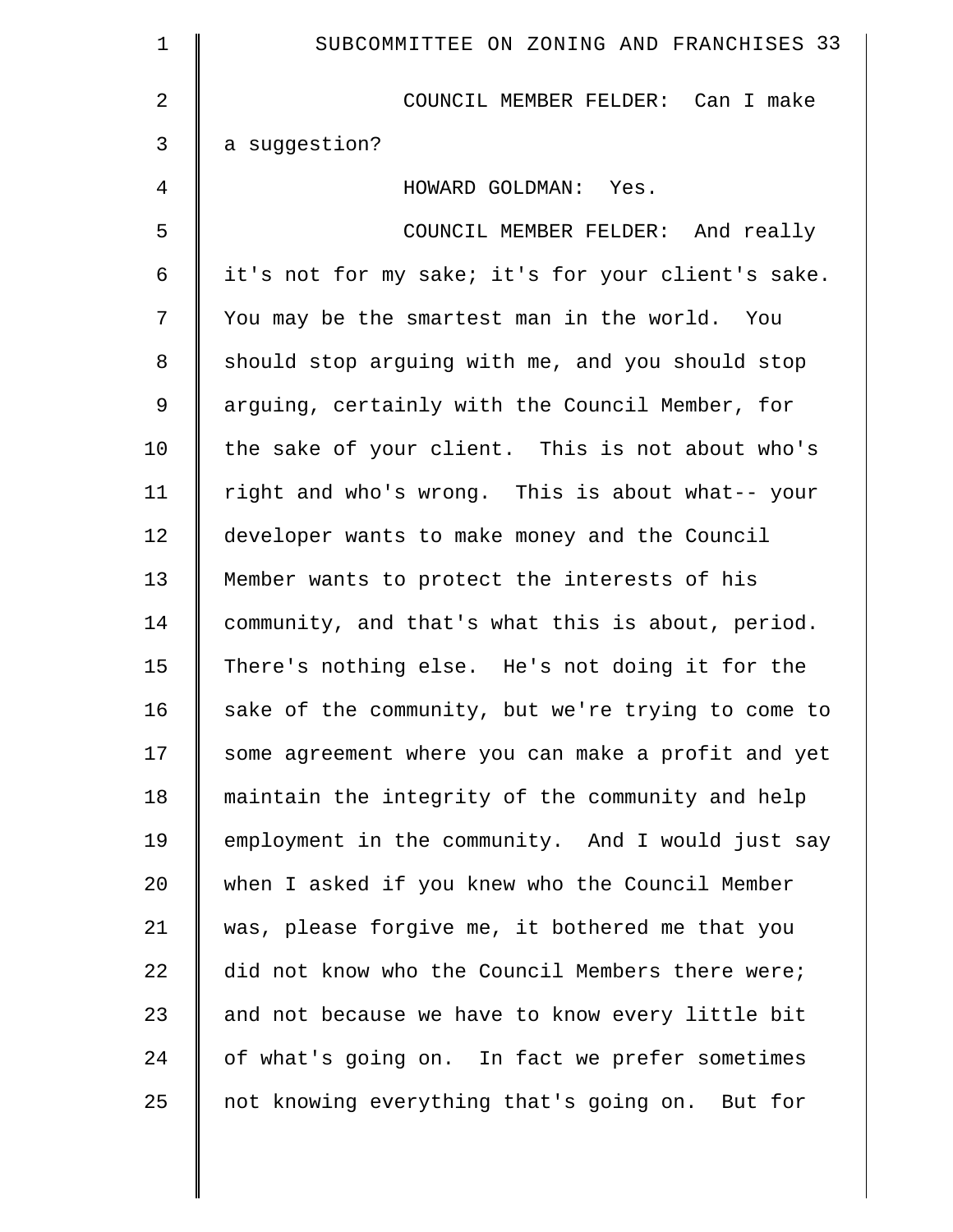| $\mathbf 1$    | SUBCOMMITTEE ON ZONING AND FRANCHISES 34          |
|----------------|---------------------------------------------------|
| 2              | you to do some major development without being in |
| $\mathfrak{Z}$ | touch with your locally elected officials, it's   |
| 4              | your loss. It's your loss. So when you're coming  |
| 5              | now-- I don't know. You know if I was Council     |
| 6              | Member Barron, I would be somewhat weary. You     |
| 7              | don't know who the Council Members on the other   |
| 8              | two were. You came and did a presentation, forgot |
| $\mathsf 9$    | that he existed; and now you're going to go back  |
| 10             | and negotiate to try to come up with something    |
| 11             | good, I would advise you to make sure, not as     |
| 12             | Chair, because I'm just acting, to make sure that |
| 13             | that's where the direction of the discussions go. |
| 14             | And you don't have to pay me for the advice.      |
| 15             | HOWARD GOLDMAN: We're not arguing                 |
| 16             | with you, which I don't want to do. There are     |
| 17             | actually three things at stake here. One is the   |
| 18             | developer making money; two is the Councilman     |
| 19             | protecting his district; and three, is the        |
| 20             | integrity of the Land Use process and the City    |
| 21             | economy as a whole. That is another consideration |
| 22             | in which we are very conscious.                   |
| 23             | COUNCIL MEMBER BARRON: Will you                   |
| 24             | break down what you mean by the integrity of the  |
| 25             | Land Use process? Explain that.                   |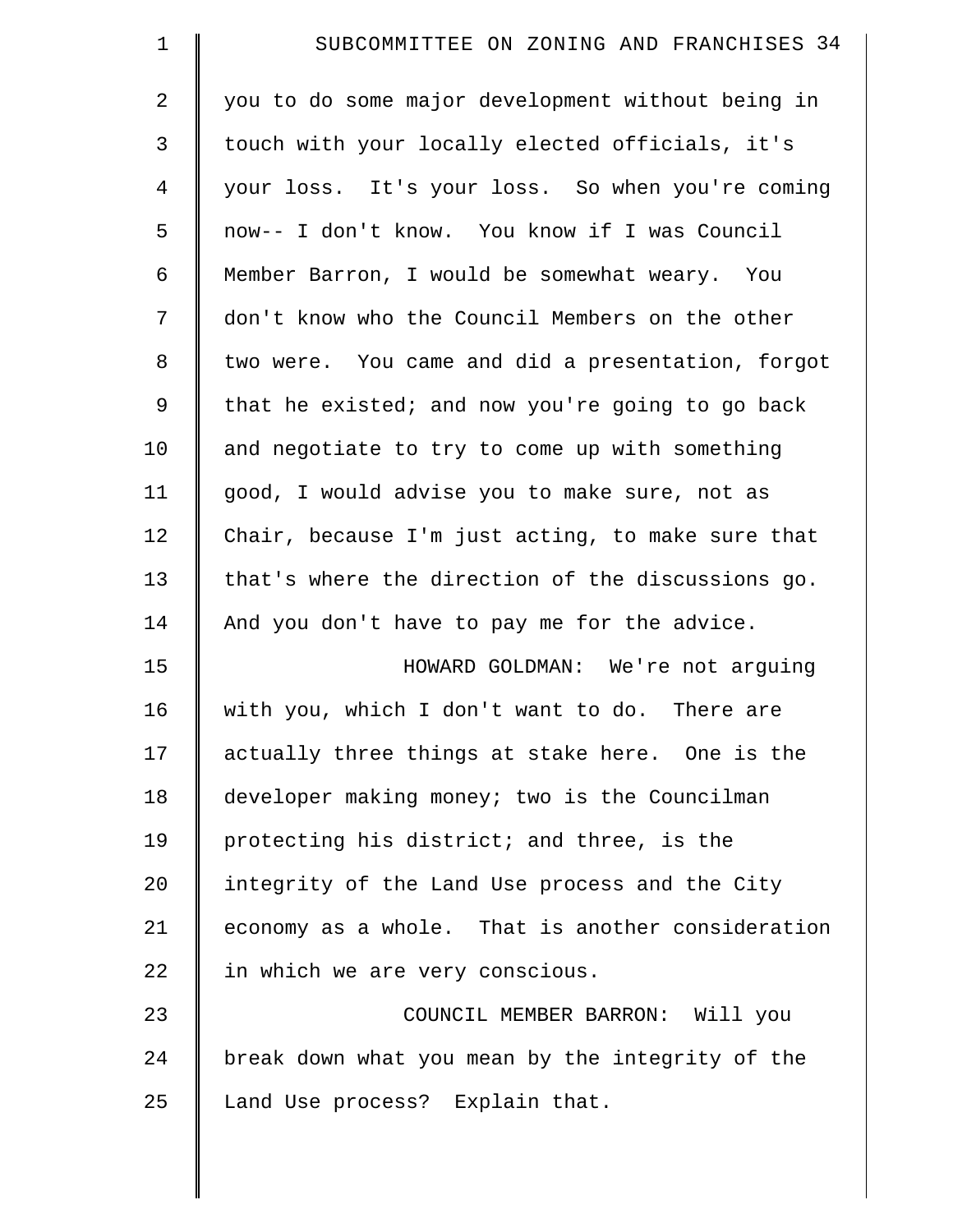| $\mathbf 1$ | SUBCOMMITTEE ON ZONING AND FRANCHISES 35           |
|-------------|----------------------------------------------------|
| 2           | HOWARD GOLDMAN: Very simply,                       |
| 3           | Councilman. We got unanimous approval at the       |
| 4           | Community Board. We were approved by the Borough   |
| 5           | President with one very minor condition, and we    |
| 6           | were unanimously approved by the City Planning     |
| 7           | Commission. And in fact, let me remind you what    |
| 8           | the Land Use Committee said, the Committee is very |
| 9           | impressed with the--                               |
| 10          | COUNCIL MEMBER BARRON:                             |
| 11          | [Interposing] First of all, you don't have to      |
| 12          | remind me. You don't have to remind me what the    |
| 13          | Land Use Committee said.                           |
| 14          | HOWARD GOLDMAN: [Interposing] If I                 |
| 15          | $coul$ d--                                         |
| 16          | COUNCIL MEMBER BARRON:                             |
| 17          | [Interposing] You did not get the approval of the  |
| 18          | entire--                                           |
| 19          | HOWARD GOLDMAN: [Interposing] If I                 |
| 20          | $coul$ d--                                         |
| 21          | COUNCIL MEMBER BARRON:                             |
| 22          | [Interposing] Committee because--                  |
| 23          | HOWARD GOLDMAN: [Interposing] --                   |
| 24          | finish my statement without interruption--         |
| 25          | COUNCIL MEMBER BARRON:                             |
|             |                                                    |

 $\parallel$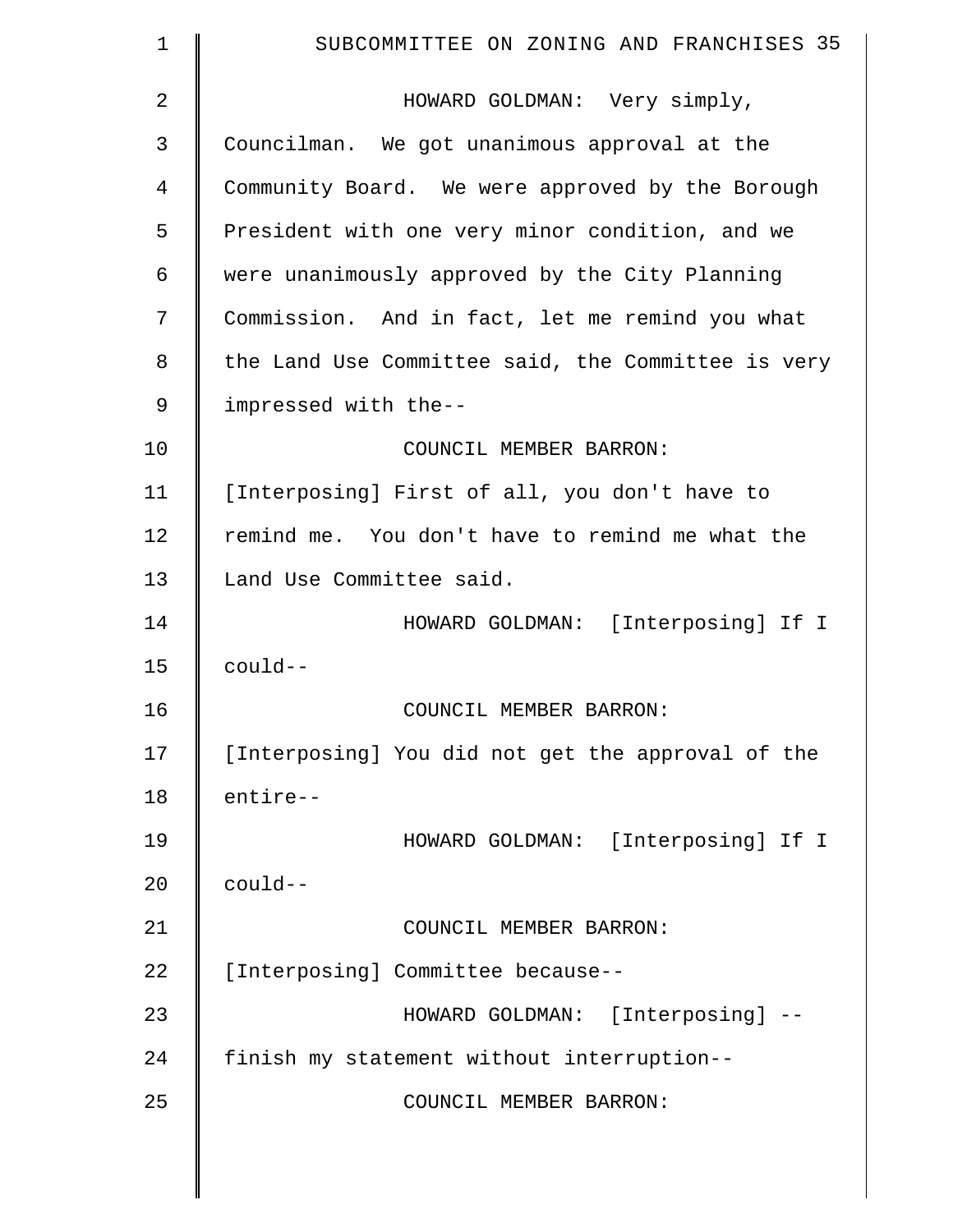| $\mathbf 1$    | SUBCOMMITTEE ON ZONING AND FRANCHISES 36           |
|----------------|----------------------------------------------------|
| $\overline{2}$ | [Interposing] --you did not. You're going to get   |
| 3              | interrupted from time to time, and we'll flow with |
| $\overline{4}$ | this. You did not get unanimous approval of the    |
| 5              | Land Use of the Community Planning Board, because  |
| 6              | they didn't have a quorum for that to happen.      |
| 7              | HOWARD GOLDMAN: [Interposing] Yes,                 |
| 8              | that's what $I--$                                  |
| 9              | COUNCIL MEMBER BARRON:                             |
| 10             | [Interposing] Secondly, there have been plenty     |
| 11             | projects that have reached this point and have     |
| 12             | been rejected because there are certain things     |
| 13             | that the Council Member found out that perhaps the |
| 14             | Community Board didn't reach out far enough and    |
| 15             | find out and discover, and issues they may not     |
| 16             | have had. The purpose of this process going like   |
| 17             | that is because there will be different levels of  |
| 18             | it that have different concerns. I'm certain that  |
| 19             | if I came back to my community board and expressed |
| 20             | all of my concerns, they may raise them too. For   |
| 21             | them not to raise it with you doesn't mean that    |
| 22             | those issues don't exist. And for you to make it   |
| 23             | through three levels of the process and don't make |
| 24             | it to the fourth level, that has happened on       |
| 25             | plenty occasions. It does not take away from the   |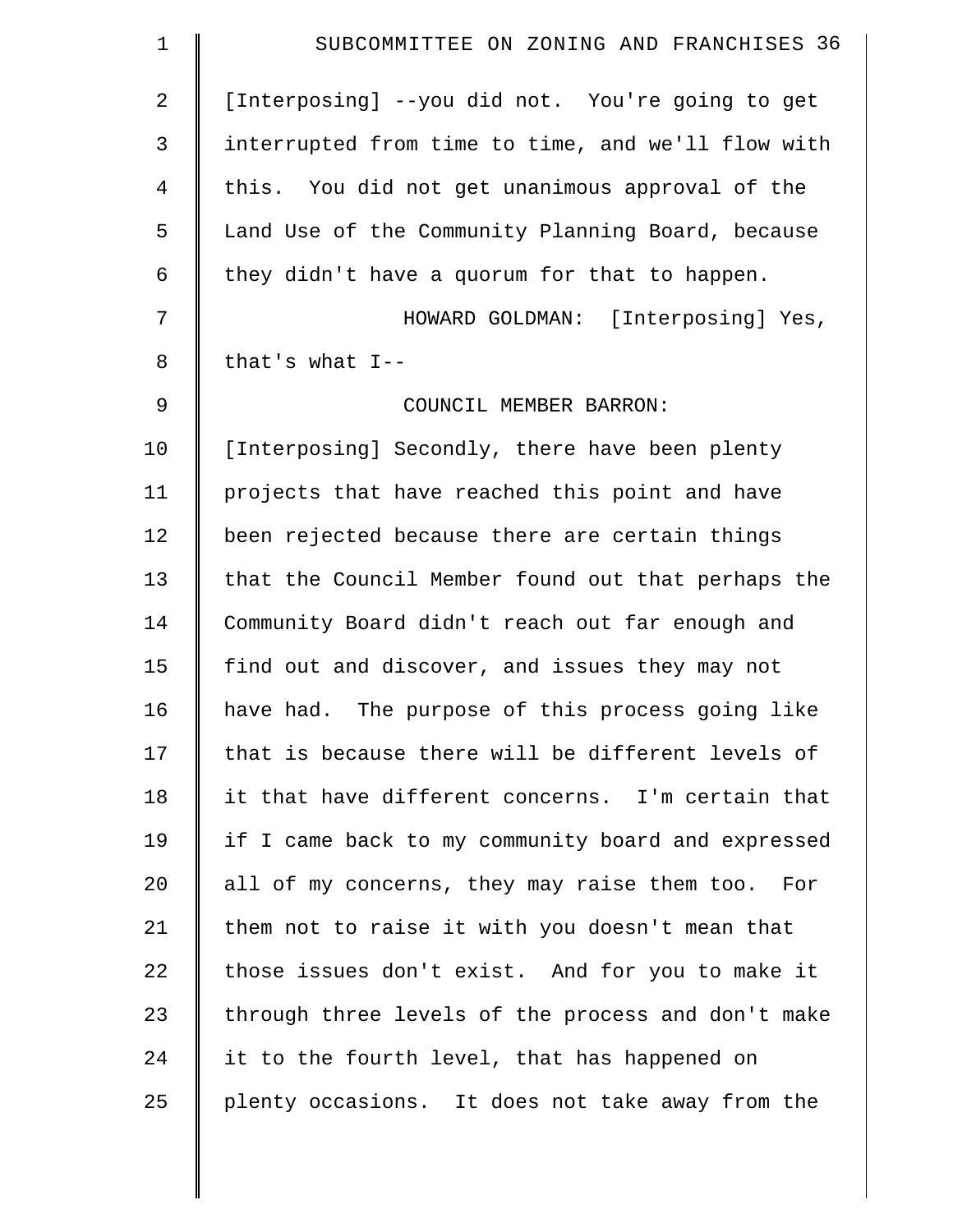| $\mathbf 1$    | SUBCOMMITTEE ON ZONING AND FRANCHISES 37           |
|----------------|----------------------------------------------------|
| $\overline{2}$ | integrity of the process. It doesn't mean because  |
| 3              | you get the Community Board and you get the        |
| $\overline{4}$ | Borough Board and then you get the Planning Board  |
| 5              | that you should get the City Council. If that's    |
| 6              | what you're saying; and if you don't, it takes     |
| 7              | away from the integrity of the process-- we're not |
| 8              | stupid. So don't come trying to manipulate this    |
| $\mathsf 9$    | Committee. We have a right to agree or disagree.   |
| 10             | HOWARD GOLDMAN: Councilman, I                      |
| 11             | completely agree with what you said. And I will--  |
| 12             | COUNCIL MEMBER BARRON:                             |
| 13             | [Interposing] You know what I'm going to do with   |
| 14             | this? Because I really don't want to hear much     |
| 15             | more from him. I'm going to suggest that-- I'm     |
| 16             | going to ask them to attend a meeting with me,     |
| 17             | because I want to get some other issues cleared    |
| 18             | up, which I'll share with you all at a future      |
| 19             | date; to have the Deputy Chief of Staff to the     |
| 20             | Speaker and the Corporate Counsel Lawyer to the    |
| 21             | Speaker, I want to meet with them right after this |
| 22             | meeting, and we'll iron out some other issues and  |
| 23             | we'll get back to you.                             |
| 24             | CHAIRPERSON AVELLA: Thank you,                     |
| 25             | Council Member. Seeing no other questions, thank   |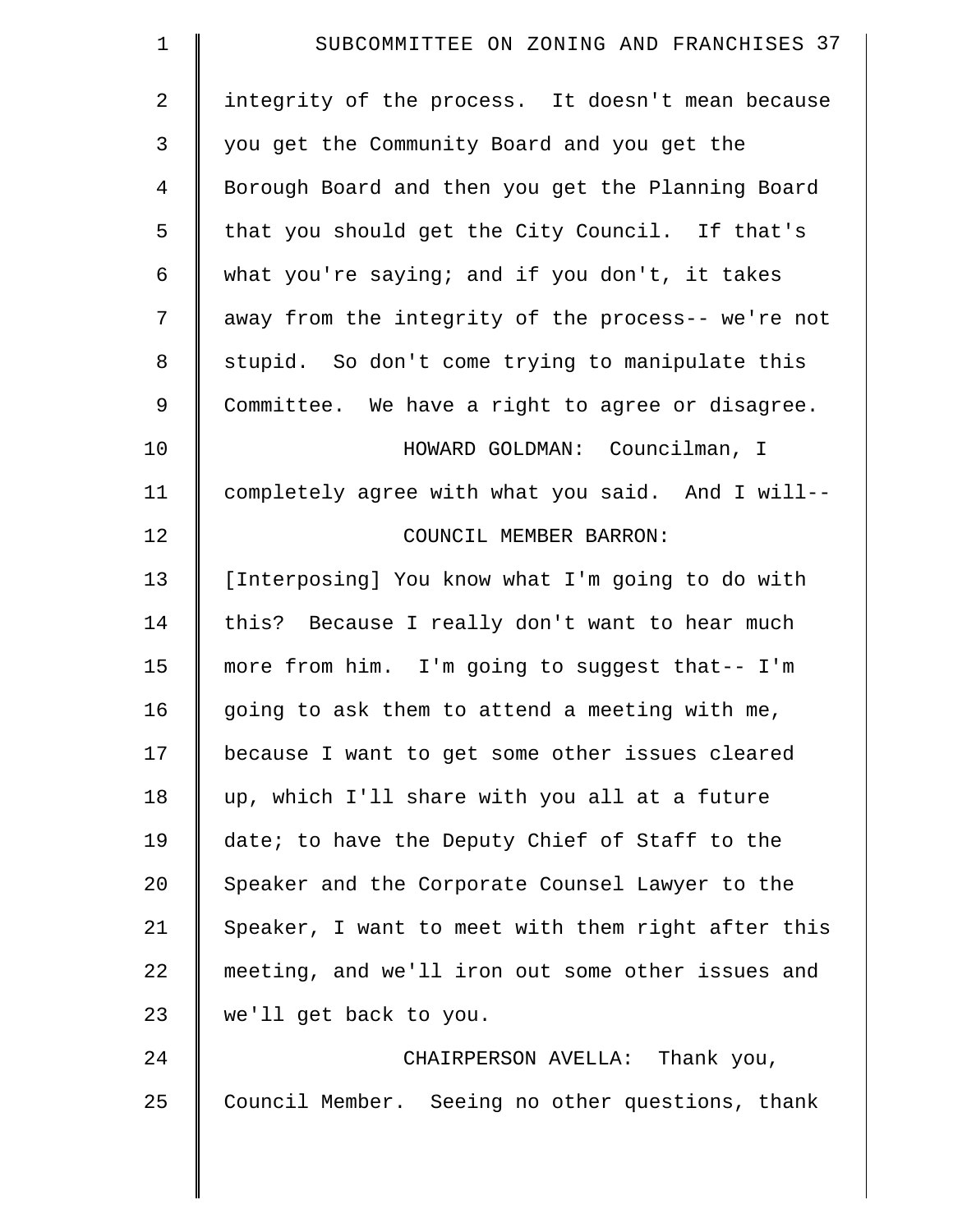| $\mathbf 1$ | SUBCOMMITTEE ON ZONING AND FRANCHISES 38           |
|-------------|----------------------------------------------------|
| 2           | you.                                               |
| 3           | HOWARD GOLDMAN: Thank you very                     |
| 4           | much.                                              |
| 5           | CHAIRPERSON AVELLA: I see no one                   |
| 6           | signed up to speak on this item. Is that correct?  |
| 7           | Seeing none, I will close the public hearing. And  |
| 8           | at the Council Member's request, in order to have  |
| $\mathsf 9$ | more time to negotiate the items that he's         |
| 10          | concerned about, this matter, the vote on this     |
| 11          | matter will be laid over until Thursday, which     |
| 12          | will be a new meeting, by the way. So today's      |
| 13          | meeting will be closed at the end of today's       |
| 14          | agenda, and we will have a new meeting on          |
| 15          | Thursday. So, I just want to remind everybody      |
| 16          | And let me also say we still have one item on the  |
| 17          | agenda, which is in Council Member Rosie Mendez's  |
| 18          | district, and I understand that the Council Member |
| 19          | has also asked that the vote be laid over on this  |
| 20          | item. So we'll have the public hearing on the      |
| 21          | café but that--                                    |
| 22          | [Pause]                                            |
| 23          | CHAIRPERSON AVELLA: But the vote                   |
| 24          | on that item will also be laid over until          |
| 25          | Thursday. Council Member Vann, did you want to     |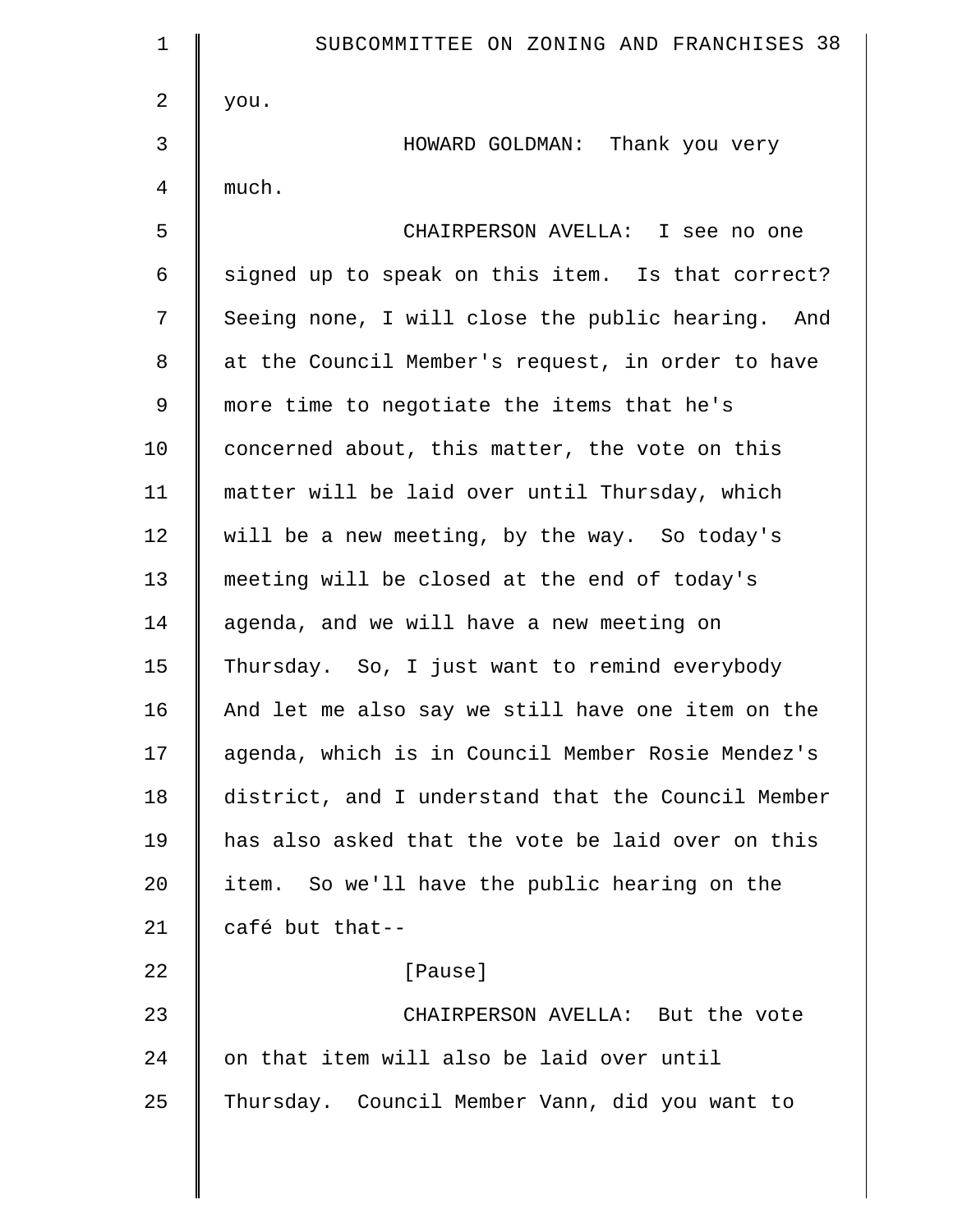| $\mathbf 1$    | SUBCOMMITTEE ON ZONING AND FRANCHISES 39           |
|----------------|----------------------------------------------------|
| $\overline{2}$ | say something?                                     |
| 3              | COUNCIL MEMBER VANN: I just wanted                 |
| 4              | inquiry. I noticed when you left Simcha Felder     |
| 5              | assumed the chairmanship, was that your personal   |
| 6              | discretion, or was there a protocol to determine   |
| 7              | which member takes up that responsibility? You     |
| 8              | didn't hear what I said, did you? I know that. I   |
| 9              | get disrespected all the time around here.         |
| 10             | CHAIRPERSON AVELLA: I'm sorry,                     |
| 11             | Council Member.                                    |
| 12             | COUNCIL MEMBER VANN: That's all                    |
| 13             | right. I'm not running for Mayor. You'd better     |
| 14             | pay attention. I noticed-- that's all right.       |
| 15             | CHAIRPERSON AVELLA: No, no.                        |
| 16             | Council Member.                                    |
| 17             | COUNCIL MEMBER FELDER: No, no. I                   |
| 18             | want to hear. I'm not leaving until Council        |
| 19             | Member Vann speaks. I want to hear what he has to  |
| 20             | say.                                               |
| 21             | COUNCIL MEMBER VANN: I noticed                     |
| 22             | when the Chairman left, Simcha Felder was asked to |
| 23             | assume the chairmanship. So I want to know, was    |
| 24             | that the Chairman's personal discretion, or is     |
| 25             | there a protocol to determine which members takes  |
|                |                                                    |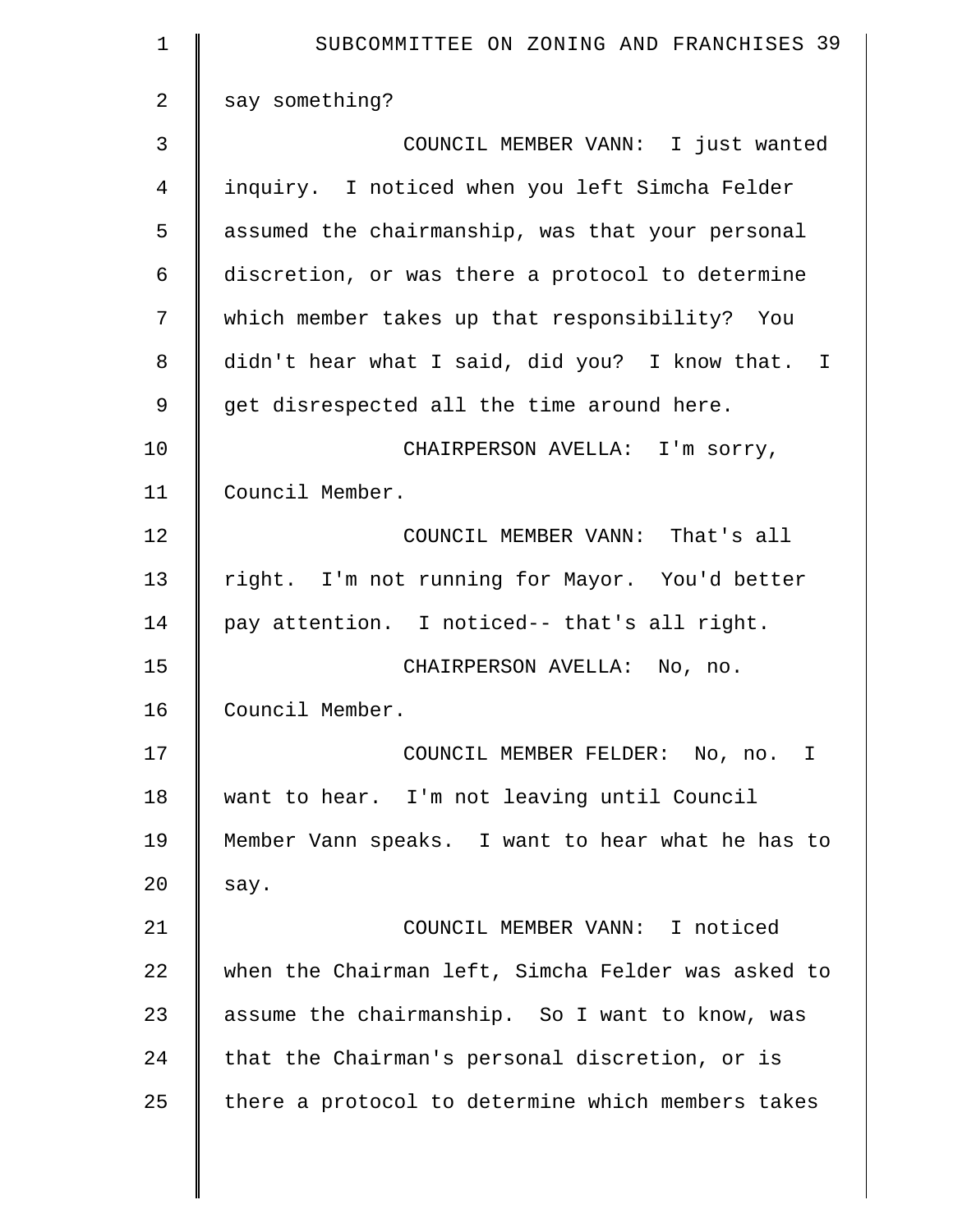| $\mathbf 1$    | SUBCOMMITTEE ON ZONING AND FRANCHISES 40           |
|----------------|----------------------------------------------------|
| $\overline{2}$ | that seat?                                         |
| 3              | CHAIRPERSON AVELLA: It's just at                   |
| 4              | the Chairman's discretion.                         |
| 5              | COUNCIL MEMBER VANN: I was closer                  |
| 6              | to you. I don't know why you didn't ask me.        |
| 7              | [Laughter]                                         |
| 8              | COUNCIL MEMBER FELDER: And he's a                  |
| 9              | lot smarter.                                       |
| 10             | [Laughter]                                         |
| 11             | COUNCIL MEMBER VANN: I don't know                  |
| 12             | about that.                                        |
| 13             | COUNCIL MEMBER FELDER: I know                      |
| 14             | about that.                                        |
| 15             | CHAIRPERSON AVELLA: Unless there's                 |
| 16             | some rule I'm unaware of, it's just at the Chair's |
| 17             | discretion. But see now in the future, I will      |
| 18             | call on you. Of course once you sit here, you      |
| 19             | $know--$                                           |
| 20             | [Off Mic]                                          |
| 21             | CHAIRPERSON AVELLA: And I also                     |
| 22             | assumed my glasses worked for you, since you       |
| 23             | didn't notice you put on my glasses.               |
| 24             | [Off Mic]                                          |
| 25             | [Laughter]                                         |
|                |                                                    |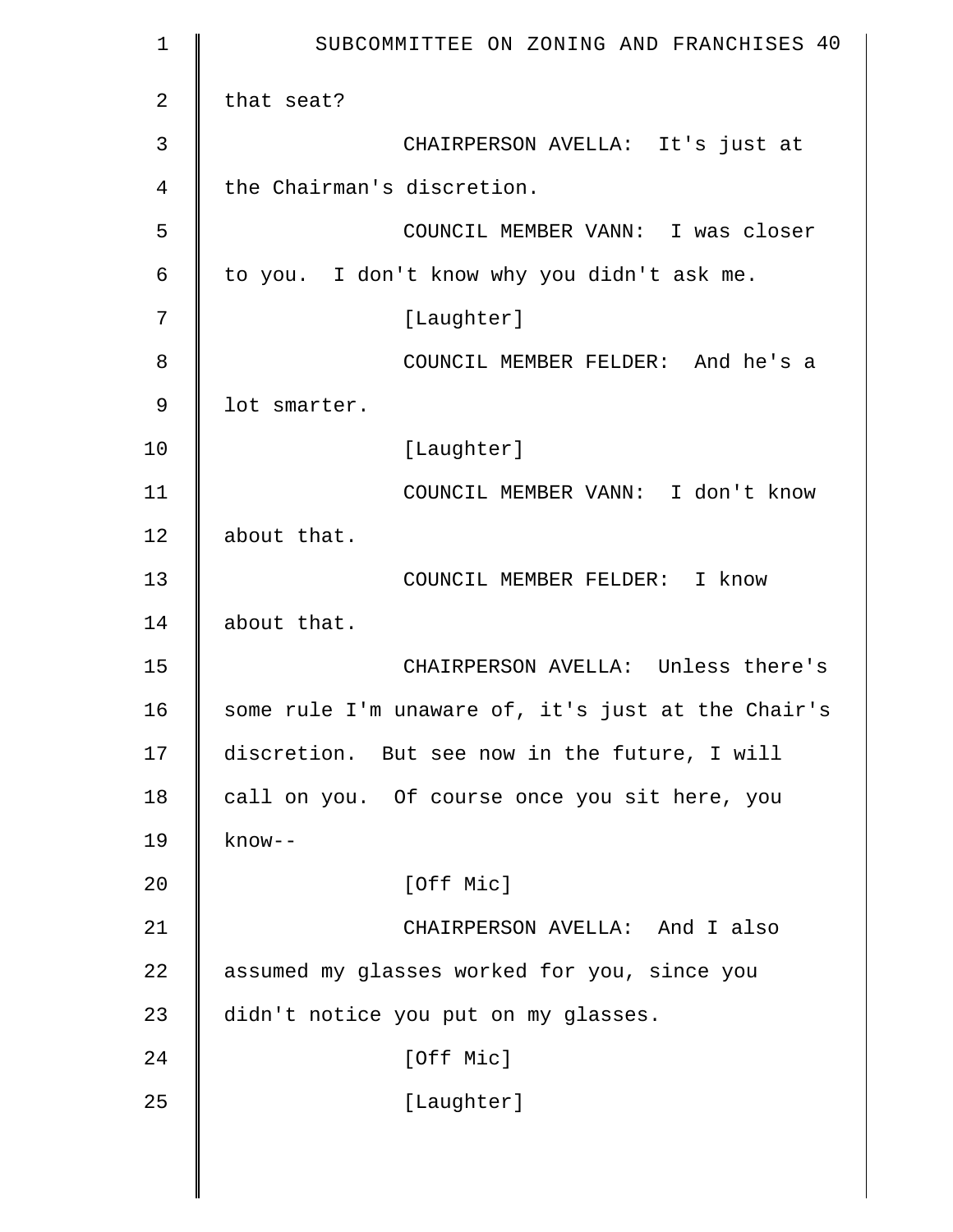| $\mathbf 1$    | SUBCOMMITTEE ON ZONING AND FRANCHISES 41             |
|----------------|------------------------------------------------------|
| $\overline{2}$ | CHAIRPERSON AVELLA: The next item                    |
| 3              | on the agenda is Land Use number 99020085198TCM,     |
| 4              | an application by El Sayed Corporation, also known   |
| 5              | as Horus Café, to construct, maintain and operate    |
| 6              | an enclosed sidewalk café in 90 3rd Avenue, also     |
| 7              | known as 601 E. 6th Street. And as I mentioned,      |
| 8              | this application lies in Council Member Rosie        |
| 9              | Mendez's district. We do have the applicant here,    |
| 10             | and I'll call up Steve Wygoda to give the            |
| 11             | presentation.                                        |
| 12             | STEVE WYGODA: I press it? Oh, no.                    |
| 13             | It's on. My name is Steve Wygoda. I'm an             |
| 14             | architect, and this is Mr. Mohamed El Sayed, the     |
| 15             | owner. We have applied for an-- good morning,        |
| 16             | everybody. We have applied for an enclosed           |
| 17             | sidewalk café on the corner of Avenue A-- I'm        |
| 18             | sorry, Avenue B and East 6th. This location had      |
| 19             | an unenclosed sidewalk café, and it's a very long,   |
| 20             | narrow restaurant, and what we're applying for is    |
| 21             | ten tables and 20 seats that will be enclosed.<br>WE |
| 22             | have passed City Planning, Consumer Affairs. This    |
| 23             | is basically the last public hearing that we are     |
| 24             | attending. And Mr. Sayed is her to answer any        |
| 25             | questions. Also I think we've agreed with the        |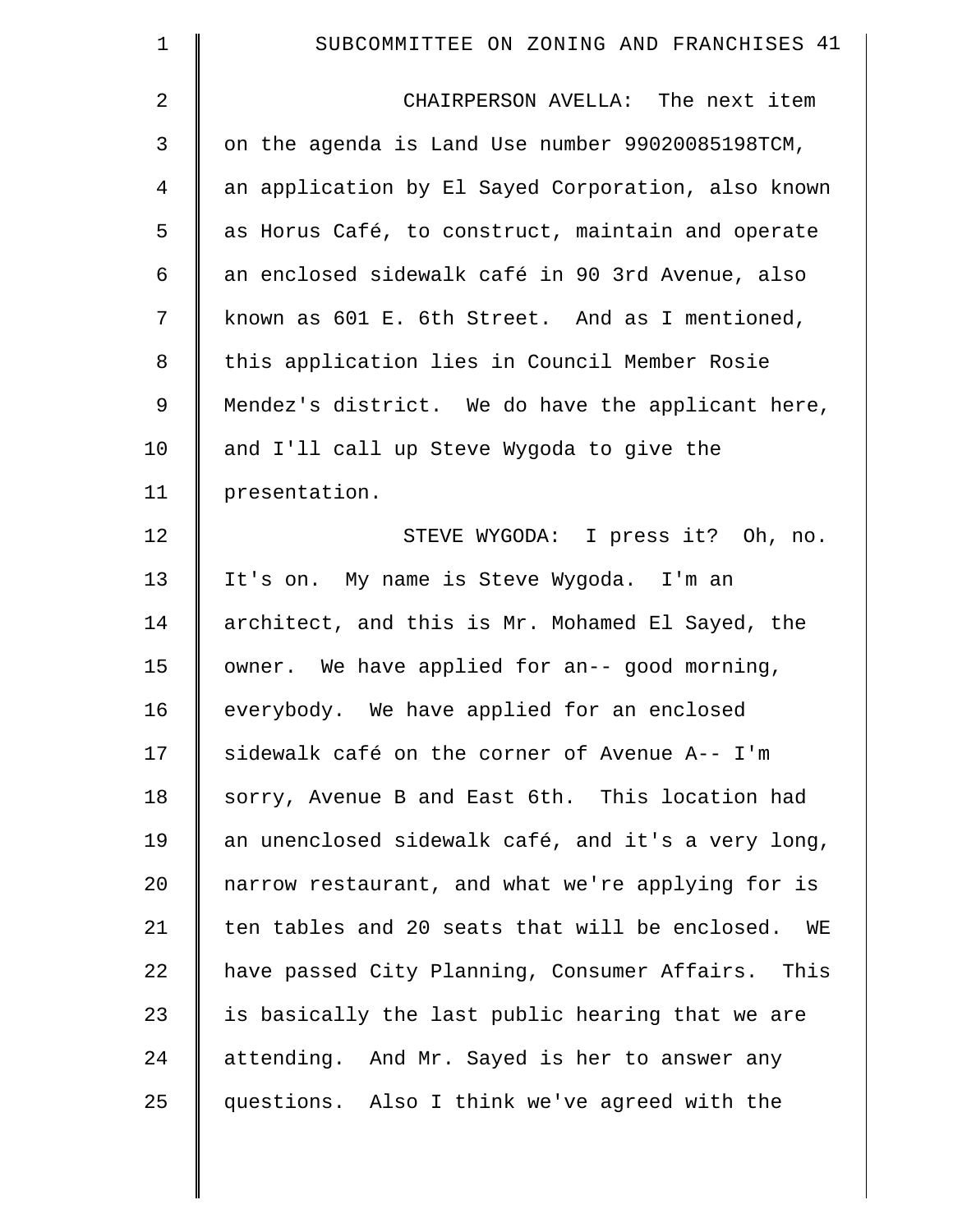| $\mathbf 1$    | SUBCOMMITTEE ON ZONING AND FRANCHISES 42           |
|----------------|----------------------------------------------------|
| $\overline{2}$ | Council Member to come back Thursday and discuss   |
| 3              | this further. We will be discussing any other      |
| 4              | issues with the Council Member at her discretion.  |
| 5              | CHAIRPERSON AVELLA: Council Member                 |
| 6              | Mendez?                                            |
| 7              | COUNCIL MEMBER MENDEZ: Thank you,                  |
| 8              | Chair Avella. I originally called this up because  |
| 9              | in the past it had been a problem location with    |
| 10             | noise and other violations. We just need a little  |
| 11             | bit more time that it appears that that has been   |
| 12             | taken care of. And I'm glad I had an opportunity   |
| 13             | to meet with Mr. Sayed today. Sayed, El Sayed?     |
| 14             | El Sayed, today. And I've gotten some calls in     |
| 15             | favor of Mr. El Sayed saying he's really trying to |
| 16             | turn this around. And at the time when I had       |
| 17             | called this up, the sidewalk café, the enclosed    |
| 18             | sidewalk café was not compliant. New plans have    |
| 19             | been filed that I just got copies of, and I        |
| 20             | understand it does now comply, and certainly an    |
| 21             | enclosed sidewalk café would abate a lot of the    |
| 22             | noise that has been part of the problem that we    |
| 23             | have heard of in the past. So if we can lay this   |
| 24             | over just to get an update from the ninth          |
| 25             | precinct, I'd look forward to on Thursday moving   |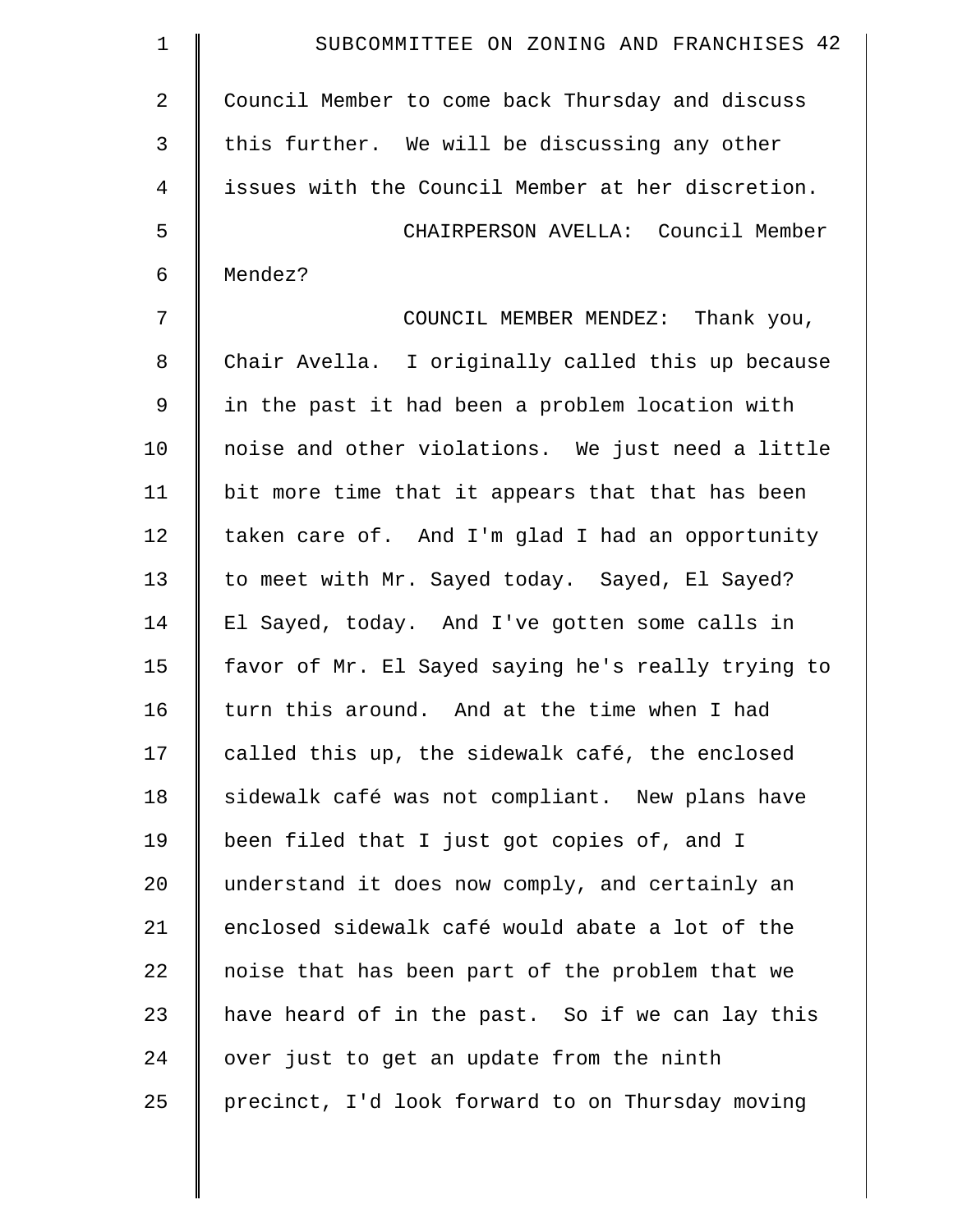| $\mathbf 1$    | SUBCOMMITTEE ON ZONING AND FRANCHISES 43           |
|----------------|----------------------------------------------------|
| $\overline{2}$ | this forward and continuing to work with Mr. El    |
| 3              | Sayed to make sure that we are all better          |
| 4              | neighbors. Thank you.                              |
| 5              | [Pause]                                            |
| 6              | COUNCIL MEMBER MENDEZ: This is                     |
| 7              | probably one of the few restaurants I have not     |
| 8              | been to. So-- because I don't cook, so I visit     |
| 9              | almost all of them. So I will, and a couple of my  |
| 10             | friends who go there quite frequently, are telling |
| 11             | me I have to go there because the food is very     |
| 12             | good. So.                                          |
| 13             | CHAIRPERSON AVELLA: Is that on the                 |
| 14             | record or are you just making it up?               |
| 15             | [Laughter]                                         |
| 16             | CHAIRPERSON AVELLA: Is it Kosher                   |
| 17             | or Glat Kosher? Which one would you prefer?        |
| 18             | [Pause]                                            |
| 19             | CHAIRPERSON AVELLA: Thank you,                     |
| 20             | Council Member. And I know that there have been    |
| 21             | several issues relating to violations, and that's  |
| 22             | why you're asking for recent police activity at    |
| 23             | the location. I have to tell you, and I'm          |
| 24             | speaking to the applicant, that based upon what    |
| 25             | I've heard, I'm equally concerned, as Council      |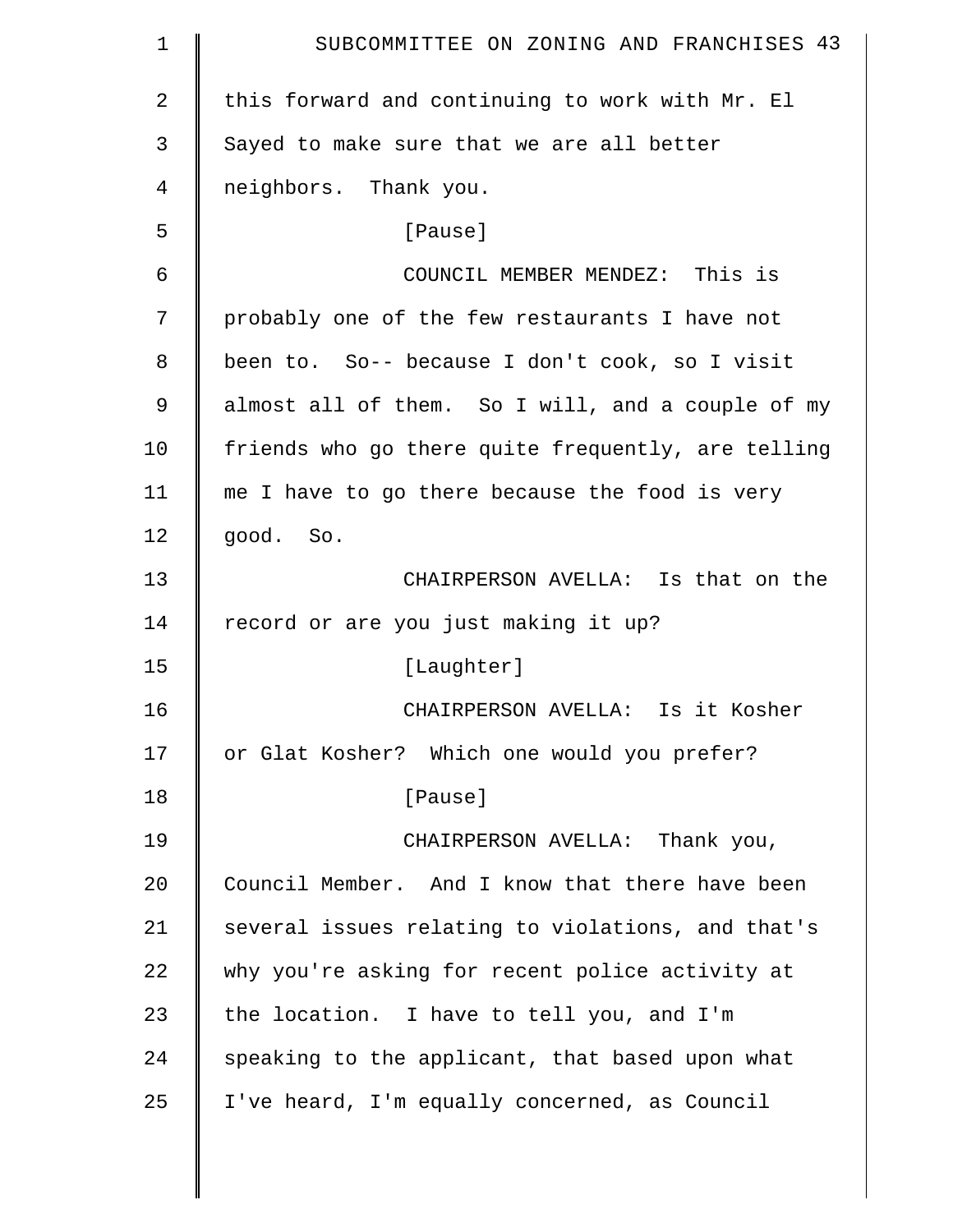| $\mathbf 1$ | SUBCOMMITTEE ON ZONING AND FRANCHISES 44           |
|-------------|----------------------------------------------------|
| 2           | Member Mendez is, and that I hope you have         |
| 3           | straightened out the situation. But if those       |
| 4           | situations are continuing and there are police     |
| 5           | activity and they do have to out, and especially   |
| 6           | one of the things I've hears is underage drinking, |
| 7           | I mean that's a very serious issue. And let me     |
| 8           | just reinforce what I'm sure Council Member Mendez |
| 9           | has said to you, that that is something that       |
| 10          | cannot, cannot be tolerated.                       |
| 11          | STEVE WYGODA: My understanding,                    |
| 12          | Council Member Avella, is that there was one       |
| 13          | incident, over a year ago, and nothing-- almost    |
| 14          | two years ago, and nothing since has happened, and |
| 15          | it was-- do you mind if Mr. El Sayed explains? Go  |
| 16          | ahead.                                             |
| 17          | MOHAMED EL SAYED: As a restaurant                  |
| 18          | we didn't have like-- you cannot have somebody,    |
| 19          | you can be under 21 to get in. I have like four,   |
| 20          | five waiters. You have to check ID. If somebody    |
| 21          | asks for a drink, you're supposed to check ID.     |
| 22          | She just lied; she didn't ask. So we had an        |
| 23          | underage. What's the-- the best I can do is just   |
| 24          | fire her. I have a meeting with them. I didn't     |
| 25          | allow it. I didn't okay it to have somebody        |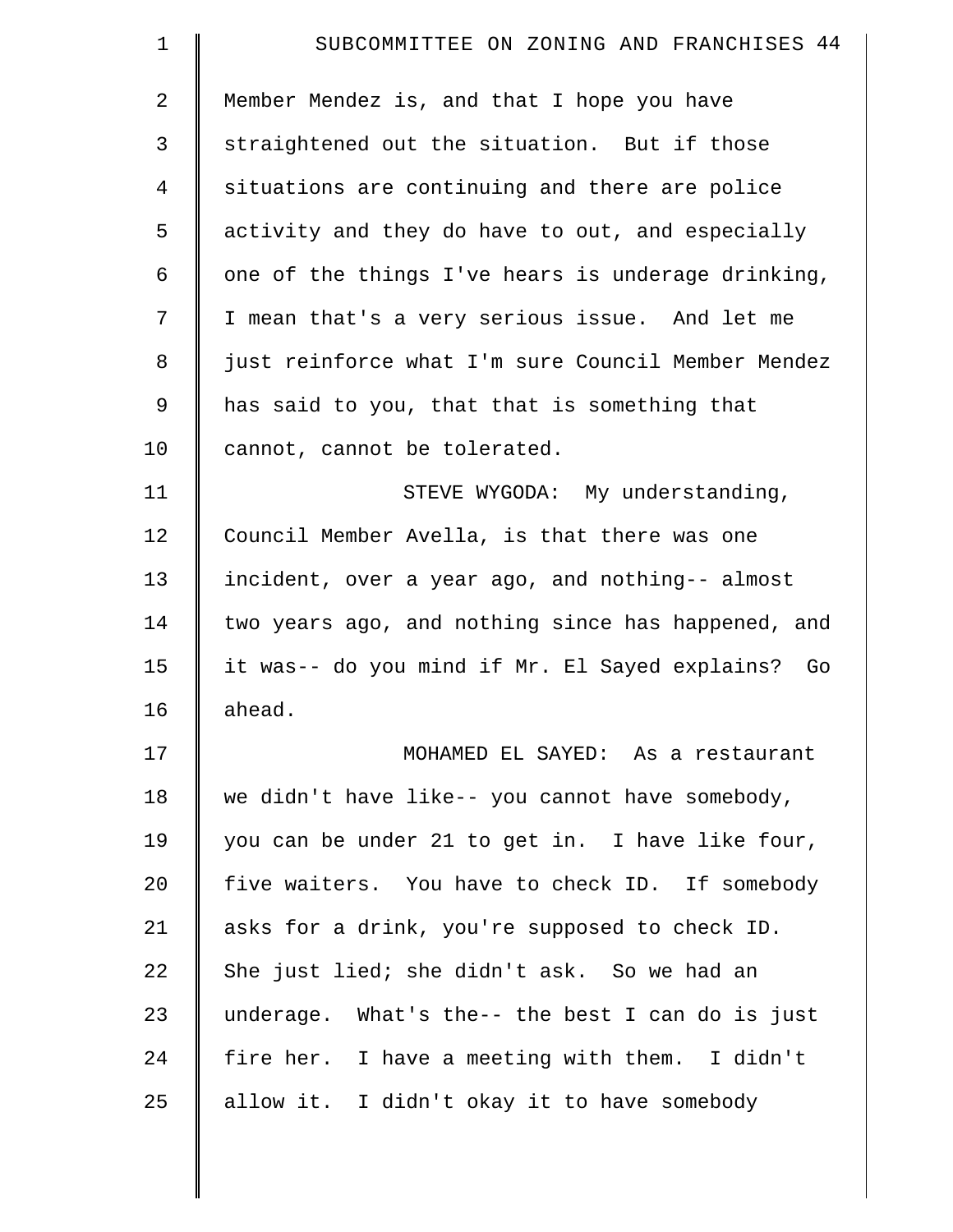| $\mathbf 1$    | SUBCOMMITTEE ON ZONING AND FRANCHISES 45           |
|----------------|----------------------------------------------------|
| 2              | underage drinking. But, people make a mistake or   |
| $\mathfrak{Z}$ | are feeling lazy, not asking. Or if they're        |
| $\overline{4}$ | asking, doesn't even look. You have a staff        |
| 5              | meeting, give a week, not effective two days,      |
| 6              | three days, you have like meeting, you just try--  |
| 7              | say over and over, but mistakes happen. I had      |
| 8              | once like two years ago, we never have anything    |
| $\mathsf 9$    | after that. But even then it wasn't like because,  |
| 10             | you know, I'm okay or just approve it; just        |
| 11             | because she didn't care. That is just--            |
| 12             | CHAIRPERSON AVELLA: [Interposing]                  |
| 13             | Well I think that's why Council Member Mendez has  |
| 14             | asked for their recent police activity. But I      |
| 15             | have to tell you-- which is the right thing to do. |
| 16             | But I have to tell you that it's still your        |
| 17             | responsibility to make--                           |
| 18             | MOHAMED EL SAYED: [Interposing]                    |
| 19             | Somehow it is.                                     |
| 20             | CHAIRPERSON AVELLA: -- to supervise                |
| 21             | your employees.                                    |
| 22             | MOHAMED EL SAYED: Somehow it is,                   |
| 23             | by book. But if you look at it, I mean, what's     |
| 24             | the best case scenario? You try and figure out,    |
| 25             | you try and do whatever you can, but mistakes will |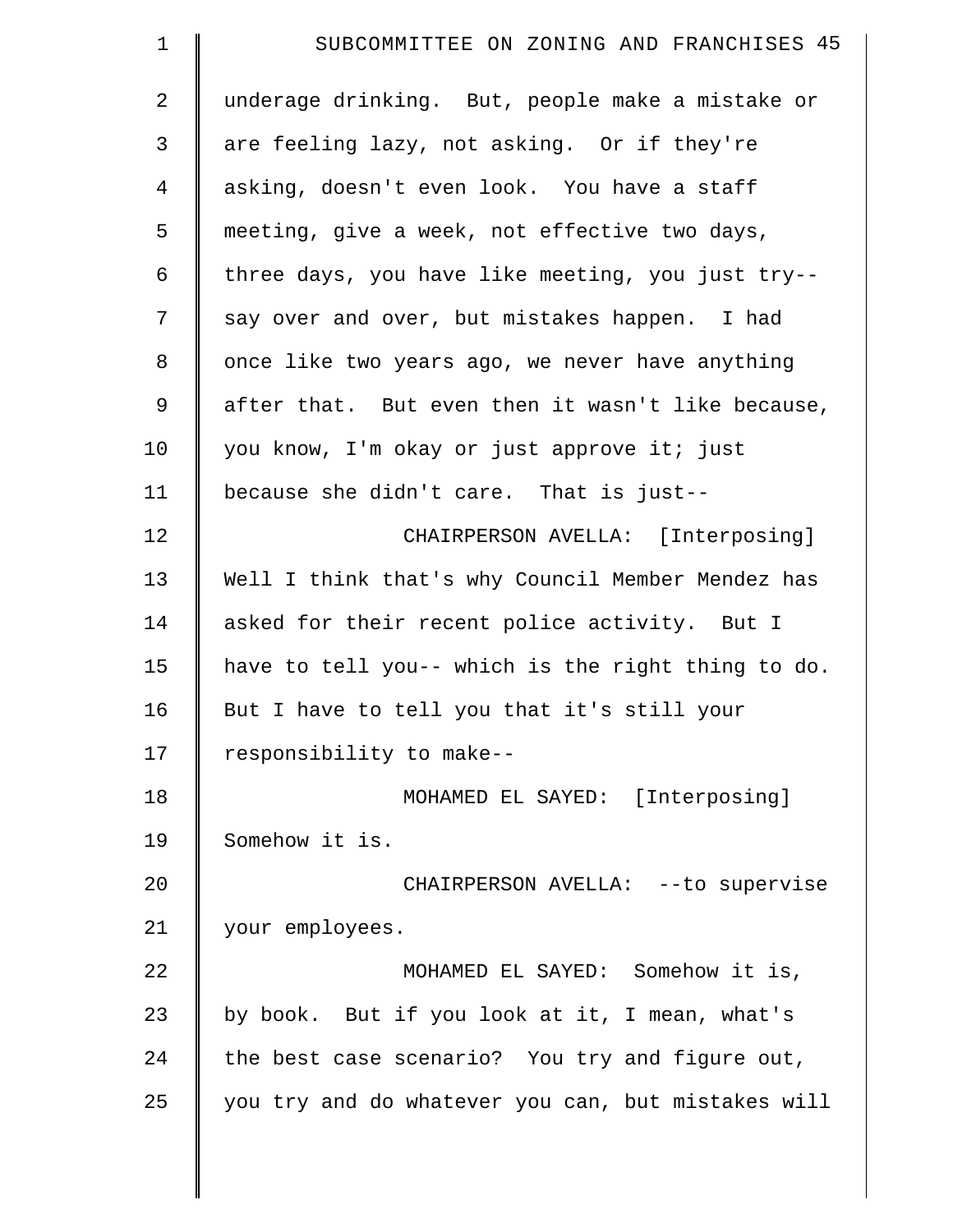| $\mathbf 1$    | SUBCOMMITTEE ON ZONING AND FRANCHISES 46           |
|----------------|----------------------------------------------------|
| $\overline{a}$ | happen. Since after that, we have like, security   |
| 3              | staying out there, checking everybody ID, have a   |
| 4              | band, a wristband for somebody so she doesn't have |
| 5              | to even ask if they have-- so we don't have        |
| 6              | anything after that. But to just, you know, to     |
| 7              | have a mistake, you know, it was a mistake made.   |
| 8              | We tried to fix it out the right way. That is the  |
| 9              | best-- I'm trying very hard just to keep it going. |
| 10             | CHAIRPERSON AVELLA: Okay. Very                     |
| 11             | good.                                              |
| 12             | MOHAMED EL SAYED: Thank you.                       |
| 13             | CHAIRPERSON AVELLA: Any questions                  |
| 14             | from Committee Members? Seeing none, thank you.    |
| 15             | We did have a representative from Community Board  |
| 16             | 3, Susan? Is she still here?                       |
| 17             | COUNCIL MEMBER MENDEZ: She had to                  |
| 18             | get to another meeting, but she had some testimony |
| 19             | she submitted to the record.                       |
| 20             | CHAIRPERSON AVELLA: Okay. She did                  |
| 21             | want to speak in opposition. Okay. Seeing-- is     |
| 22             | there anybody else who wants to speak on this      |
| 23             | item? Seeing none, I will close the public         |
| 24             | hearing on this. And as I mentioned before, both   |
| 25             | items, the vote will be at the next meeting of the |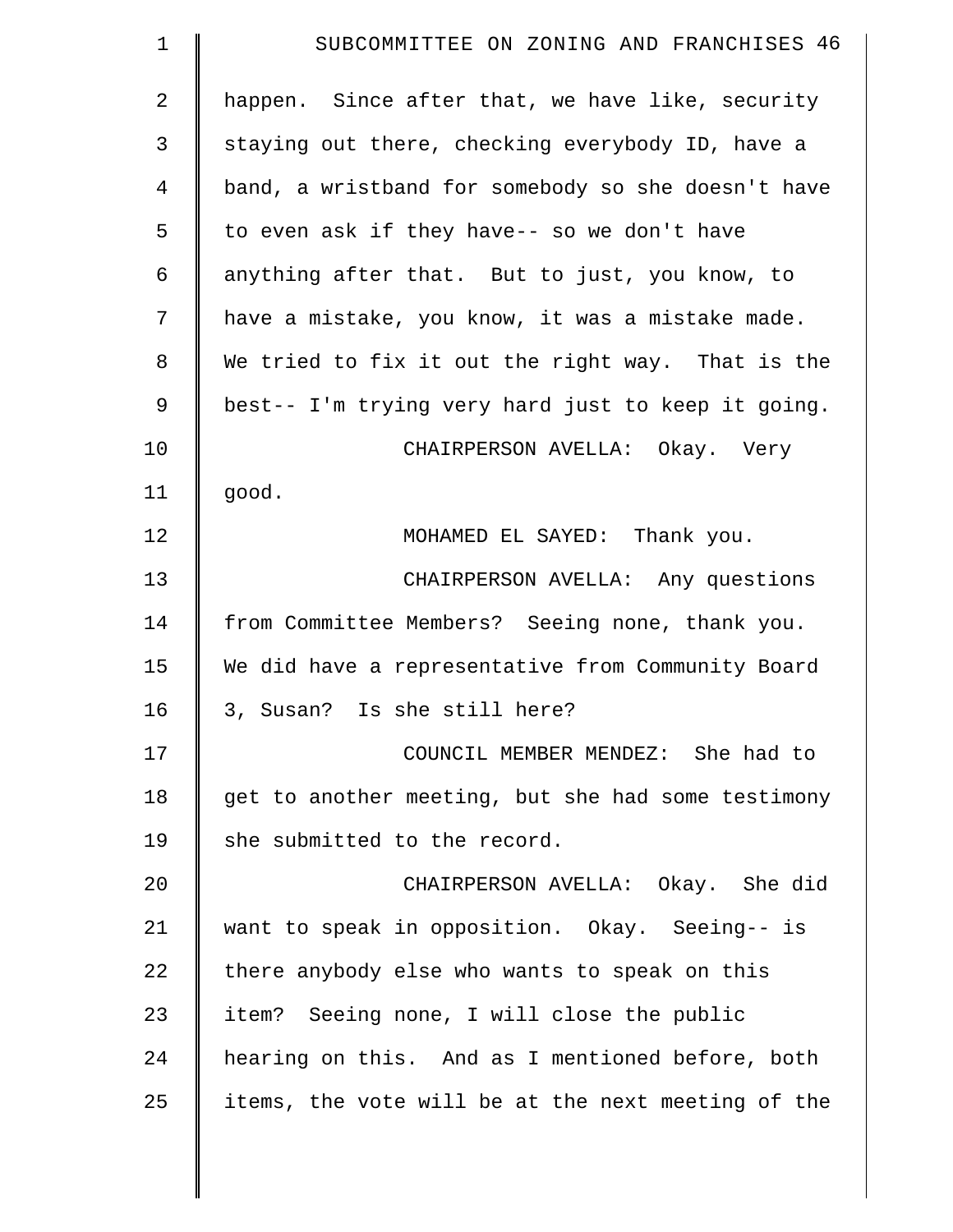| $\mathbf{1}$    | SUBCOMMITTEE ON ZONING AND FRANCHISES 47           |
|-----------------|----------------------------------------------------|
| $\overline{a}$  | subcommittee on zoning and franchises on Thursday, |
| 3               | the other items that were on today's agenda, the   |
| 4               | special Forest Hills district zoning change, and   |
| 5               | which was in Council Member Katz's district, and   |
| 6               | two café applications, Chow and Hell's Kitchen,    |
| 7               | both in Council Member Quinn's district, Speaker   |
| 8               | Quinn's district. All have been laid over until    |
| $\overline{9}$  | the next meeting of the Subcommittee on Zoning and |
| 10              | Franchises. Actually, not the next one on          |
| 11              | Thursday, but the following one on March 4th.      |
| 12 <sup>°</sup> | Thank you everyone. This closes this meeting of    |
| 13              | the Subcommittee on Zoning and Franchises.         |
|                 |                                                    |